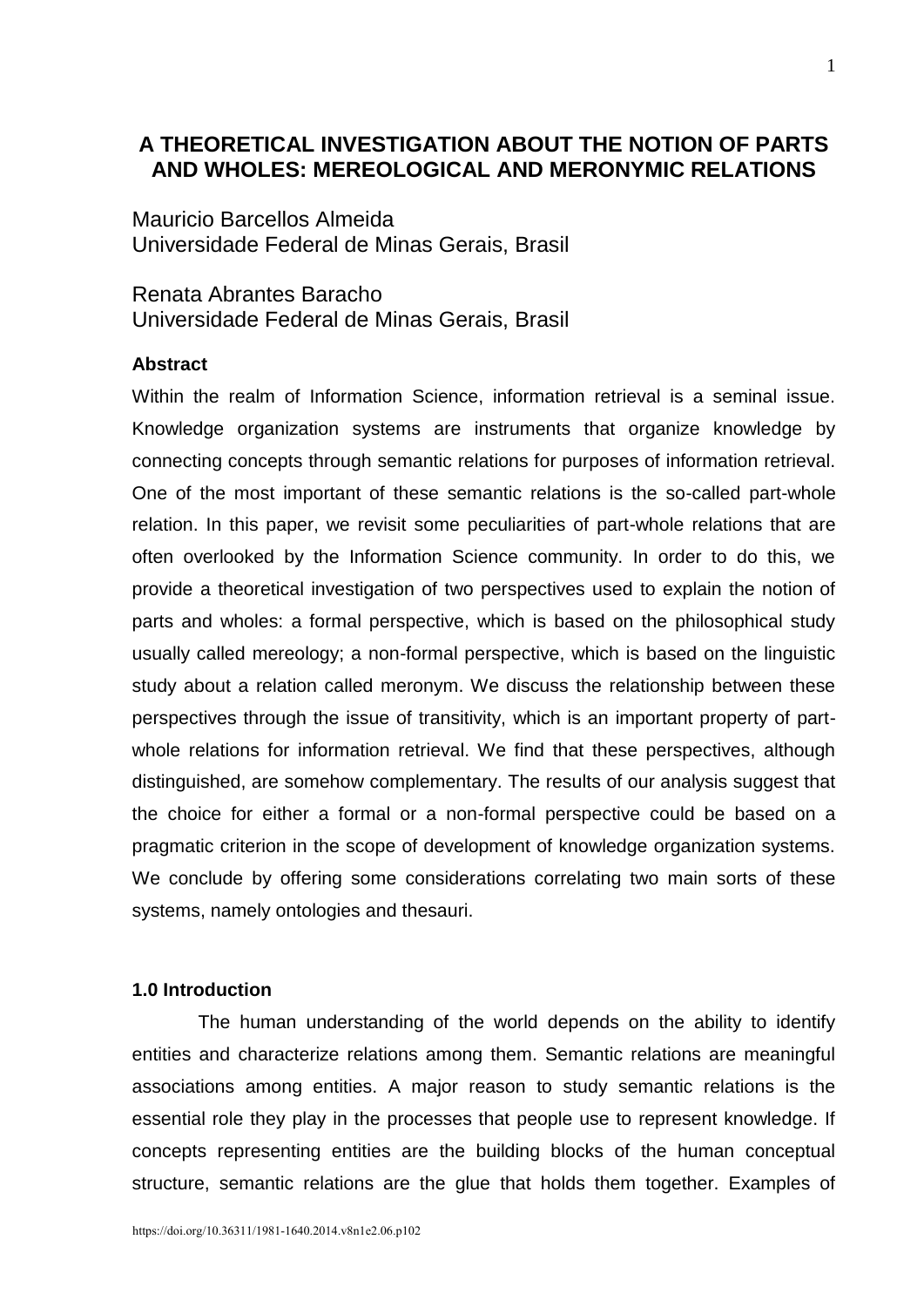prototypical semantic relations employed to structure the world are both *class inclusion*, and *part-whole*.

This paper examines the semantic relation generically called part-whole, which deals, as its name suggests, with things treated as wholes and the parts connected to it. The study of part-whole relations dates back to ancient Greek philosophy, when it was investigated in the scope of a discipline named *mereology* (from the Greek word "*meros*" meaning "*part*"). Nowadays, the term mereology is still used to refer to the formal study of a whole and its parts conducted within logic and philosophy (Smith; Wolfgang, 1982). Indeed, the study of part-whole relations has been a subject of interest of many fields of knowledge, encompassing investigators whose concerns involve entities, words, meaning, or the mind. Among these investigators, one can identify, in addtition to philosophers, also linguists and psychologists, and other professionals like cognitive neuroscientists, computer scientists, information scientists, and educators.

The research on part-whole relations has been oriented according to three main approaches (Gerslt; Pribbenow, 1995): i) the logical approach; ii) the psychological approach; and iii) the linguistic approach. The logical approach studies mereological systems, which are used to formalize ontological domains (Simons, 1987) and to perform ontological modeling (Smith, 1993). The second approach, which is called psychological, studies both the use of information about parts in the identification of objects and the partonomic knowledge within the human conceptual system (Twersky, 1990; Twersky; Hemenway, 1984). The third approach is the linguistic one, which deals with natural language semantics for the interpretation of possessive constructions, along with other studies (Cruse, 1986; Winston *et al.,* 1987). While at this point it should be noted that the first and third approaches are emphasized in this paper, the second one is no less important.

The evident observation here is that each of these perspectives carries its own implicit assumptions and research methodologies. Within Information Science, semantic relations are used in knowledge organization systems (KOS) for purposes of information retrieval. In this context, the study of semantic relations seems to be based mainly on linguistic and psychological approaches, as suggested in comprehensive works like Koo and Na (2006) and, Hjorland (2007). Nevertheless, it is not an easy task to draw a clear line between what is a linguistic approach to the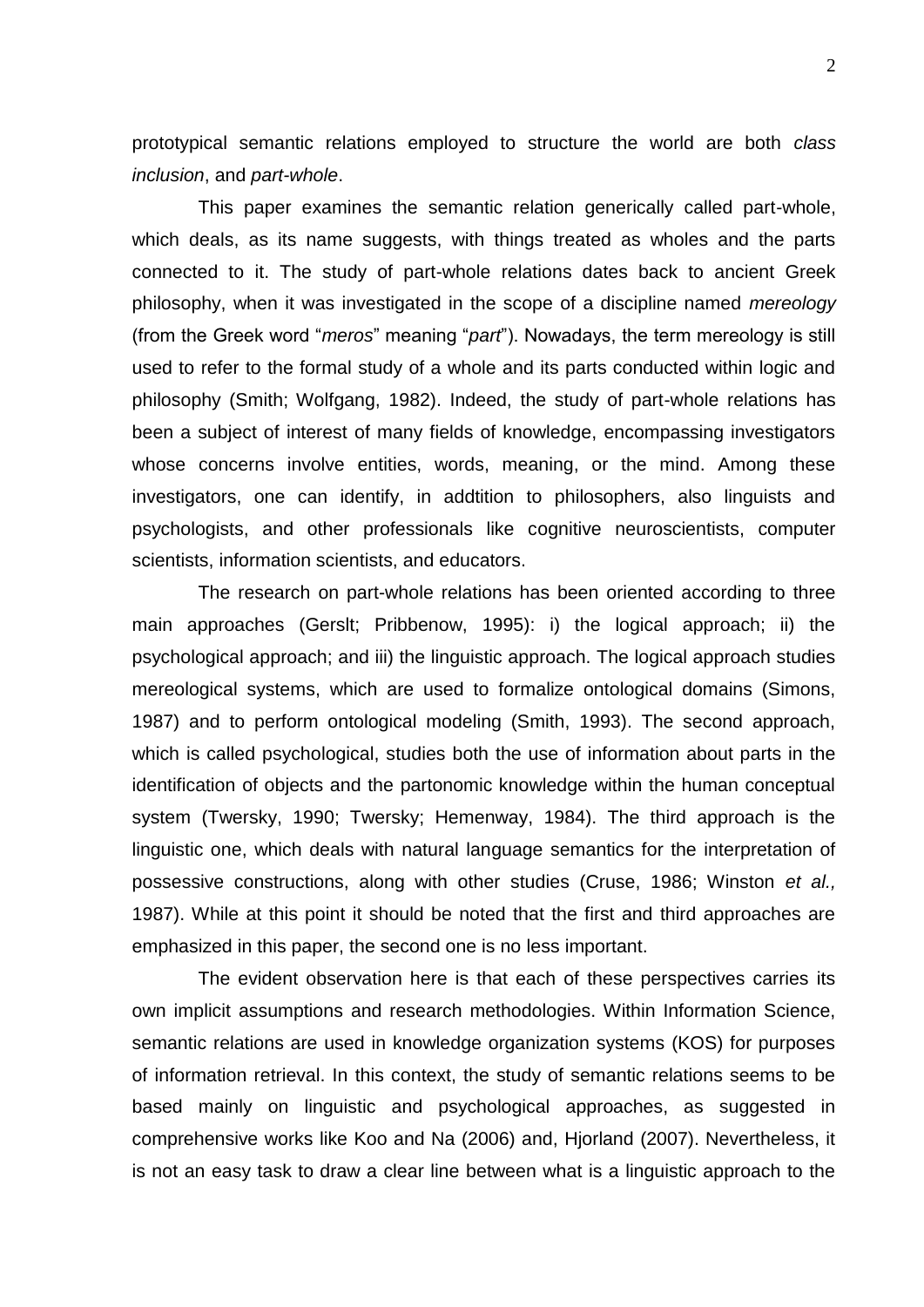study of semantic relations, and what is a psychological or a philosophical approach (Palmer, 1976).

This paper aims to provide a well-founded theoretical explanation of partwhole notions for information scientists, which we believe to be an essential support for one interested in coping with the several types of available KOS, including ontologies (Souza *et al.*, 2012). What is missing is such a theoretical account that combines both the philosophical and the linguistic points of view, which are not usually contemplated together in the literature. We intend to investigate some peculiarities of part-whole relations, which are well known to linguists and philosophers, but that unfortunately often tend to be overlooked by the Information Science community.

Therefore, two perspectives about the notion of part-whole are considered here. The first one, which we call *formal*, has a logical orientation. It considers semantic relations to be a matter of analytic or objective truth, and it is concerned with the formalization of relations. The second perspective, which we call *non-formal*, has a psycholinguistic orientation. It acknowledges that semantic relations among words are mentally and linguistically expressed, and it is concerned with their use in the human mind within several contexts.

After the presentation of these perspectives, we point out some potential drawbacks of formal approaches, focusing on the discussion about the property of transitivity. We use the issue of transitivity as a way to stress the differences between formal and non-formal approaches. Indeed, transitivity is by far the most important property of part-whole relations for information retrieval, insofar as it allows query expansion through transitive chains of concepts (Stock, 2010). We find that formal and non-formal approaches, even though distinguished, do not exclude each other. In some senses, they are actually complementary approaches. We conclude our discussion by suggesting that the choice for one or another way to deal with partwhole notions, as well as their characterization and properties, could be based on a pragmatic criterion in the scope of development of KOS. Finally, some brief considerations correlating ontologies and thesauri are presented. We hope this paper can contribute by gathering together some of the main aspects in the study of semantic relations, in particular part-whole relations.

As this paper surveys different fields of research, some elucidation about the different terms used to refer to the part-whole notion is needed. So, in addition to the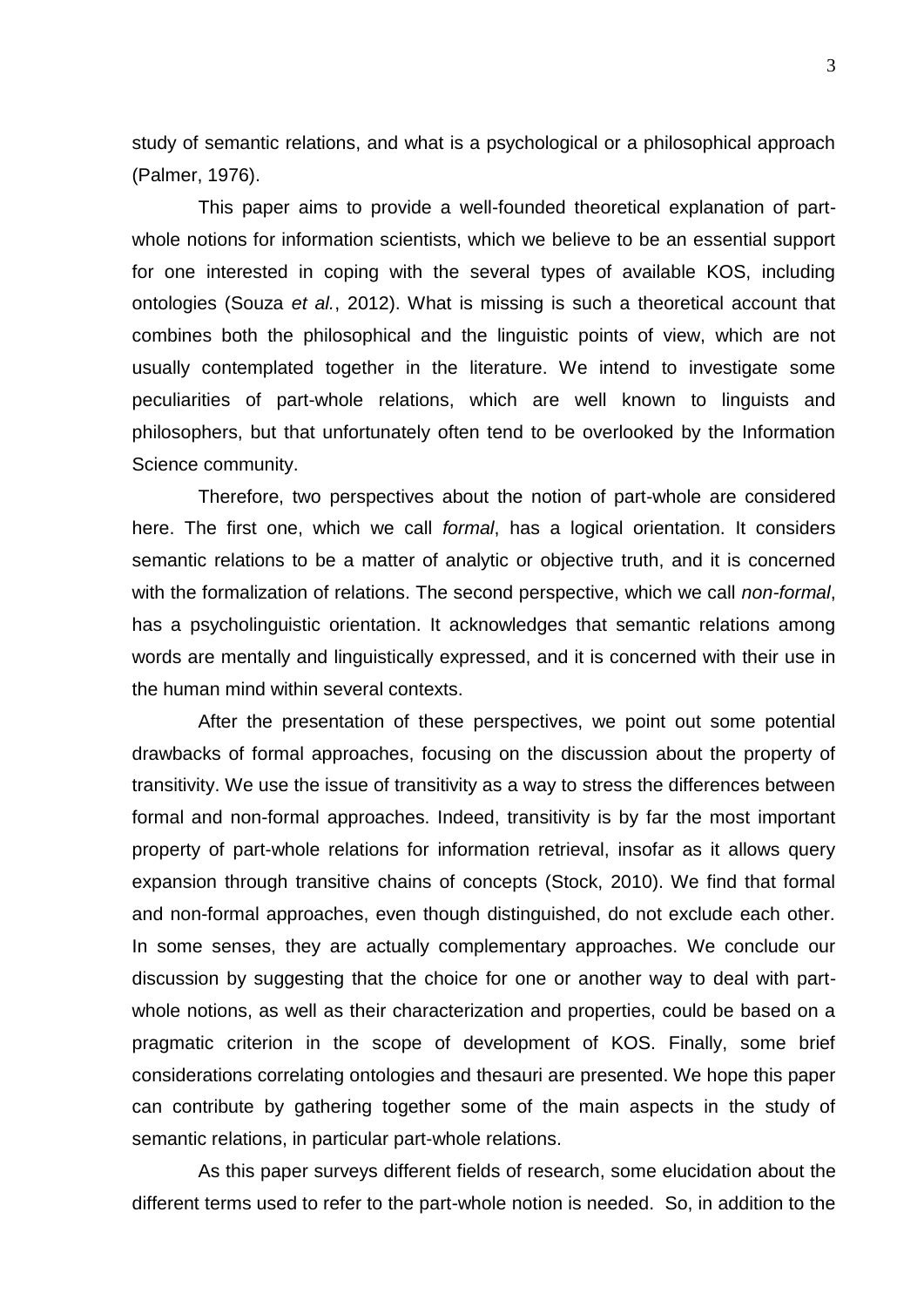term mereology, there are other denominations associated with this notion, namely, *part-whole* itself, *meronym and partonomy.* Even though these terms are often used interchangeably, there are variations in their meanings. In several contexts, *partwhole* is the general term used to mean all the other terms just mentioned. *Partwhole* is also the term used to stand for the relations that hold among things of the world in the scope of mereology. *Meronym* is the term used by linguists to stand for the relation that deals with how parts of words, or word meanings, are related. Moreover, the term *partonomy* is sometimes found within the psycholinguistic realm where it is used to refer to part-whole hierarchies of objects created in our minds. In the rest of this paper, as much as possible, we try to follow these notations when referring to the different relations involving the notion of parts.

The remaining part of the article is organized as follows: section two describes the most well-known mereological theories, while section three studies meronymic relations. Section four discusses the part-whole property of transitivity, presenting the points of view of both formal and non-formal approaches. Finally, section five offers our final remarks and possibilities for future research.

# **2.0 Formal part-whole relations**

Mereology is the theory that deals with the relations of parts to the whole and the relations of part to part within a whole, from a formal point of view. Mereology has been studied since ancient Greece, but it reaches modern times only with the work of *Edmund Husserl* in the early twentieth century. The most accepted mereological theories are, however, the subsequent ones proposed by *Stanisław Leśniewski* in 1916, and by *Henry Leonard* and *Nelson Goodman* in 1940.

There are two main groups of principles one can use to explain the relations between parts and wholes: *principles of decomposition*, which take one from a whole to its parts; and *principles of composition*, which take one from the parts to the whole. These principles, in addition to some basic notions, give rise to the core of mereological theories. In this section, after presenting an overview of mereological relations (section 2.1) and a required background (section 2.2), we investigate the three best known mereological theories, namely: *basic mereology* (section 2.3), *extensional mereology* (section 2.4) and *classical mereology* (section 2.5). The last one corresponds to the classical systems due to *Leśniewski,* and to *Leonard* and *Goodman* of which a simplified view is presented.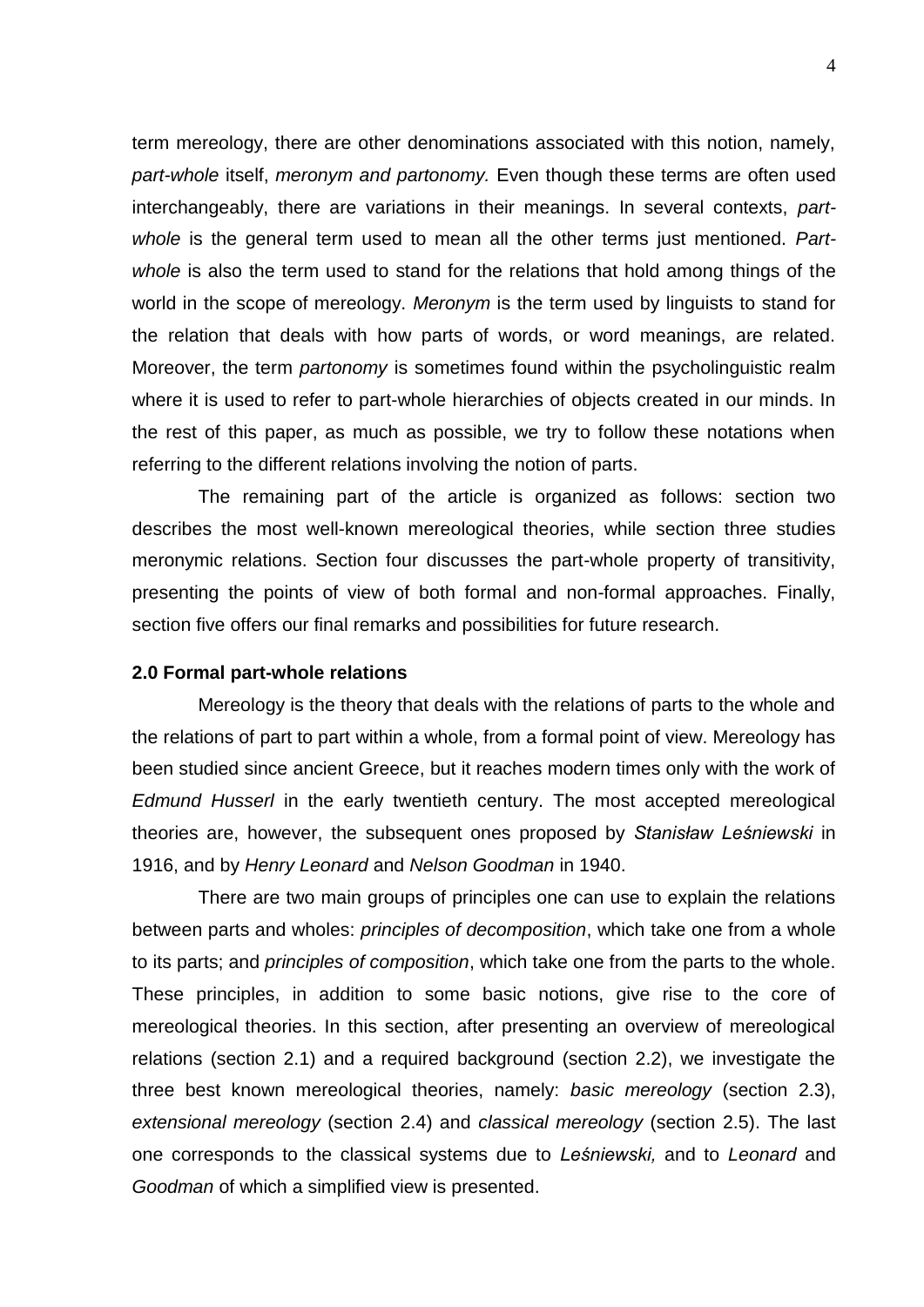### *2.1 Mereological relations: an overview*

Even though one takes a formal framework as a first step to understand the part-whole relation, it is worth emphasizing that any approach like this relies on very intuitive notions that people natively possess. Indeed, the relation of part to whole is one of the most basic and intuitive notions, which plays an important role both in the human conceptual system (Flavell; Markman, 1983) and in human visual perception (Biederman, 1987). Figure 1 depicts an object (a) and two different possibilities of division into parts, according to either a perceptual (b) or a conceptual scheme (c).



Figure 1 - Decomposition into parts

Source: adapted from Pribbenow (2002)

Thus, in order to speak about the world, one can instinctively separate any entity into parts: there are parts of objects, parts of events, of abstract entities, of temporal or spatial entities, to mention but a few. Some simple examples can illustrate this relation, as presented in Figure 2.

| Whole               | Part              |
|---------------------|-------------------|
| a (certain) main    | his head          |
| a (certain) tree    | its trunk         |
| a house             | its roof          |
| a mountain          | its summit        |
| a battle            | its opening shot  |
| an insect's life    | its larval stage  |
| a novel<br>- -<br>- | its first chapter |

Figure 2 - Examples of typical wholes and parts

However, one can conclude through a more attentive observation that the exact meaning of the term "*part*" is not so clear considering the multitude of situations

Source: Simons (1987, p.10)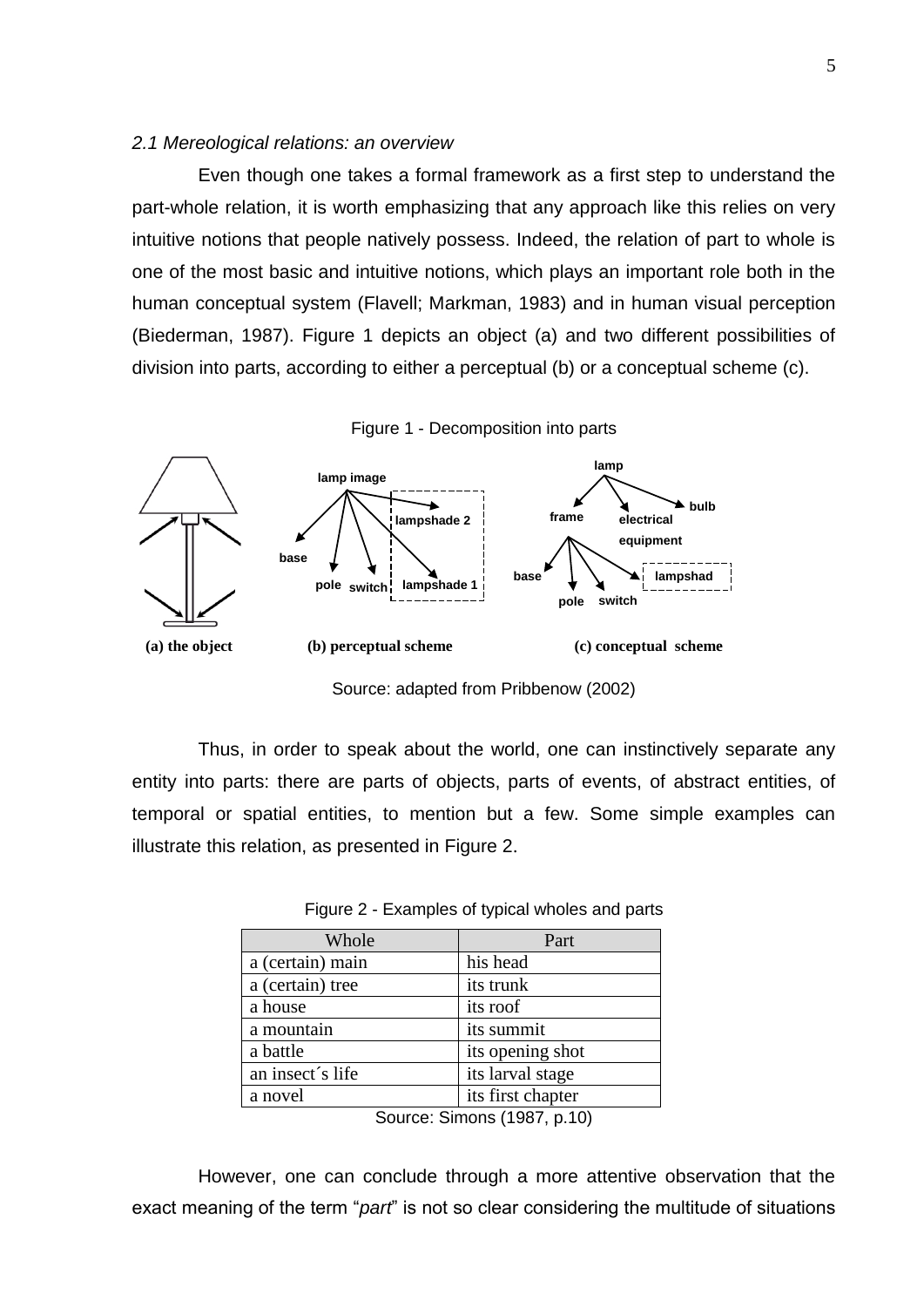in which it is employed. The term part can be used to indicate several possibilities involving attachment, detachment, salience, demarcation, and connection; all of them subject of mereological studies. Examples of these possibilities are showed in the following sentences (Varzi, 2009):

- (1) The handle is part of the mug.
- (2) This cap is part of my pen.
- (3) The left half is your part of the cake.
- (4) The cutlery is part of the tableware.
- (5) The contents of this bag are only part of what I bought.
- (6) That area is part of the living room.
- (7) The outermost points are part of the perimeter.
- (8) The first act was the best part of the play.

In sentence (1) the part is attached to the whole, while in sentence (2) the part is detached from the whole; (1) and (2) are examples in which the part is cognitively salient in relation to the whole; in (3) the part is arbitrarily demarcated in relation to the whole; in (1) and (3) the part is self-connected to the whole, while (4) is an example of a part disconnected from the whole; (1) to (5) are examples of material parts, and (6) is an example of an immaterial part; (1) to (6) are examples of parts extended in relation to the whole, while (7) is an example of an unextended part; (1) to (7) are examples of spatial parts, and (8) shows a temporal part.

There are other situations in which the use of the term "part" can be still more controversial (Varzi, 2009):

- (9) The clay is part of the statue.
- (10) Gin is part of a martini.
- (11) Writing detailed comments is part of being a good referee.
- (12) The conclusion is part of the argument.
- (13) The domain of quantification is part of the model.
- (14) The suffix is part of the official file name.
- (15) Rationality is part of personhood.

Sentences (9) to (11) may not be considered to be part-whole relations, even though in some occasions they may be interpreted this way. Sentence (9) shows a relation of constitution; sentence (10) is a case of composition; sentence (11) is a case of inclusion. Examples (12) to (15) exhibit another feature of part-whole relations: it seems that there is no ontological restriction with respect to the relata of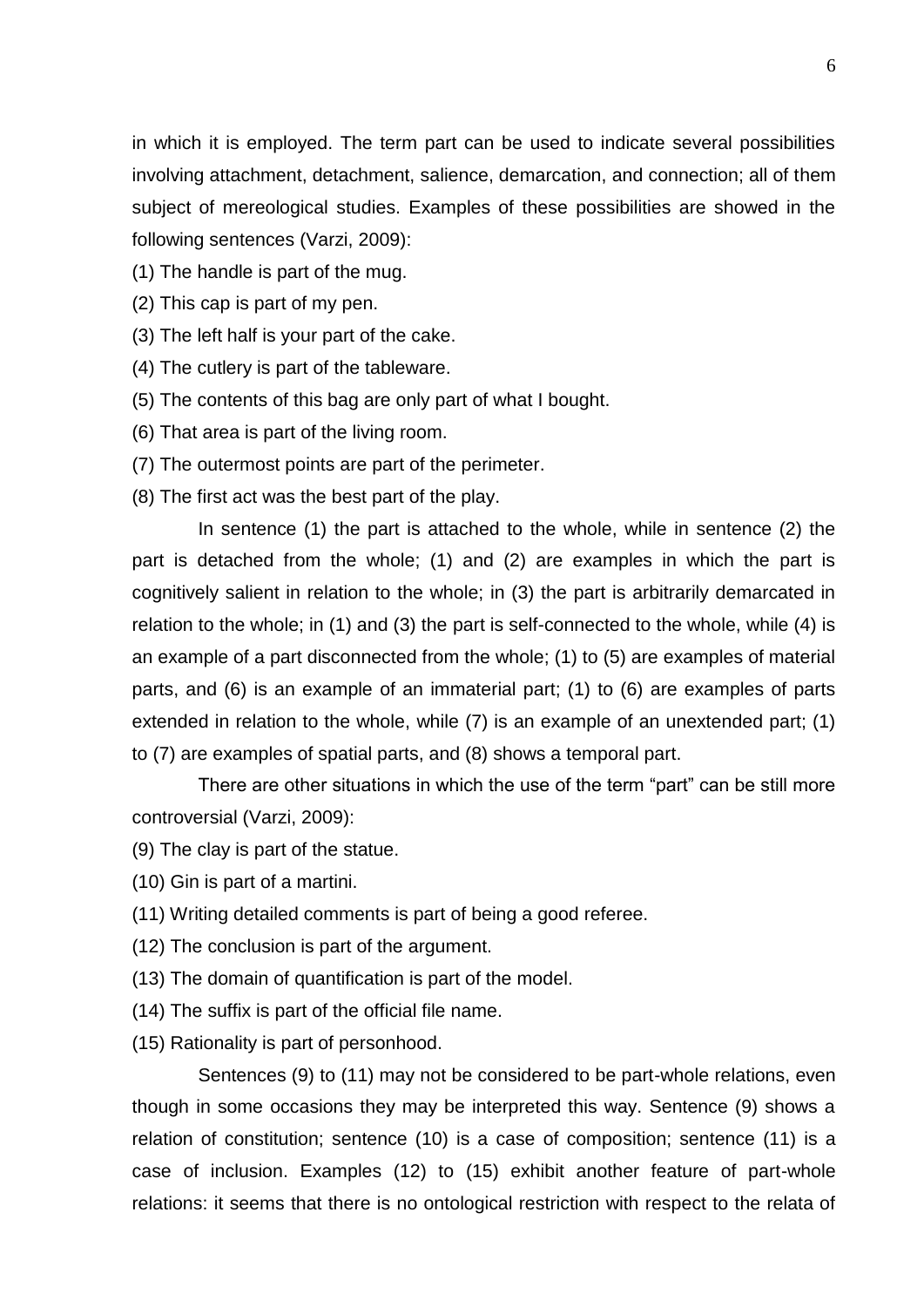the relation. In addition to being material entities, events, spatial regions, as in sentences (1) to (8), they can also be propositions, sets, types or properties, as one can notice in sentences (12) to (15).

Even though the mereological status of some relations is a matter of controversy, some basic principles can be identified. From such a basis, one can reach more sophisticated theories, which are able to encompass a diversity of notions.

### *2.2 Background*

In order to explain the most basic theory of mereology, we need to consider a certain level of formalization. This level is becoming more complex insofar as we continue to explain the more advanced theories in later sections (sections 2.4 and 2.5). We assume that readers do not have training in logic used in philosophy or mathematics, which in general overlap each other. So, throughout the text, we present formal sentences of symbolic logic together with the respective explanations in natural language. Also, concepts required to understand the development of the explanation are provided, as well as references when necessary. Finally, we apologize to those readers trained in such matters by the simplicity of our basic explanations.

First, we need to explain certain usual definitions in logic, namely, *first-order logic, predicates, quantifiers,* and *logical operators*. The definitions presented here are mainly based on Gensler (2001), but any book of logic can provide the basic notions one needs to understand mereological theories.

Basically, any logic consists of a language together with a deductive system. In general, the language is a subset of a natural language, like English. The deductive system aims to capture the correct inferences for the given language. *First-order logic* is a system of symbolic logic that uses *predicates* and *quantifiers*.

In order to understand *predicates*, one can consider a sentence containing a subject plus a predicate: "*the dog is barking*". The subject of this sentence is "*the dog*" and the predicate is "*is barking*". Then, a symbol representing a constant is assigned to the subject, such as *d* for "*dog*"; and another symbol is assigned to the predicate, such as Bx for "*x is barking*". So, we can symbolize the sentence "*the dog is barking*" by "*Bd*".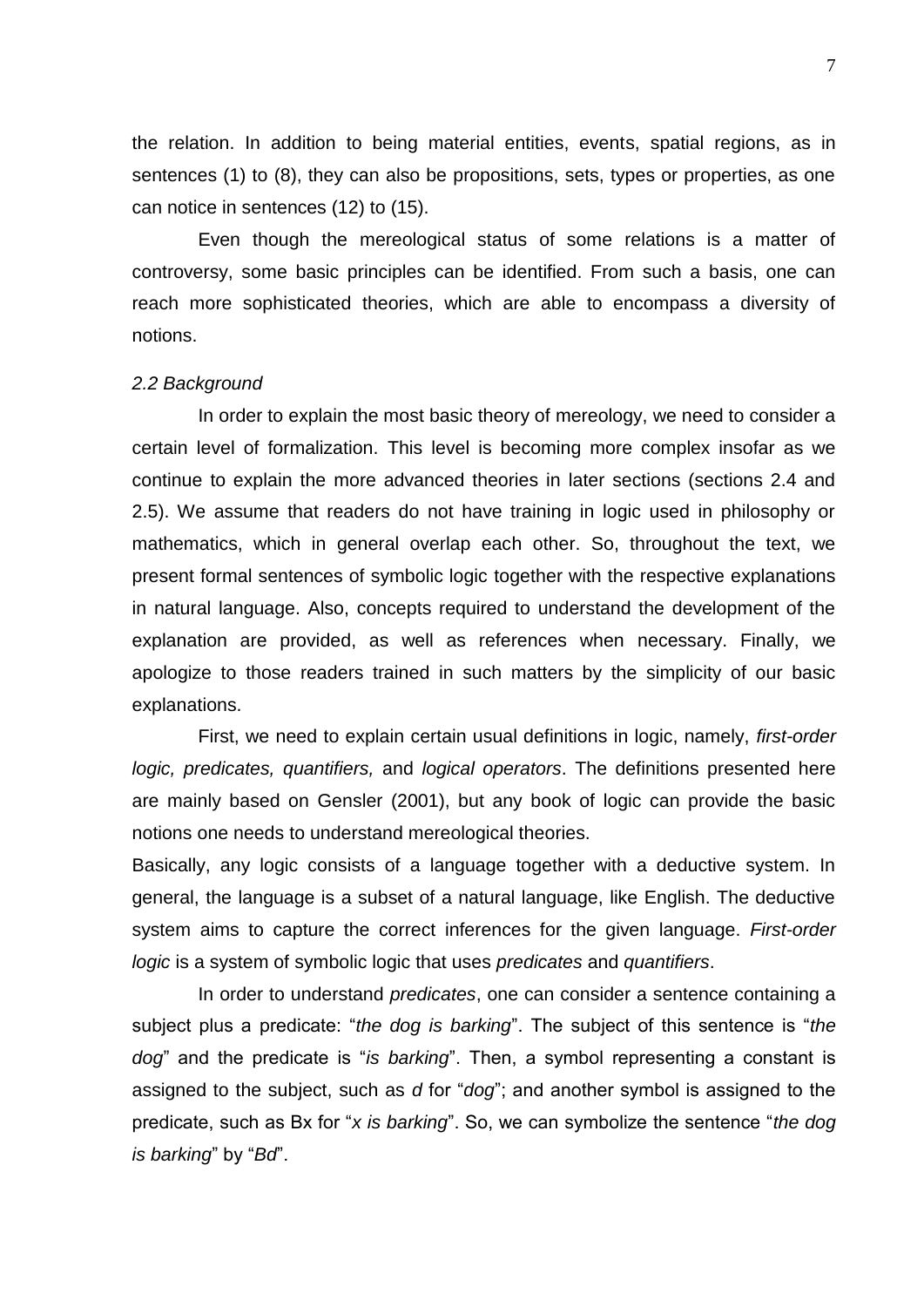With respect to *quantifiers*, there are two of them: the *universal quantifier* and the *existential quantifier*. The former is symbolized by ∀, it can be read as "*for every x...*" and it means "*all*"; the latter is symbolized by ∃, it can be read as "*there is some y*..." and it means "*some*". An example of usage of universal quantifiers is the formal sentence ∀*x(Px → Vx)*, which can be read, for example, as "*for every x, if x is a potato, then x is a vegetable*" or simply "*all potatoes are vegetables*". An example of usage of existential quantifiers is the formal sentence ∃*x(Px* <sup>∧</sup> *Cx)*, which can be read, for example, as "*there exists an x such that x is a potato, and x is cut*" or simply "*some potatoes are cut*".

Finally, *logical operators* are essential for understanding the connection of elements in logical sentences. There is more than one symbology to represent the operators. We adopt the most traditional one, and always present it followed by its meaning expressed in natural language: " $\rightarrow$ " stands for "*implies*" or "if ... then"; " $\leftrightarrow$ " stand for "*if and only if*"; " $\overline{\phantom{a}}$ " stands for "*not*"; " $\overline{\phantom{a}}$ " stand for " $\overline{\phantom{a}}$ " stand for "*or*". This list is not complete, but it meets our needs here.

# *2.3 Basic Mereology*

At this moment, we are ready to formulate the most basic mereological theory. All formalisms presented henceforth are based on Simons (1987), Varzi (1996), and Casati and Varzi (1999). It is worth mentioning that some details are omitted. The initial context consists of a *first-order language*, in which a predicate P is defined as the *part-whole relation*. Within this context, a single part-of relation between two elements x and y is represented here by *Pxy*, which is read "*x is part of y*". If the term "*part*" stands for the type of relations exemplified in section 2.1, then it stands for *partial orderings* (Bittner, 2011). A partial ordering is a binary relation (a relation between elements of two sets), which has the properties of *reflexivity, transitivity*, and *asymmetry*. Formally, this can be written as presented in Table 1 (here and in the future, we will drop the quantifiers):

| Ref. | Property     | Formal representation              |          |  | Natural language translation                  |  |                |
|------|--------------|------------------------------------|----------|--|-----------------------------------------------|--|----------------|
| (1)  | Reflexivity  | <b>Pxx</b>                         |          |  |                                               |  | x is part of x |
|      |              |                                    |          |  |                                               |  |                |
| (2)  | Transitivity | $(Pxy \wedge Pyz) \rightarrow Pxz$ |          |  | if x is part of y and y is part of z,         |  |                |
|      |              |                                    |          |  | then x is part of z                           |  |                |
| (3)  | Asymmetry    | (Pxy                               | $\wedge$ |  | $Pyx$ ) if x is part of y and y is part of z, |  |                |
|      |              |                                    |          |  |                                               |  |                |

| Table 1 - Basic mereological characterizations |  |
|------------------------------------------------|--|
|------------------------------------------------|--|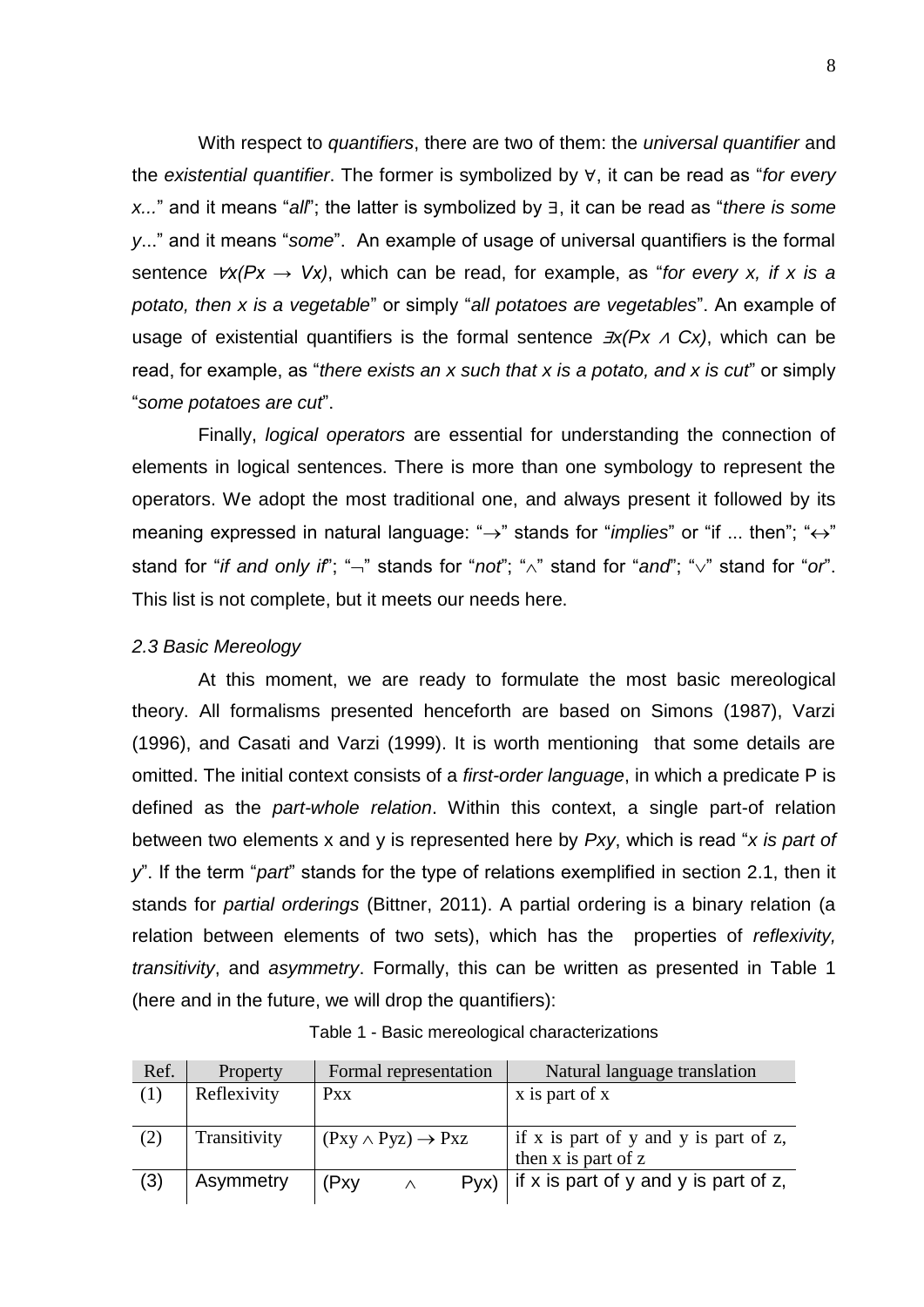|  | —、 ∨—\ ′ | then x is equal to z |
|--|----------|----------------------|
|  |          |                      |

When describing these properties, we consider the objects "x" and "y", and a relation "R". A relation is *reflexive* if it relates an item to itself as in *Rxx*, for example: "*John resembles himself*". A relation is *transitive* if *Rxy* and *Ryz* entail *Rxz*, for example: "*if John is in front of Harry*" and "*Harry is in front of Bill*", then "*John is also in front of Bill*". A relation is *symmetric* if it holds for the related items in both directions, that is, *Rxy* entails *Ryx*, for example: "*if John is married to Mary, Mary is married to John*". It is *asymmetric* otherwise (Palmer, 1976).

The formal sentences in Table 1 capture some intuitions that people have involving the just mentioned properties and the part-whole relation. The reflexivity property means that everything is part of itself; the transitivity property means that any part of any part of a thing is itself part of that thing; and the asymmetry property means two distinct things cannot be part of each other.

The theory embedded in Table 1 is usually called *Basic Mereology*, and sometimes referred to as *Ground Mereology*. It is the common basis for any partwhole theory. From the basic properties (1) to (3) some other properties can be added to our framework, as shown in Table 2. Because it is not important for our purposes here, we omit an explanation about how (4) to (7) can be obtained by definition from (1) to (3).

| Ref. | Property    | Formal representation             | Natural language translation                                          |  |  |
|------|-------------|-----------------------------------|-----------------------------------------------------------------------|--|--|
| (4)  | Equality    | $EQxy = Pay \wedge Pyx$           | x is equal to y corresponds to a<br>situation in which x is part of y |  |  |
|      |             |                                   | and y is part of x                                                    |  |  |
| (5)  | Proper part | $PPxy = Pxy \wedge \neg Pyx$      | x is proper part of y corresponds                                     |  |  |
|      |             |                                   | to the situation in which x is part                                   |  |  |
|      |             |                                   | of y and y is not part of x                                           |  |  |
| (6)  | Overlap     | $Oxy = \exists z(Pzx \land Pzy)$  | x overlaps y corresponds to the                                       |  |  |
|      |             |                                   | situation in which there exists a z                                   |  |  |
|      |             |                                   | such that z is part of x and z is                                     |  |  |
|      |             |                                   | part of y                                                             |  |  |
| (7)  | Underlap    | $Uxy = \exists z(Pxz \wedge Pyz)$ | x underlaps y corresponds to the                                      |  |  |
|      |             |                                   | situation in which there exists a z                                   |  |  |
|      |             |                                   | such that x is part of z and y is                                     |  |  |
|      |             |                                   | part of z                                                             |  |  |

Table 2 - Additional mereological characterizations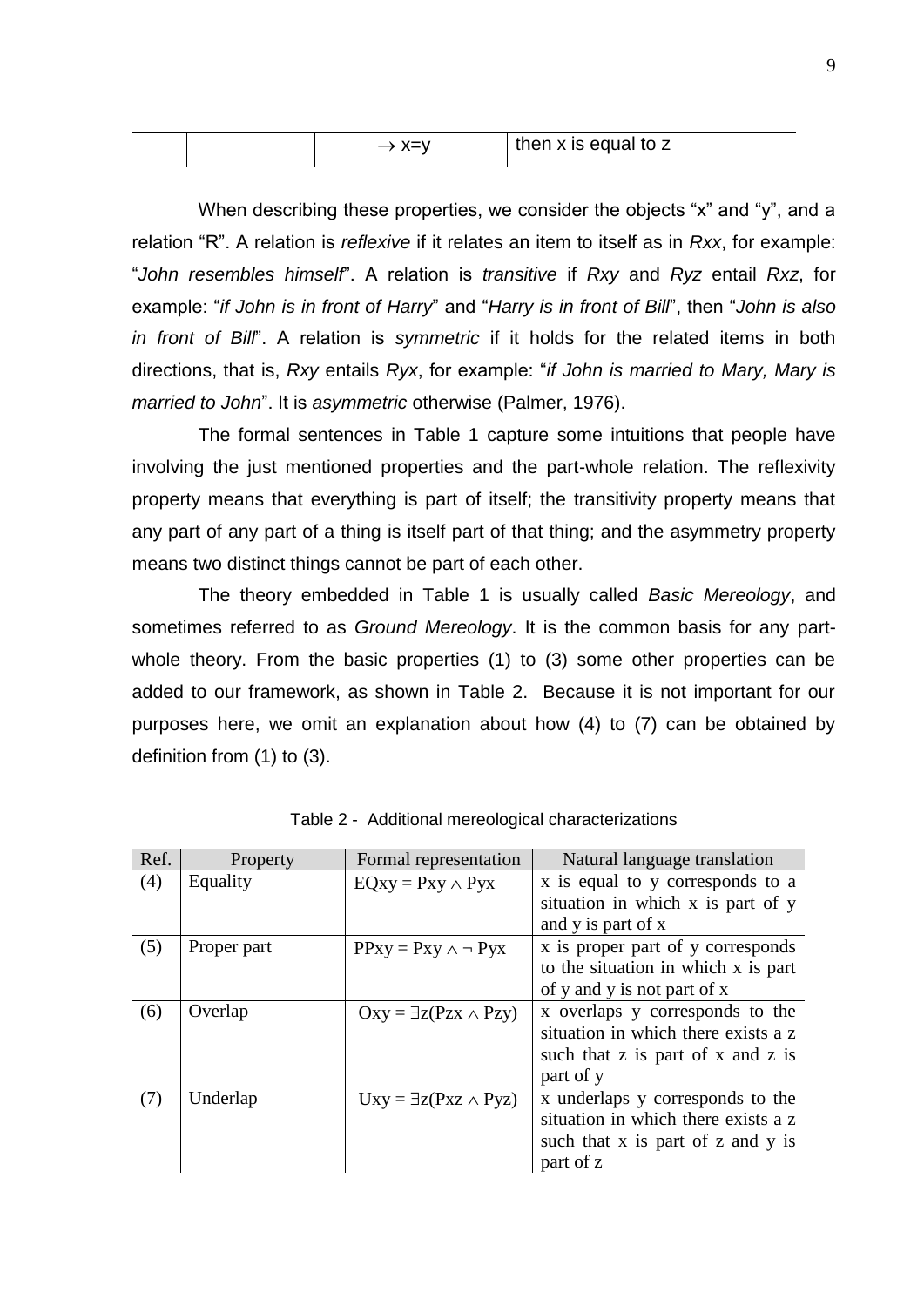These extra properties (TABLE 2), in addition to better characterizing the part-whole relation according to the basic mereology, are important for further developments in the scope of more sophisticated theories (sections 2.4 and 2.5). For the sake of clarity, Figure 3 elucidates the correspondent notions in a graphical form:





As one can notice, again, all of these properties try to capture intuitive notions about being part of something. "*Equality*" means that if two objects are, at the same time, part of each other, they are actually the same object. In Figure 3(a), x and y are equal and then they are represented by a single line. "*Proper part*" means that x is part of y but not identical to y, as depicted in Figure 3(b). For example, your hand is part of you, but it is not (and never will be) you as a whole. "*Overlapping*", intuitively, means that two things partially occupy the same space. In Figure 3(c), one can notice that there is a thing  $(z)$  that is part of both other two things  $(x \text{ and } y)$ . For example, two intersecting roads have as the common part the place where there is a junction. On the other hand, "*underlapping*" means that two things are both part of another bigger thing. In Figure 3(d), x and y are both part of z. For instance, your left thumb and index finger underlap, since they are both parts of you.

It is worth mentioning that Figure 3 shows only one possibility for overlapping, but indeed there are four possibilities. The same occurs with underlaping, which counts five possibilities. We present only the more intuitive ones, for the sake of simplicity. The full framework is available in Varzi (1996).

### *2.4 Extensional mereology*

This section presents a first extension for the basic mereology, which was described before (section 2.3). This extension is named *Extensional Mereology*. It involves the so-called *decomposition principles*: these are principles that take one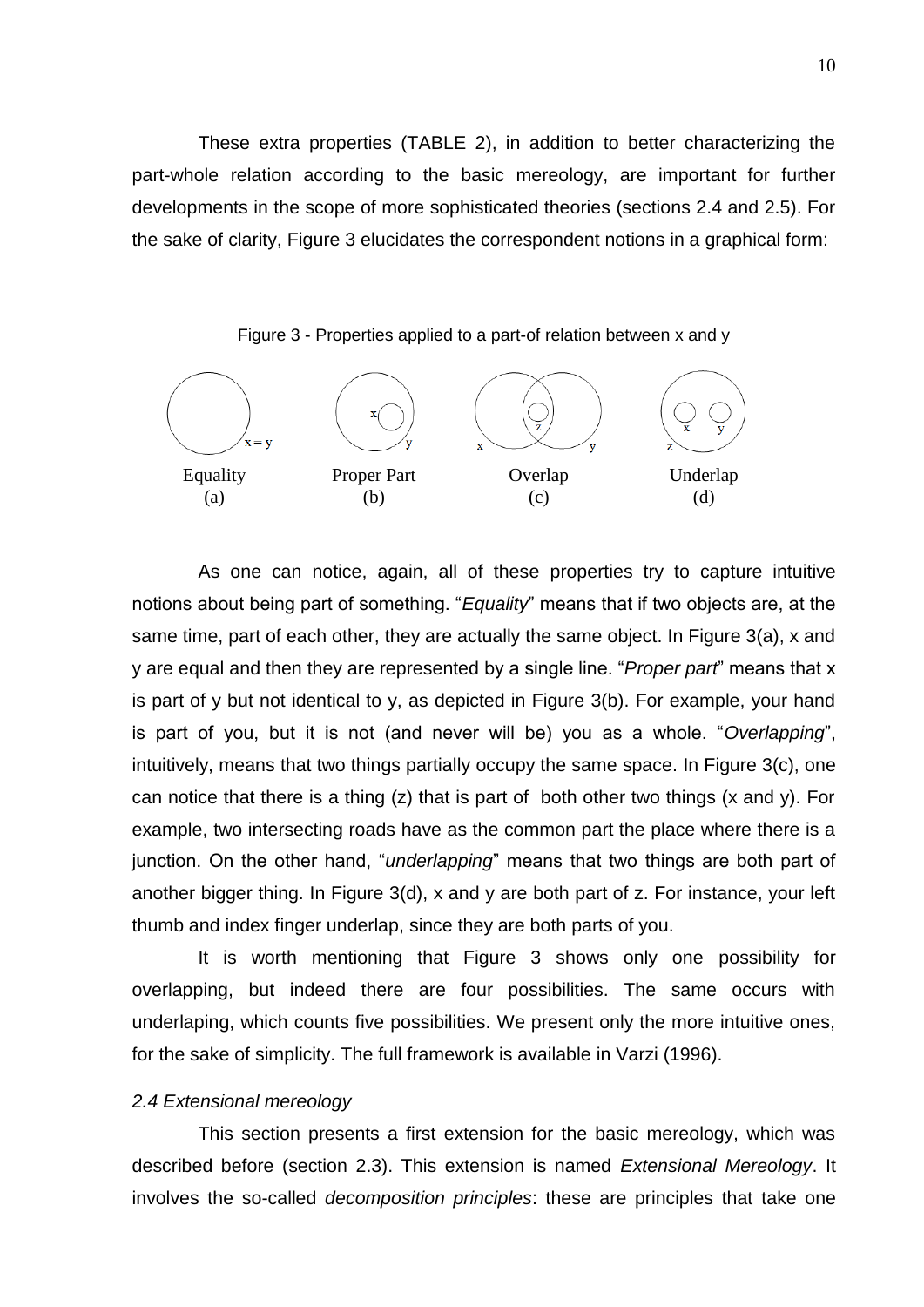from a whole to its parts. The notion behind decomposition is that whenever something has a proper part, it actually has more than one. In other words, nothing can have a single proper part. This implies the existence of a remainder between a whole and its proper part, in any process of the decomposition of wholes. This remainder is usually termed *mereological difference*.

There is more than one possibility to formally capture the intuition behind mereological difference. The most accepted possibility is named *supplementation* (see TABLE 3, first line). According to the principle of supplementation, every proper part of a whole must be supplemented by another part, which is disjointed from the first one. It is exactly this last characterization – the disjointedness – that captures the notion of mereological difference.

There is a slightly different version of the supplementation principle known as *strong supplementation,* which provides an even stronger characterization. The principle of strong supplementation (see TABLE 3, second line) corresponds to the idea that if an object fails to include another one among its parts, then there must be a remainder.

| Ref. | Property        | Formal representation                                 | Natural language translation             |  |
|------|-----------------|-------------------------------------------------------|------------------------------------------|--|
| (8)  | Supplementation | $PPxy \rightarrow \exists z (Pzy \land \neg Ozx)$     | if x is a proper part of y, then         |  |
|      |                 |                                                       | there exists a z such that z is part     |  |
|      |                 |                                                       | of y and z does not overlap x            |  |
| (9)  | Strong          | $\neg Pxy \rightarrow \exists z (Pzy \land \neg Ozx)$ | $\int$ if x is not part of y, then there |  |
|      | supplementation |                                                       | exists a z such that z is part of y      |  |
|      |                 |                                                       | and z does not overlap x                 |  |

Table 3 - Extensional characterizations – supplementation

When the strong principle of supplementation is added to basic mereology, one can reach the already mentioned *Extensional Mereology*. The strong principle of supplementation gives rise to a property named *extensionality*. There is a formalization of the property of extensionality, which is not developed here. For our purposes, it is enough to say that the property of extensionality ensures: i) that entities are completely defined by their parts; ii) no composite objects with the same proper parts can be distinguished.

# *2.5 Classical mereology*

In this section we present another extension for basic mereology, which is named *Classical Mereology*. It involves *composition principles*: these are principles that take one from the parts to the whole. The notion behind composition is that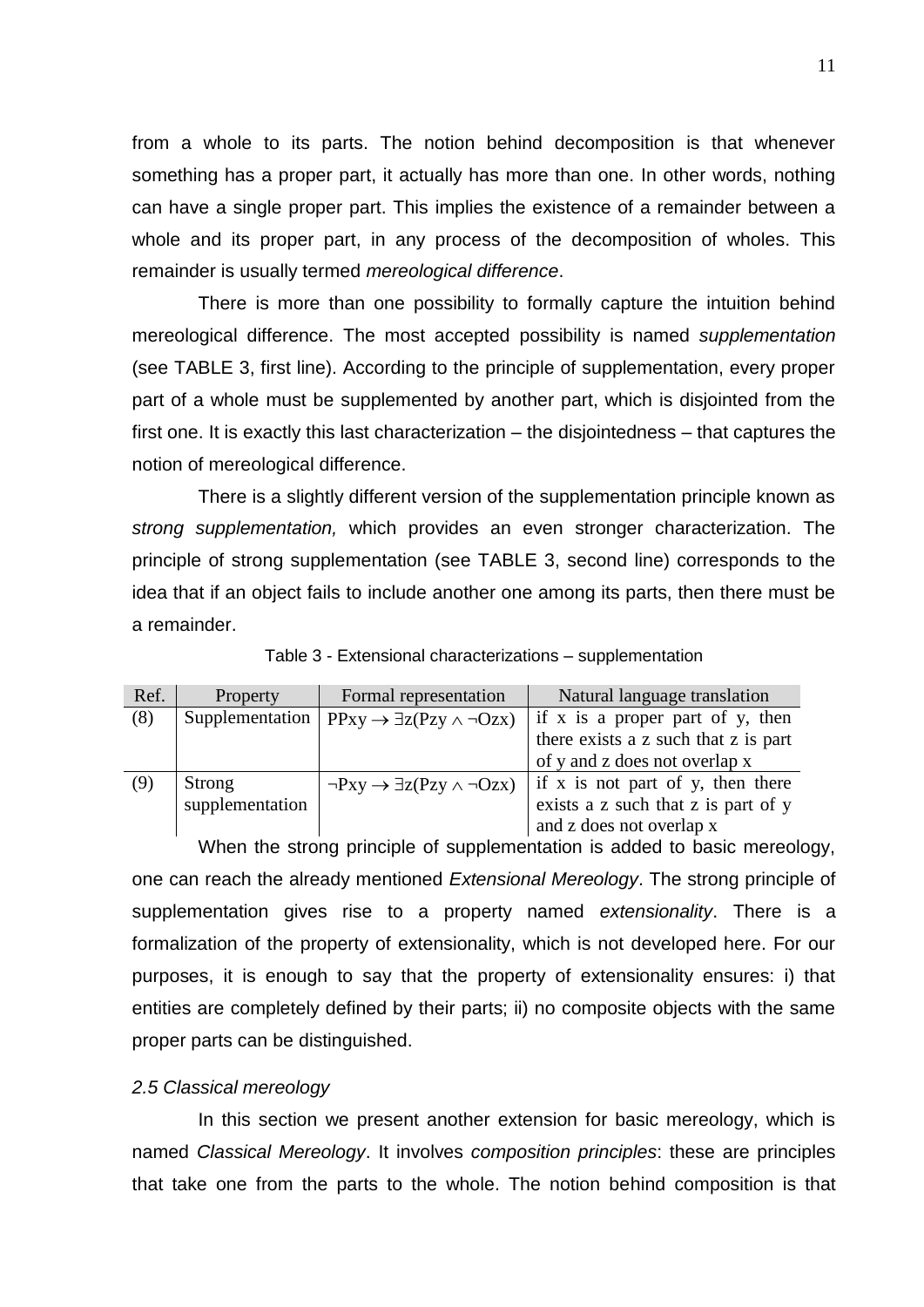whenever there are things, there exists a whole that is formed exactly by those things. In other words, there is a unique sum for arbitrary entities. The uniqueness is guaranteed by the property of extensionality, implied by the principle of supplementation in the scope of extensional mereology (section 2.4). The existence of this sum implies that there is always a fusion between two or more parts. Such a fusion is known as *mereological sum*.

Similar to extensional mereology, there is more than one possibility to capture the notion behind a mereological sum. The weakest option is named *upper bound* and a less weak option is named *sum.* Table 4 presents these two possibilities.

| Ref. | Property | Formal representation                                                    | Natural language             |  |
|------|----------|--------------------------------------------------------------------------|------------------------------|--|
|      |          |                                                                          | translation                  |  |
| (10) | Upper    | $UBxy \rightarrow \exists z(Pxz \land Pyz)$                              | if x is an upper bound of    |  |
|      | Bound    |                                                                          | y, then there exists a z     |  |
|      |          |                                                                          | such that x is part of z and |  |
|      |          |                                                                          | y is part of z               |  |
| (11) | Sum      | $Sxy \rightarrow \exists z \forall w (Ozw \leftrightarrow Oxw \vee Oyw)$ | if x is a sum of y, then     |  |
|      |          |                                                                          | there exists a z, for every  |  |
|      |          |                                                                          | w, such that z overlaps w    |  |
|      |          |                                                                          | if and only if x overlaps w  |  |
|      |          |                                                                          | or y overlaps w              |  |

Table 4 - Classical characterizations – mereological upper bound and mereological sum

The first line of Table 4 presents the *mereological upper bound* notion. A mereological upper bound of two objects is another object of which both the original ones are parts. The *mereological sum* is a mereological upper bound of which any part overlaps one of the two individuals summed (Gotts; Cohn, 1995). In other words, a mereological sum between two objects must be something composed exactly of their parts and nothing else.

These aforementioned formulations try to capture the notions of a sum of objects that form a whole. However, they are not enough for this, insofar as there are difficulties in expressing such a principle in common first-order logic. In order to gain access to classical mereology, the formulation must consider *infinitary bounds* and *infinitary sums*. These infinitary elements demand the use of an *infinitary logic*, which deals with infinitary operations, that is, operations that take an infinite number of input values to produce an output (Bell, 2012). Using these tools, one can express the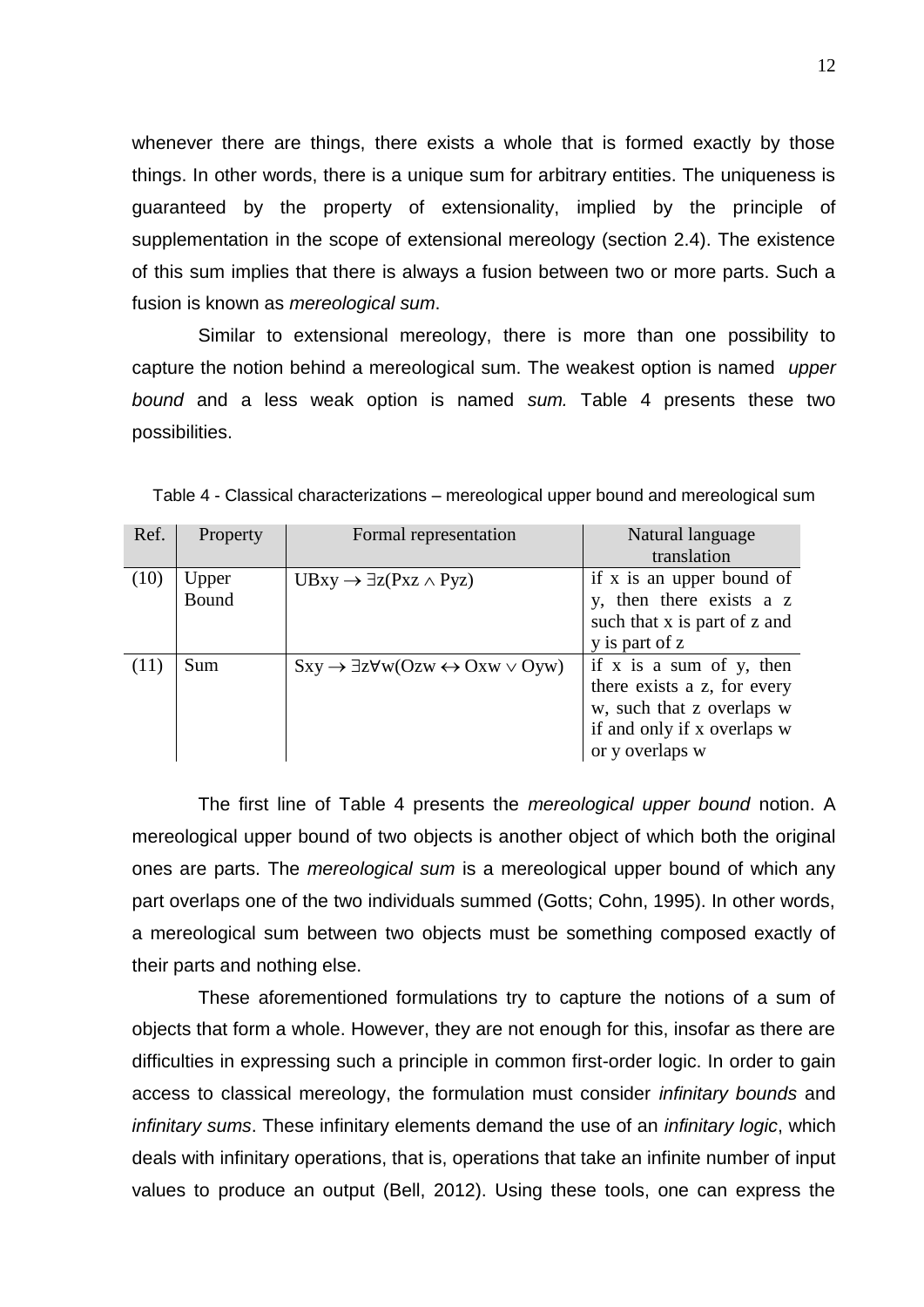strongest version of all composition principles, namely, *unrestricted composition*, which allows arbitrary sums. The machinery needed to understand this last type of composition it is not presented here, because the inherent difficulty in explaining it in just one paper. In doing this task, one can reach the already mentioned classical mereology systems (Leśniewski, 1916; Leonard; Goodman, 1940).

# **3.0 Non-formal part-whole relations**

From a linguistic point of view, there are two different but related aspects of meaning that should be considered when analyzing relations. The first one, called *reference*, deals with the relations between the linguistic elements (words, sentences) and the non-linguistic world of experience. The second, named *sense*, relates to the complex system of relations that holds between the linguistic elements themselves, mainly words. Some authors name this last type of relation *sense relation*, because they believe these relations hold among senses of words (Lyons, 1977). However, the literature of psycho-linguistic orientation generally uses either the term *lexical relation* or *semantic relation* to refer to *paradigmatic relations* among words (Khoo; Na, 2006).

*Paradigmatic relations* refer to words which are members of the same grammatical category. They can be defined in contrast to *syntagmatic relations*, which describe relations between words of different grammatical categories. Syntagmatic relations go together in a syntactic structure such as, for example, a sentence (Murphy, 2003). Figure 4 illustrates a scheme with paradigmatic and syntagmatic relations in a set of sentences.

The explanation presented here is a very simple one for such important concepts. However, a detailed explanation of this topic is beyond the goals of this paper. A more comprehensive explanation can be found in Lyons (1968), a classic of linguistics.

| Relations    | $\leftarrow$ Syntagmatic $\rightarrow$ |     |      |    |      |       |
|--------------|----------------------------------------|-----|------|----|------|-------|
| æ            |                                        | dog | fell | 1n | this | chair |
| Paradigmatic | The                                    | cat | sat  | on | the  | mat   |
| w            | That                                   | man | ate  | bv |      | hat   |

## Figure 4 - Types of relations among words

In this section we focus on the lexical relation named *meronym.* The mereological relation, as explained in the prior section (section 2), is a relation that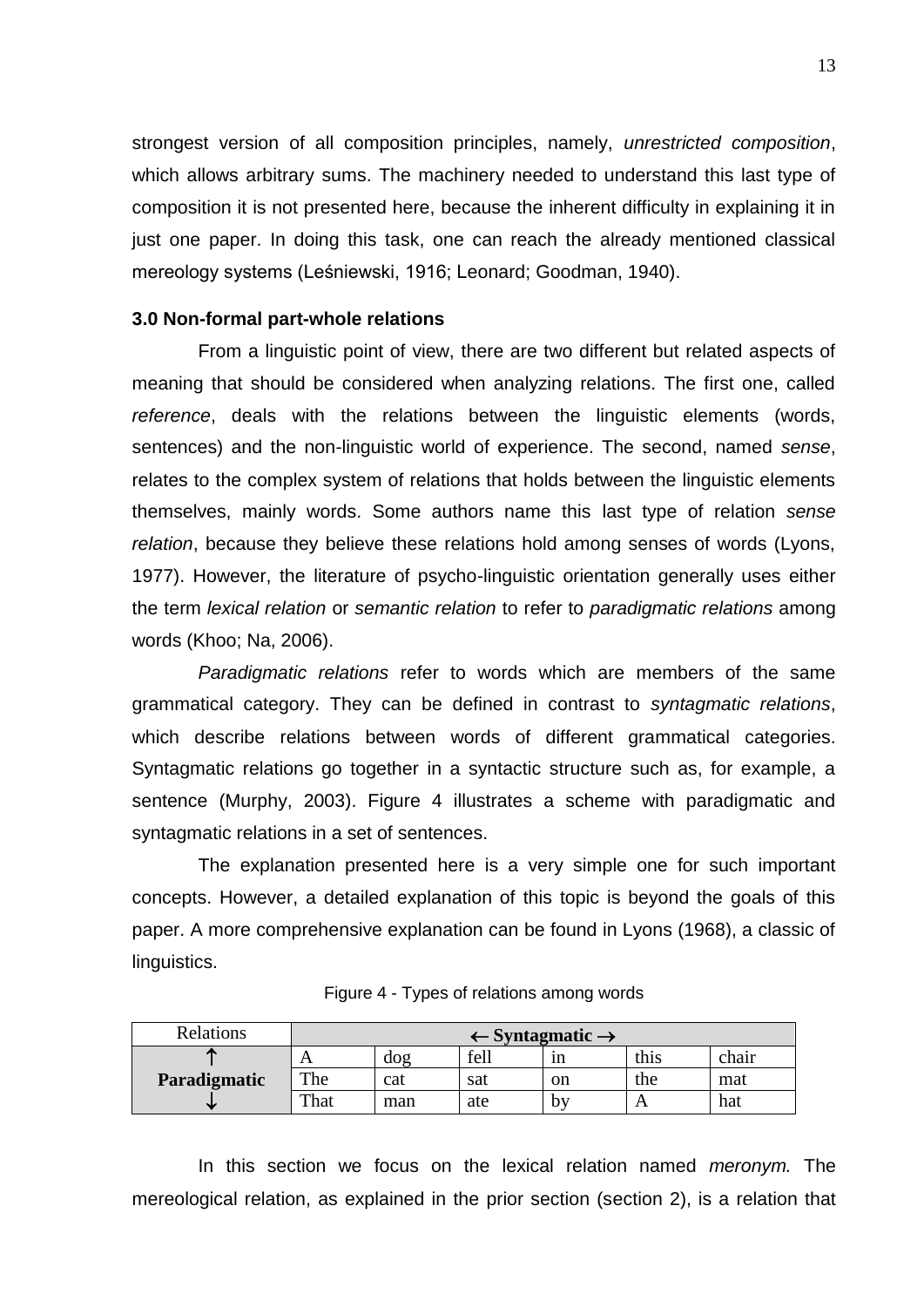links two individual entities, that is to say, it is an extra-linguistic relation. Meronyms, on the other hand, are intra-linguistic relations. It is the lexical relation that holds among words, in addition to be the lexical correspondent of the mereological relation.

In the remaining part of this section, we first present an overview of meronymic relations (section 3.1). Then, we characterize meronyms by comparing them with similar relations, by describing their ability to form chains and by explaining how they are established among lexical units (section 3.2). Finally, the main types of meronyms found in the literature are presented (section 3.3).

#### *3.1 Meronymic relations: an overview*

Even though meronyms have received less attention from theorists, several questions about them have been posed: i) if the meronymic relation is actually a family of relations and, if so, how can these relations be distinguished from other semantic relations?; ii) what does the term "*part*" really mean?; iii) what are the relata of meronymic relations? There is no consensus about these questions, but some preliminary considerations are in order.

Some authors believe that meronyms are not a single relation but several relations more or less similar to each other (Cruse, 1986; Winston *et al*., 1987). Some authors advocate that even though different types of meronymic relations seems to be apparent, the criteria used to develop typologies of relations do not satisfactorily differentiate those types (Murphy, 2003). We will return to the claim that the meronym is actually a family of relations in section 3.3, and also when discussing transitivity in section 4.1

With respect to meaning, the term "*part*" is vague and used to express a variety of distinct semantic relations. It is only the most general of a large number of terms that can be used to express meronymic relations. *Roget's Thesaurus* lists approximately 400 synonyms for *part* and there are at least 40 related terms narrower in scope than *part* (Winston *et al*., 1987).

With respect to the relata of the meronymic relation, the abundance of terms representing linguistic entities – words, lexemes, lexical items, lexical units, lemmas, to mention but a few – casts doubts on what semantic relations really relate. The relata in a meronym are lexical items that should be delimited syntagmatically, that is, one must be able to state in a sentence where the boundaries of lexical items are located. On the one hand, some authors suggest that the meronym holds among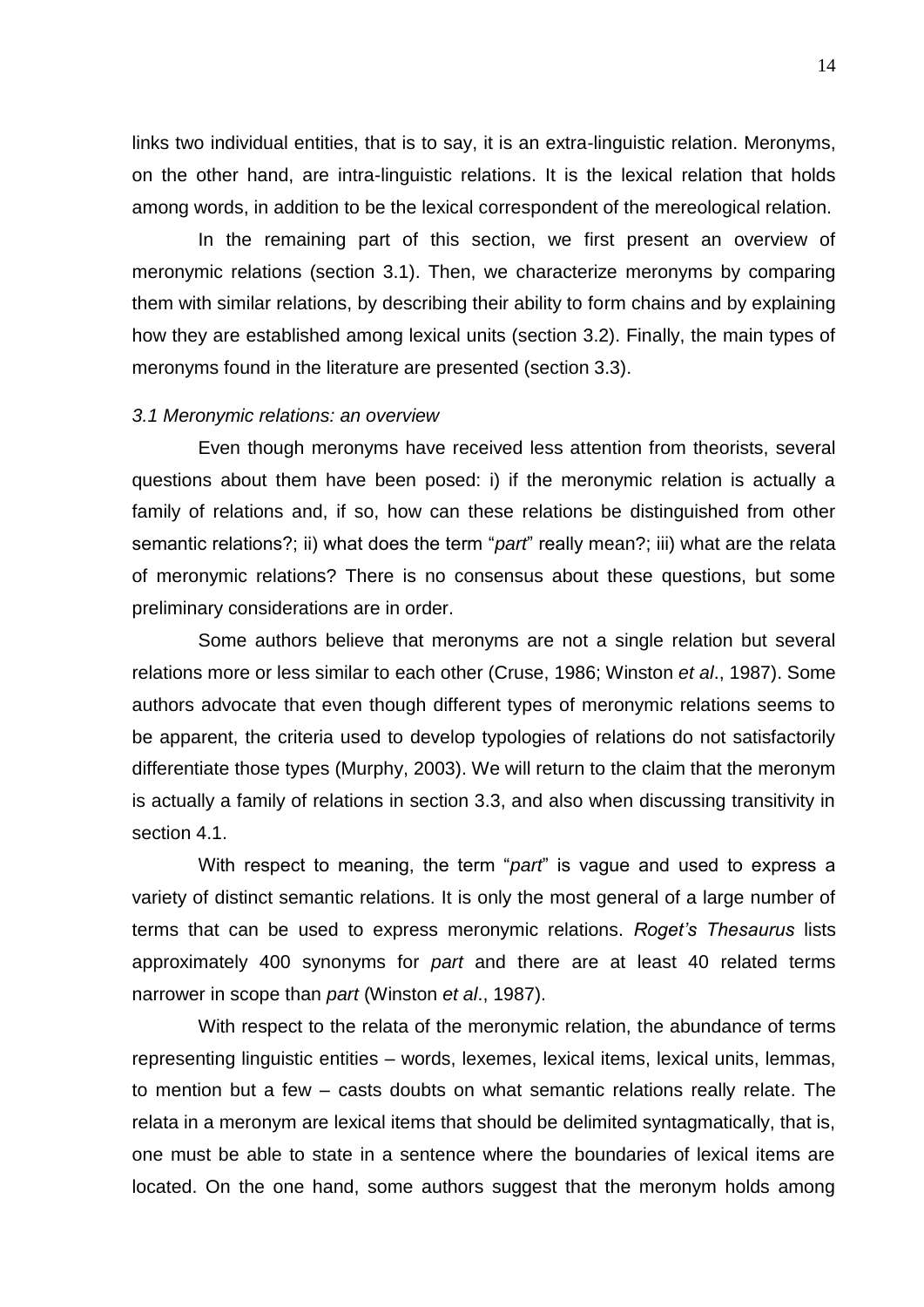nouns (Cruse, 1996); on the other hand, some of them also consider verbs in meronyms, since they can be nominalized, for example: the gerund "dating" is part of "adolescence" (Winston *et al.,* 1987).

Although the literature is not very precise, it seems to be an agreement that meronymic relations are relations among words. Indeed, the term "*word*" is often used to indicate lexical items, but this is not really accurate, insofar as the lexicon of a language must contain linguistic expressions that are greater or smaller than words. However, it seems reasonable to refer to lexical relations as relations among words considering that claims made about words may be extended to non-word lexical items (Murphy, 2003).

So far in this section, we have presented some basic features that can help one in the understanding of meronymic relations. In the next section (section 3.2), we pursue a more detailed characterization of meronyms.

#### *3.2 Characterization of meronyms*

Within the realm of semantic relations, it is quite a complex task to identify what relations hold between two lexical items. Departing from intuition, one can observe that some words are more closely related in meaning than others. Also, some labels have a wider scope of application than others, for example: *thing* is wider than *furniture*, which in turn is wider than *table*. In this situation, one can recognize the most basic semantic relation, namely, *hyponym*. It holds when two lexical items stand in the relation of class to subclass, for example, the pair *applefruit*. In addition, hyponym is a hierarchical relation, that is, words higher in the hierarchy have wider scope than those they dominate.

Meronym is often described in comparison with hyponym, as a type of hierarchical relation. An example of a meronym is the pair *arm-body*. The meronym has two directions: *arm* is a meronym of *body* and *body* is a *holonym* of *arm*, and the relation between these two items is a meronymic relation. The difference of a meronym to a hyponym is clear when the lexical units involved are nouns denoting physical objects: an *arm* is not a kind of *body* but a part of a *body*.

This is a possibility to characterize meronyms, but there are others. In the remaining part of this section, we aim to investigate additional features of meronyms by shedding some light on: the establishment of meronymic relations (section 3.2.1);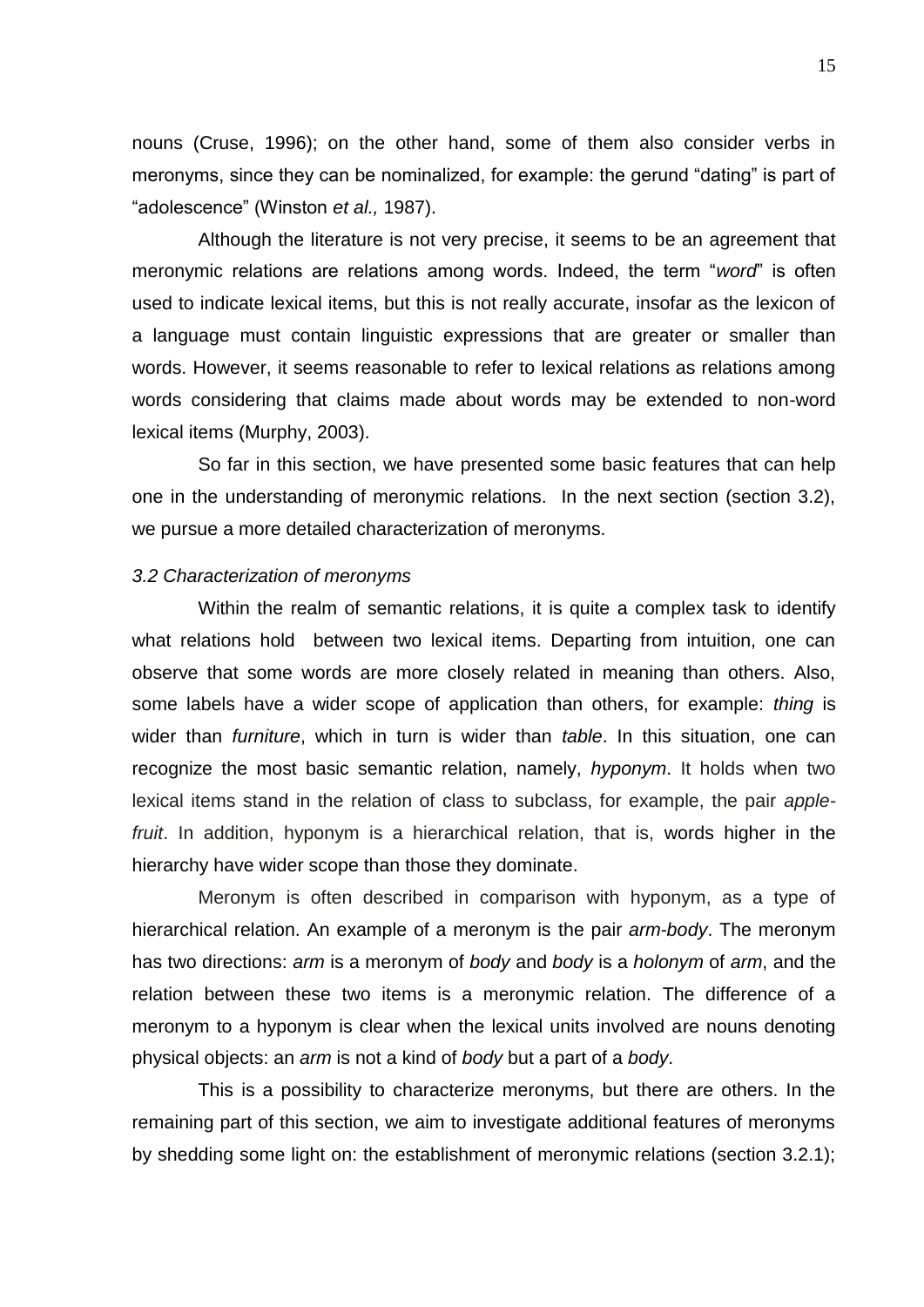the ability of meronyms to form chains (section 3.2.2); and, the distinction of meronyms from other similar relations (section 3.2.3).

# *3.2.1 The establishment of meronymic relations*

A great deal of meronymic information is stored in human memory. So, a person that knows the meaning of referents of words can simply remember, for example, that a *keyboard* is part of a *piano* or an *index* is part of a *book* (Miller; Johnson-Laird, 1976). If people don´t know the meaning of the words involved, they must collect empirical evidence in order to establish the relation or verify its correctness. But, this mere observation do not produce a critterion to establish meronymic relations.

Two test-frames can be used to guarantee the establishment of a meronymic relations among sentences, even though the test excludes some intuitive cases of parts and wholes (Cruse, 1986).

The first proposed test-frame considers a sentence in the form "*A Y has Xs" (or an X)*. Examples of this test-frame are sentences like *A book has pages*, where Y=book and Xs=pages. This first test-frame, however, accepts other attributes that are not parts. For example, the sentence *A wife has a husband* has the form suggested for the first test-frame but do not denote a meronymic relation. The second test-frame considers a sentence of the form *An X is a part of a Y*. Examples of this test-frame are sentences like *A huge bank balance is a part of his attractiveness to women*, where X= huge bank balance and Y= his attractiveness to women.

Only real meronyms satisfy both frames. An example is the pair of sentences *A hand has fingers* / *A finger is part of a hand*. A general definition of meronyms in this context is (Cruse, 1986, p.160): "X is a meronym of Y if and only if sentences of the form *A Y has Xs* [1st test-frame] and *An X is part of a Y* [2nd test-frame] are normal when the noun phrases *a X and a Y* are interpreted generically".

Meronyms also can be seen as relations between contextually construed meanings. Thus, in order to verify the establishment of a meronymic relation one can test it against the following definition (Croft; Cruse 2004, p. 160):

> If A is a meronym of B in a particular context, then any member `a' of the extension of A either maps onto a specific member `b´ of the extension of B of which it is construed as a part, or it potentially stands in an intrinsically construed relation of part to some actual or potential member of B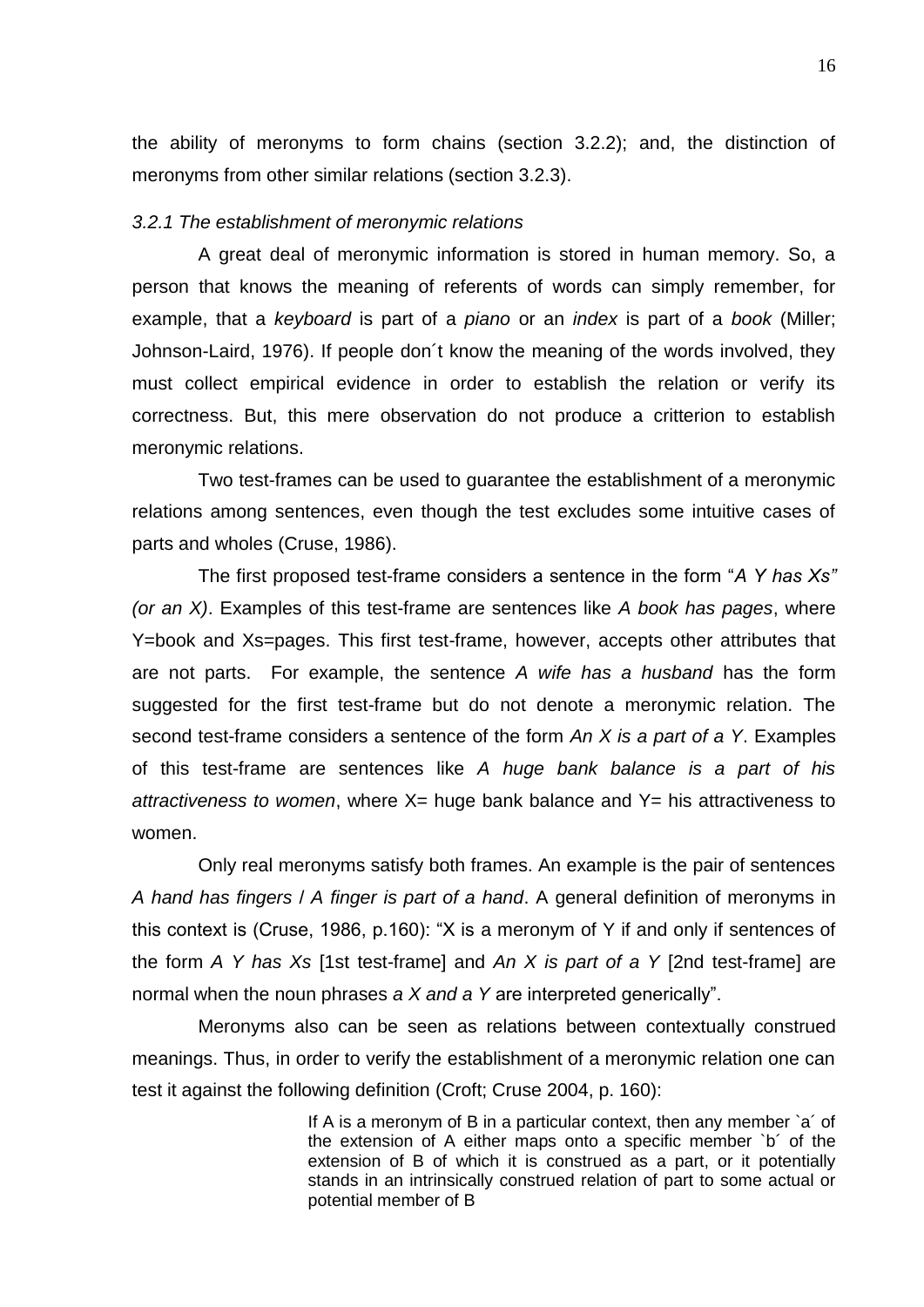The term "intrinsically" in the definition above concerns necessity, for example, a *nose* is intrinsically part of a *face*.

In addition, a set of other factors should be considered for identifying the establishment of a meronymic relation x as part of y (Croft; Cruse, 2004): i) the boundary of x does not transgress the boundary of y; ii) x shares all its substances with y; iii) the boundaries of x can be demonstrated in a well-formed whole of y; iv) the more salient the discontinuity between x and not-x, the better the part; v) the greater the internal cohesion of x, the better part; vi) x has a definable function relative to y (for example, a *wing for flying*); vii) x is autonomous, that is, an exact replica of x also count as parts; and viii) there is type-consistency between x and y (parts of objects are objects, part of processes are processes).

### *3.2.2 The ability of meronyms to form chains*

Meronyms can be characterized by their ability to generate chains of elements. However, there is no general principle that enables one to decide, with reference to a particular set of lexical units, whether they constitute part-whole chains in the vocabulary.

A basic meronymic chain has the form: *A is part of B, B is part of C, C is part of D*, and so on. A chain has a smallest part, which itself has no other parts, and also there is a largest whole (Bierwisch; Heidolph, 1970). For example, *a fingertip is a part of a finger*, *a finger is a part of a hand*, *a hand is a part of an arm*, *an arm is a part of a body*. As one can easily notice, meronymic chains have a beginning and an end. The problem is to determine the location of the end of such a chain. The decision of where boundaries of an ultimate whole are situated depends on several details that are far from clear. However, there are some possibilities to identify these boundaries.

In order to determine the sequence of a meronymic chain, one can observe the *scope of predication* of each part. A constituent element A of a chain W is an *immediate part* of another element B, and B is an *immediate whole* of A (Croft; Cruse, 2004). For example, a *finger* is an immediate part of *hand*, and a *hand* is an immediate whole of a set of *fingers*. An immediate whole is the normal scope of predication for its parts. When the construction follows the correct scope of predication the sentence is acceptable, otherwise the sentence is odd. For example, one can consider the following sentences: *a body has two arms*; *a hand has five fingers*; *a finger has three knuckles and a fingernail*; *an arm has five fingers*; *a body*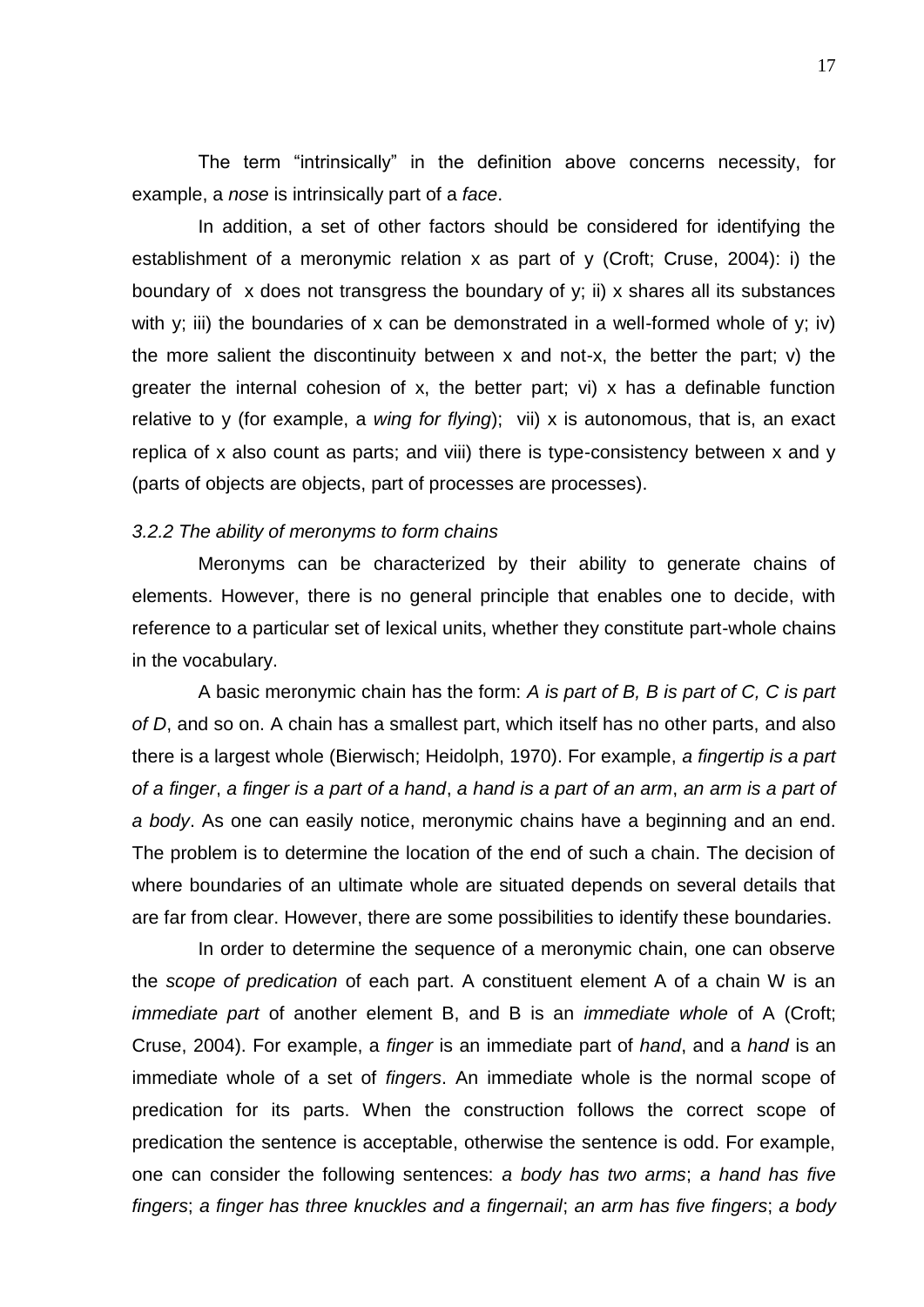*has twenty-eight knuckles*. As one can notice, the first three sentences are acceptable, but the last two are not.

Another possibility that could help in determining the boundaries of a meronymic chain is to use the notion of *type-consistency* (Croft; Cruse, 2004). In most of situations it is possible to think of a smaller portion than the ultimate one: for instance, *fingertips* as composed of *skin*, *nerve fibers*, *capillary blood vessels* and so on. However, a reason to not divide *fingertips* into *nerve fibers*, *capillaries* and so on is that they are of the wrong type. Indeed, there is no basic ontology for parts – as Varzi (2009) also noticed (see section  $2.1$ ) – and then the rule of thumb to be adopted is to consider the type-consistency between the relata´s type. For example, the parts of a *period of time* should themselves be *periods of time*; the parts of an *object* should be *objects*; the parts of an *event* or *process* should be *sub-events* or *processes*; the part of an *abstract entity* should be *abstract entities*; and so on.

There is another relevant notion of type, which accounts for two broad types of parts called *segmental parts* and *systemic parts* (Cruse, 1986). *Segmental parts* are spatially delimited and are typically encountered sequentially as a whole is transversed; they also may have heterogeneous internal consistency. Examples are the externally visible parts of the body, such as *arms*, *legs*, *head*, *trunk* and so on. *Systemic parts* are typically spatially interpenetrating, but functionally distinct and typically have a greater internal consistency. Examples in the human body are *the nervous system, the vascular system*, and *the skeleton*.

### *3.2.3 The distinction of meronyms from other similar relations*

Often meronyms are not clearly distinguished from other semantic relations. There is even a discussion whether some relations are variations of meronyms or if they are completely different from them (Murphy, 2003). Examples of other relations, which are similar to meronyms, are: *possession, attribution, class inclusion, locative inclusion, part-piece* and *portion-piece* (Miller; Johnson-Laird, 1976). An example of *possession* is the pair *millionaire-money*, of *attribution* is the pair *mansion-large*. The *locative inclusion* is illustrated by examples representing spatial inclusion, as in *the woman is in the room*, *the room is in the house*, *the house is in the town*. The differences and similarities between two specific relations, namely, *part-piece* and *portion-piece*, can be used to better illustrate the difference of meronymic relations from other types (Croft; Cruse, 2004).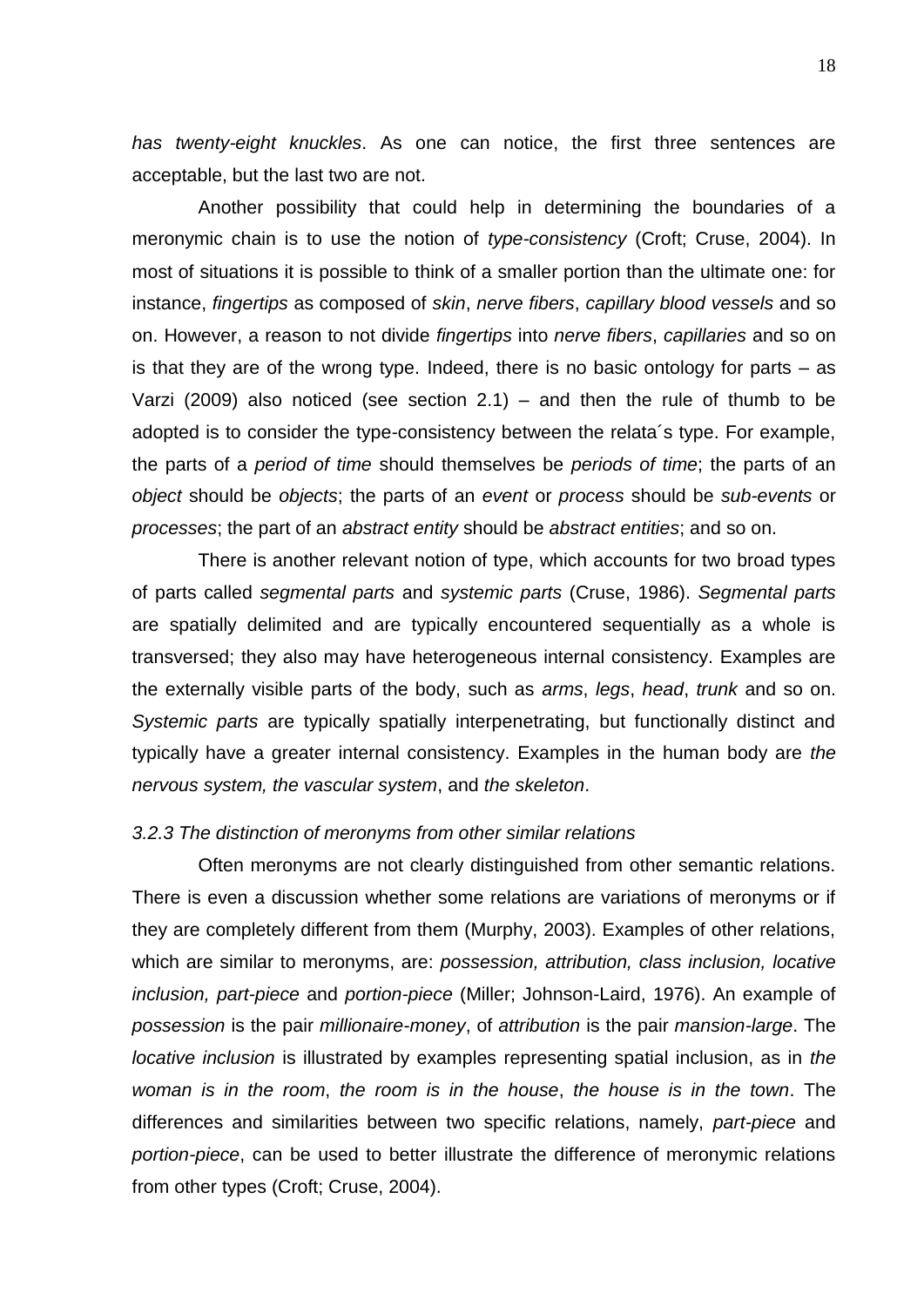The meronymic relation is a special sub-variety of a more general relation called *portion-whole* relation. When dealing with portions, the basic notion is the containment of one region by another region. Examples are sentences like: *a portion of the cake was given to each of the guests*, *my portion of the omelet had bits of eggshell in it*. Part is a hyponym of portion, but it concerns a number of non-arbitrary categories that groups together similar items from different wholes. In addition, parts possess common characteristics like shape and size. An example could be: *all the parts of the airplane were carefully packed into crates, ready for shipping*.

Piece likewise can be seen as a hyponym of portion, which, however, do not qualify as a part. A simple example can elucidate these notions: using a hacksaw to cut a typewriter into arbitrary portions, one can obtain pieces of that typewriter, but not parts of it; in order to obtain parts of a typewriter, one needs to use a screw and other tools to disassemble it, detaching its parts. Pieces do not maintain relations with their wholes, other than origin, as for example in: *after the explosion, pieces of the airplane were scattered over a wide area*. Pieces are also distinguished from parts because they are not contemporaneous with their wholes, that is, there are no pieces until the whole is destroyed (Cruse, 1986).

On the one hand, parts and pieces share two common characteristics: *topological stability* and *spatial continuity*. On the other hand, parts are also distinguished from pieces by three characteristics: *autonomy, non-arbitrary boundaries* and *determinate function* (Croft; Cruse, 2004).

The characteristic of *topological stability* can be explained by a counterexample: one cannot have a piece or a part of *steam*. To have the characteristic of *spatial continuity* presupposes that one can move from any point within a piece to another point within the same piece without transversing material that does not belongs to the piece. The same occurs if parts are being considered.

In the case of *autonomy*, one can imagine that a piece of a typewriter can be once again integrated to the typewriter, but a replica of that piece would not be considered a piece of that typewriter. This is not true for parts: parts of a typewriter do not need to have pertained to the same original typewriter. Thus, parts are autonomous, pieces are not. The characteristic named *non-arbitrary boundaries* implies that parts are delimited from their sisters' parts by a discontinuity. For example, some parts of the human body are delimited by joints, as such the *forearm* is delimited by *elbow* and *wrist*. Thus, it is possible to point to parts of an integral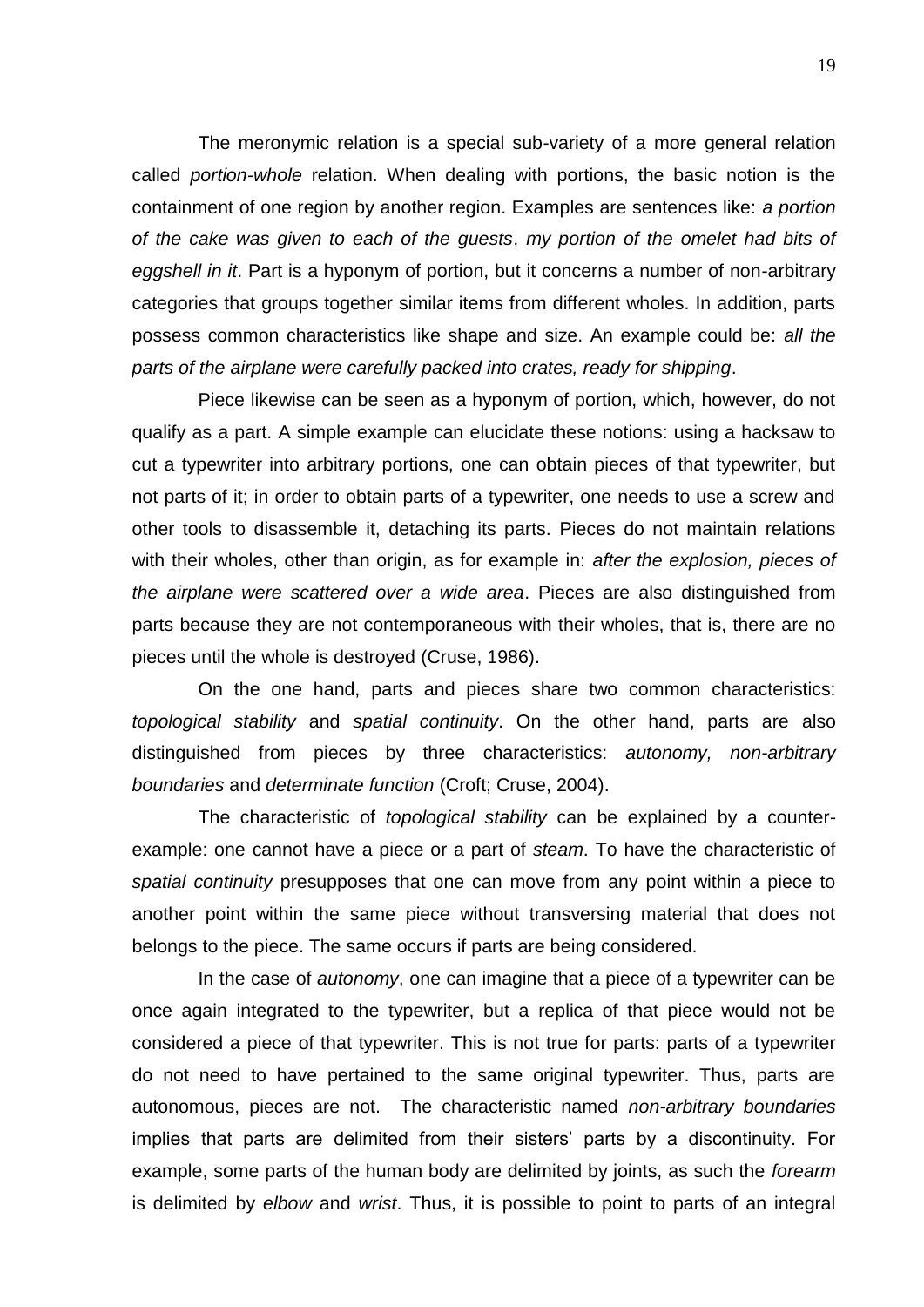whole considering non-arbitrary boundaries. On the other hand, there is no sense in pointing to pieces of an integral whole. The characteristic named *determinate function* suggests that parts have functions relative to their wholes. Examples of this characteristic are *an eye for seeing*, and *a brake for stopping*.

### *3.3 Types of meronyms*

There are several supposed subtypes of meronyms. The number of proposed subtypes varies from two to eight according to different authors (Murphy, 2003). They are often defined based on similar criteria, but received different denominations by different authors. Examples of types of meronyms found in the literature are:

(1) *necessary meronyms, optional meronyms* (Lyons, 1977);

(2) *canonical meronym, facultative meronym*, as well as the composed subtypes *canonical-local* and *facultative-local meronym* (Cruse, 1986);

(3) *intrinsic meronym, extrinsic meronym* (Croft; Cruse, 2004);

(4) *component-object meronym, member-collection meronym, portion-mass meronym, stuff-object meronym, feature-activist meronym, place-area meronym* (Winston *et al.*, 1987);

(5) *member-collection meronym, social whole-staff meronym, organization and its head meronym, a whole and its uniform unit meronym, a whole and it center or culmination meronym* (Wanner, 1996);

These previously mentioned types of meronyms are explained in the remaining part of this section. The explanations follow the order of the authors and respective approaches just presented in the list above.

The approaches of Lyons (1977), Cruse (1986) and Croft and Cruse (2004) – items (1), (2) and (3) of the list – can be explained together. In order to do this, we enumerate some sorts of cases that can occur when defining relations, namely: *necessity, optionality,* and *local senses*.

The *necessity* and *optionality* cases of relations explain some of the meronymic subtypes mentioned. So, there is a difference between a relation connecting *finger* and *hand*, and another connecting, for example, *lake* and *park*. The former embed a need to consider *finger* as a part of *hand*. But, there is no pressure to connect *lake* and *park*. This idea explains the following subtypes pairs cited in the list: *canonical meronyms* vs *facultative meronym* (item 2 of the list)*; necessary*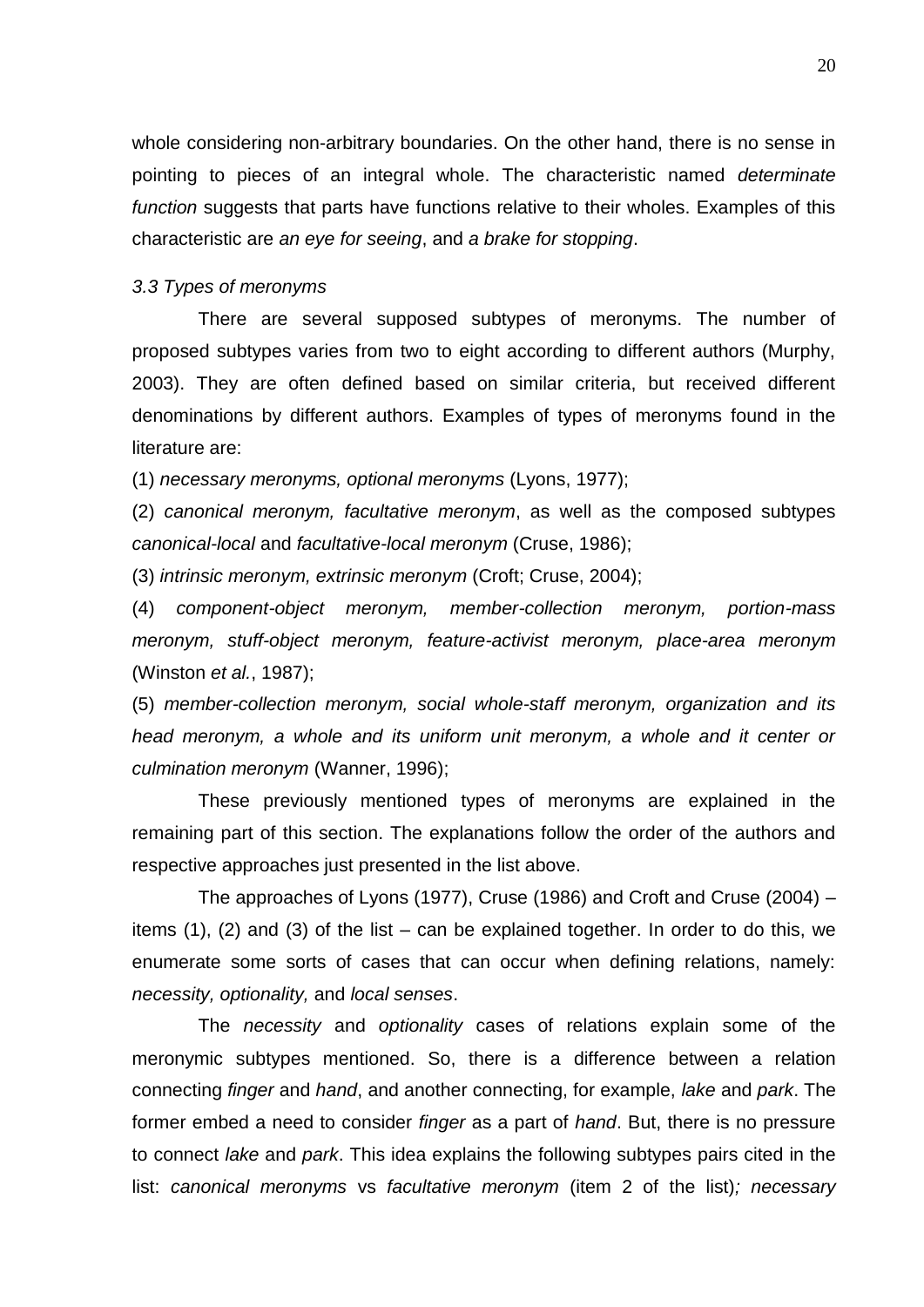*meronyms* vs *optional meronyms* (item 1); *intrinsic meronym* vs *extrinsic meronym*  (item 3)*.*

In the case of *necessity*, examples are the sentences *A hand has fingers* / *A door has a handle*. While the first sentence seems normal, the second may seem odd since not all doors have handles. So, a handle is optional for a door whereas fingers are necessary for a hand. Thus, finger is described as a *canonical meronym*  of body (as well as body as a *canonical holonym* of finger). In the case of *optionality*, on the other hand, handle is described as a *facultative meronym* of door (and door as a *facultative holonym* of door).

The same basis of the canonical meronym is used to define, respectively, the subtypes *necessary meronym* and the *intrinsic meronym*. Also, using the same basis of facultative meronym, one can understand the subtypes *optional meronym* and *extrinsic meronym*. So, as one can notice, these are examples of the same type of relation termed differently: canonical corresponds to necessary and to intrinsic; facultative corresponds to optional and to extrinsic.

The existence of different local senses in relations produces the composed subtypes *canonical-local* and *facultative-local meronym* (cited in item 2 of the aforementioned list)*.* For example, *handle* is a super-meronym of *door*, since *the handle of doors and drawers* is normal. However, this is normal only because the local senses are close to one another. So, it would be more accurate to describe handle as a *local meronym* of door. Relations involving local senses may vary along the dimension of necessity, for example, handle is a *canonical local meronym* of spoon and a *facultative local meronym* of door, since there is no spoon without handle but there are handleless doors.

The approach of Winston *et al.* (1987) explains several of the meronymic subtypes mentioned in item 4 of the aforementioned list. Three elements, which consider characteristics of the relation of the part to the whole, are employed to make distinctions of meronymic relations: whether the part is *functional* with respect to the whole, whether it is *homeomerous*, or whether it is *separable*. Functional parts are spatially restricted by their function, for example, a *handle* has a function with respect to a *cup* in a limited number of positions. Homeomerous parts has the same kind of thing that works as a whole, for example, the pair *slice-pie* or *crust-pie* (but not *treeforest*). Separable parts can be separated from the whole, for example, *handle-cup*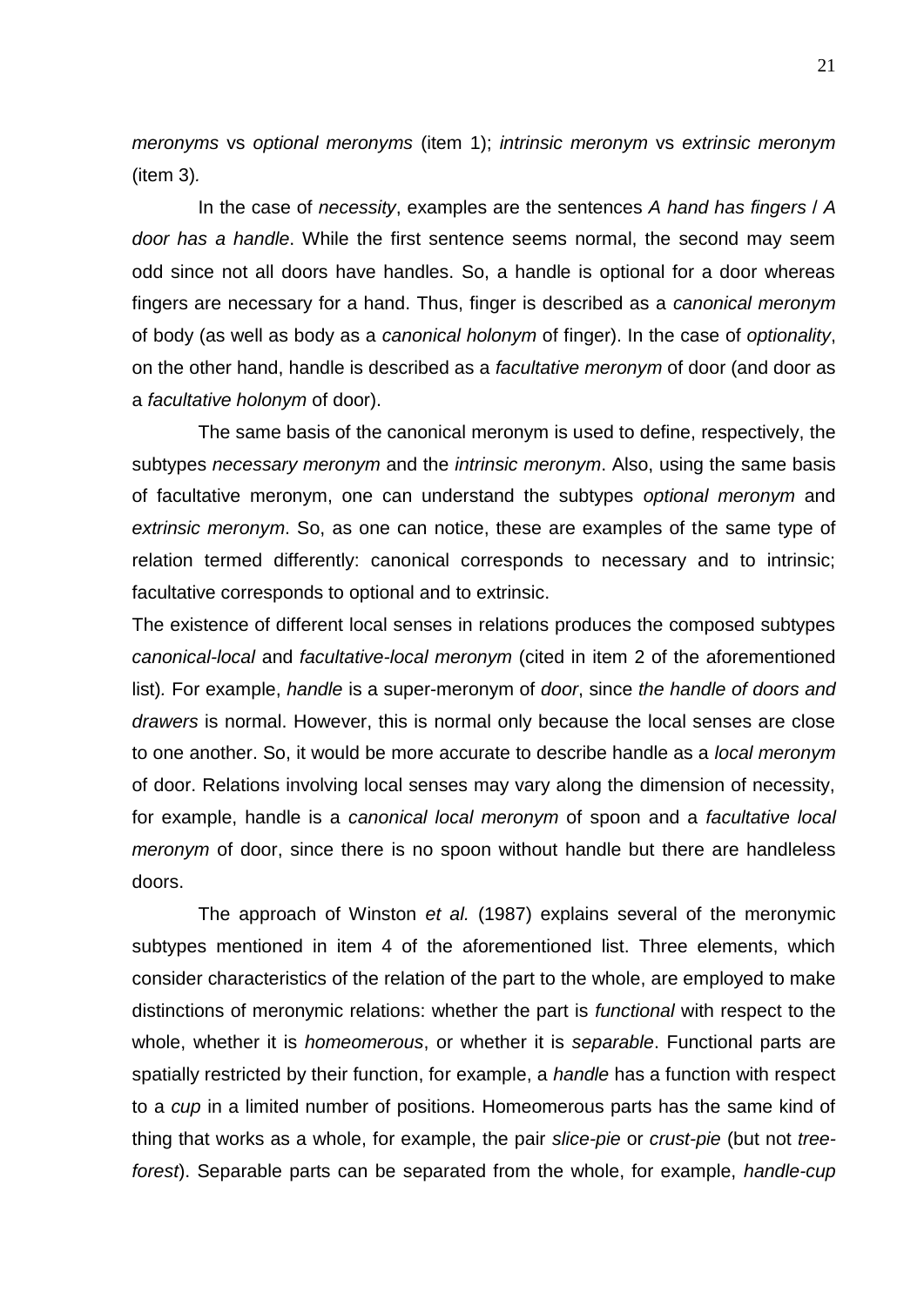(but not *steel-bike*). The three features mentioned can be specified as *yes* or *no*, as shown in Figure 5.

| Relation                    | Elements       |                |                |  |
|-----------------------------|----------------|----------------|----------------|--|
|                             | Functional     | Homeomerous    | Separable      |  |
| Component / Integral object | Yes            | N <sub>0</sub> | Yes            |  |
| Member / Collection         | N <sub>o</sub> | N <sub>0</sub> | Yes            |  |
| Portion / Mass              | N <sub>0</sub> | Yes            | Yes            |  |
| Stuff / Object              | N <sub>o</sub> | N <sub>o</sub> | N <sub>o</sub> |  |
| Feature / Activity          | Yes            | N <sub>o</sub> | N <sub>o</sub> |  |
| Place / Area                | N <sub>0</sub> | Yes            | No             |  |

Figure 5 - Types of meronymic relations

Source: adapted from Winston *et al.* (1987)

From the distinctions presented in Figure 5, one can reach a final taxonomy containing the six types of meronymic relations already mentioned: i) *componentintegral object*, as in the pair *pedal-bike*; ii) *member-collection*, as in *ship-fleet*; iii) *portion-mass*, as in *slice-pie*; iv) s*tuff-object*, as in *steel-car*; v) *feature-activist,* as in *paying-shopping*; and vi) *place-area*, as in *Everglades-Florida*.

The approach of Wanner (1996), which is cited in item 5 of the list, is developed in the scope of the *Meaning-Text Theory*. This is a theory with roots in Natural Language Processing efforts. It departs from the relations distinguished by Chaffin *et al*. (1988) to propose five kinds of meronyms based on the concept of lexical functions (LFs). LFs express lexical co-occurrences through sets of word´s paradigmatic and syntagmatic relatives.

The meronymic relations defined in this context are: i) member-collection meronym is named *LF Mult*, for example, Mult (dog) = pack, Mult (vehicle) = fleet; ii) social whole-staff meronym is named *LF Equip*: it holds between a lexical unit denoting an organization or a functional artifact and its staff; for example, Equip  $(aircuit)$  = crew, Equip (hospital) = staff; iii) organization and its head meronym is named *LF Cap*: it holds between an organization or a functional artifact and its head; for example, Cap (ship) = captain, Cap (faculty) = dean; iv) a whole and its uniform unit meronym is named *LF Sing*; it is a quasi-inversion of collection and holds between a whole and its uniform unit; for example, Sing (snow) = snowflake, Sing (sand) = grain; v) a whole and its center or culmination meronym is named *LF Centr*: in contrast with the previous ones, it is a rule used syntagmatically; for example, Centr (mountain) = the peak, Centr (film) = climax.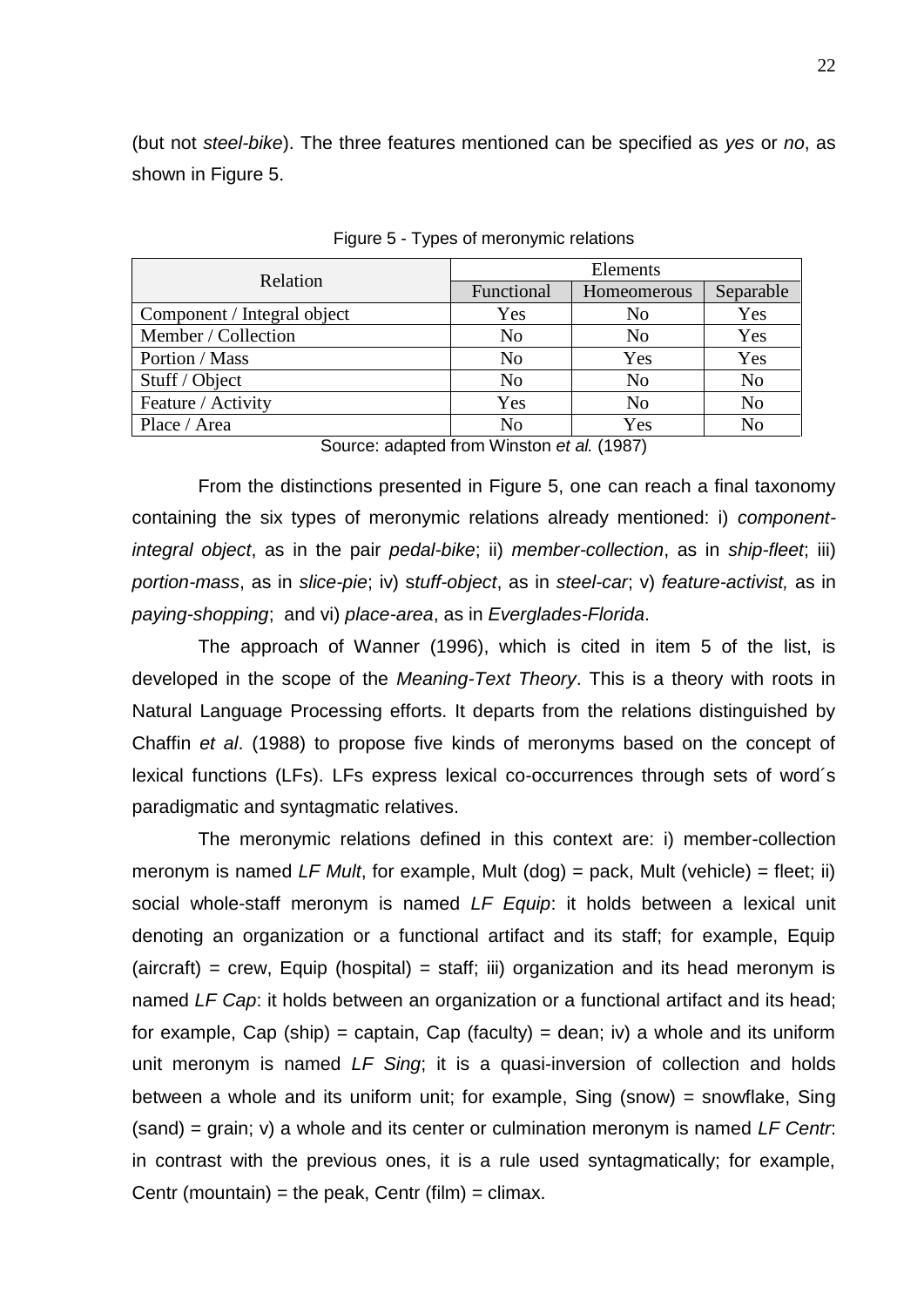### **4.0 Discussion**

So far in this article, we have presented studies originated mainly in logic and linguistics to cope with the multitude of aspects involving part-whole notions. The purpose was not to provide an exhaustive survey, which would not be possible due to the complexity of the subject and the large amount of material available. However, we hope we have presented some of the main aspects and possibilities in the study of part-whole relations.

After having presented two distinguished approaches, it is worth mentioning that some initiatives for studying part-whole relations are neither strictly mereological nor linguistic, but a mix of them. Examples are the often cited works of Gerslt and Pribbenow (1995), which relies on the compositional structure of wholes for distinguishing kinds of relations; and of Iris *et al*. (1988), which uses the relational model of the human semantic memory to reach four kinds of part-whole relations. In addition, there are initiatives that come from fields related to technology that, in the same way, merge more than one perspective. One can find works related to partwhole relations developed in the scope of Knowledge Representation (KR), which include variations of mereology and are ultimately directed towards solving problems of automatic reasoning, like the works of Markowitz *et al.* (1992), and Artale *et al.* (1996). Within KR, there are also other ones applied to specific domains, like Schulz *et al.* (2006) in biomedicine. Still, there are similar works in the scope of other technology-related fields, like Conceptual Modeling. Examples are Storey (1993), Barbier *et al*. (2003), and Guizzardi (2009).

In the beginning of section 2.1, we suggested that formal part-whole relations are based on intuitive notions that people possess. We account for this by citing references that explain the role of part-whole notions in the human conceptual system and human visual perception. However, some mereological properties are targets of criticism. For example, the property of extensionality provided by extensional mereology (section 2.4) asserts that entities are defined by their parts. So, one could say that the words "*no*" and "*on*" are the same one, insofar as both words are composed by the same parts, namely "*o*" and "*n*" (Pribbenow, 2002). Likewise, classical mereology ensures that one can sum arbitrary objects in order to reach a whole. Thus, one might suggest the possibility of summing "*my stomach*", "*my car*" and "*the warmest corner of my office*" (Jansen, 2008). Moreover, in the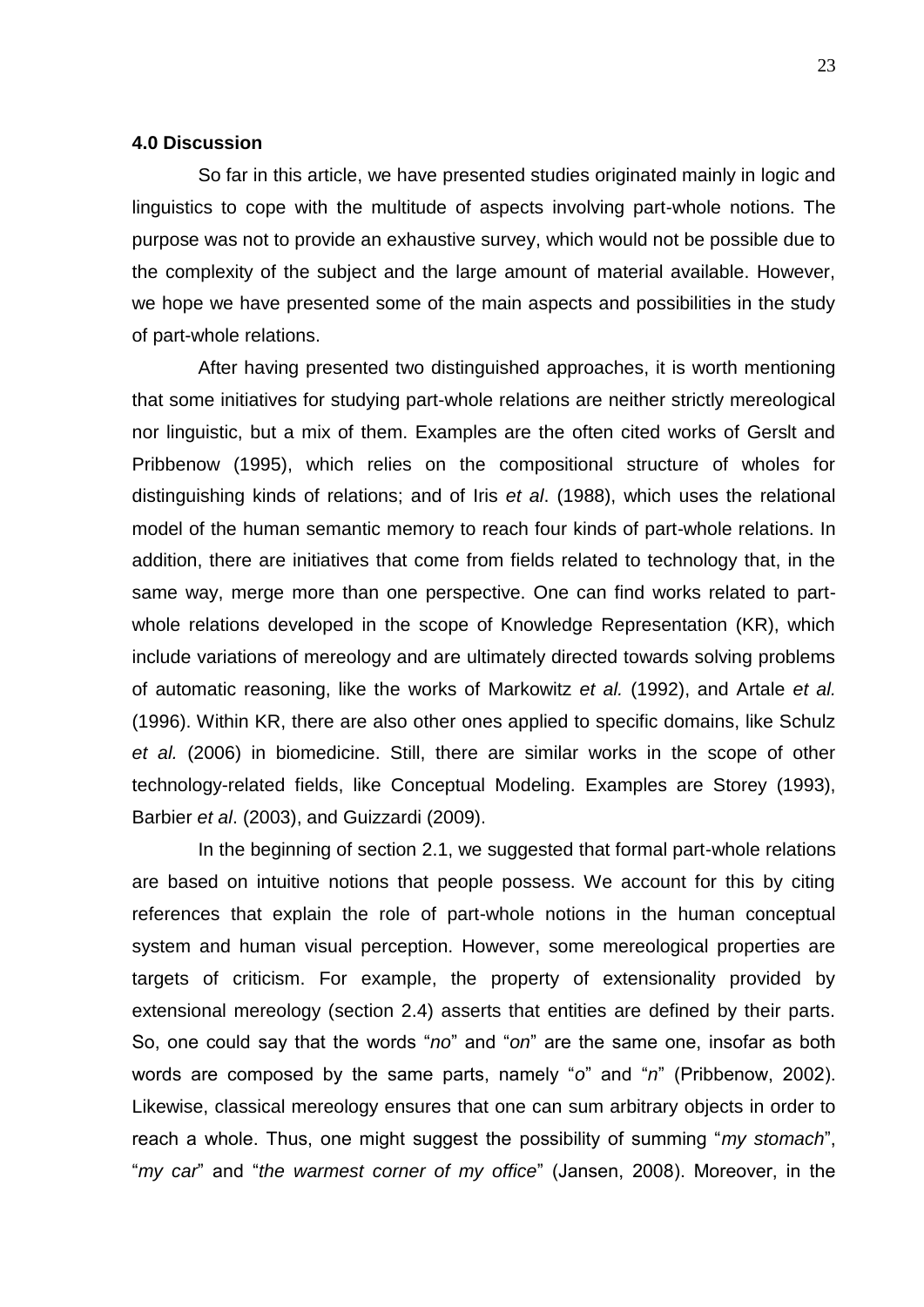scope of basic mereology (section 2.3), one can find the property of transitivity, by far the most criticized mereological property.

In the remaing part of this section, we focus on discussing the issue of transitivity of part-whole relations because of its importance, which can be justified at least by two main reasons. The first reason is that this issue has been subject to a very long dispute: against approaches that defend the mereological principle of transitivity, some linguistic approaches, which were already presented so far (section 3), claim that many usual situations appear to violate the very same principle. Ultimately, this dispute results in questioning whether there is a single part-whole relation or several of them (some transitive, some not). The second reason is the importance of transitivity for information retrieval in the scope of KOS: transitivity between concepts representing entities allows query expansion, which is made possible by the propagation of properties along a transitive chain (Weller; Stock, 2008).

In the following sections, we firstly explain the issue of transitivity of meronyms as it is posed by non-formal approaches (section 4.1). We show how linguistic initiatives have been, in many cases, attempts to provide answers for cases in which meronyms do not seem to be transitive, as a mereological part-whole seems to be. Then, we present arguments in favor of the transitivity of part-whole relations as proposed by defenders of formal approaches (section 4.2). Finally, we suggest that, considering the inherent difficulties in choosing one or another approach, information scientists could be oriented by pragmatic reasons related to the development of KOS.

# *4.1 Transitivity of meronymic relations according to non-formal approaches*

In the scope of Linguistics, it has been suggested that, in many situations, legitimate senses of the term "*part*" go against transitivity. So, there would be cases of both transitive and non-transitive meronyms. One can find several flavors of this line of thought: some authors believe that there are situations in which meronymic relations are non-transitive (Lyons, 1977; Cruse, 1986); on the contrary, some authors declare that failures in meronymic transitivity are illusory (Croft; Cruse, 2004); some others claim that instead of a single relation, meronyms are actually a family of relations, and that the apparent non-transitivity of it actually involves different types of relations (Winston *et al*., 1987); likewise, others agree that meronyms represent a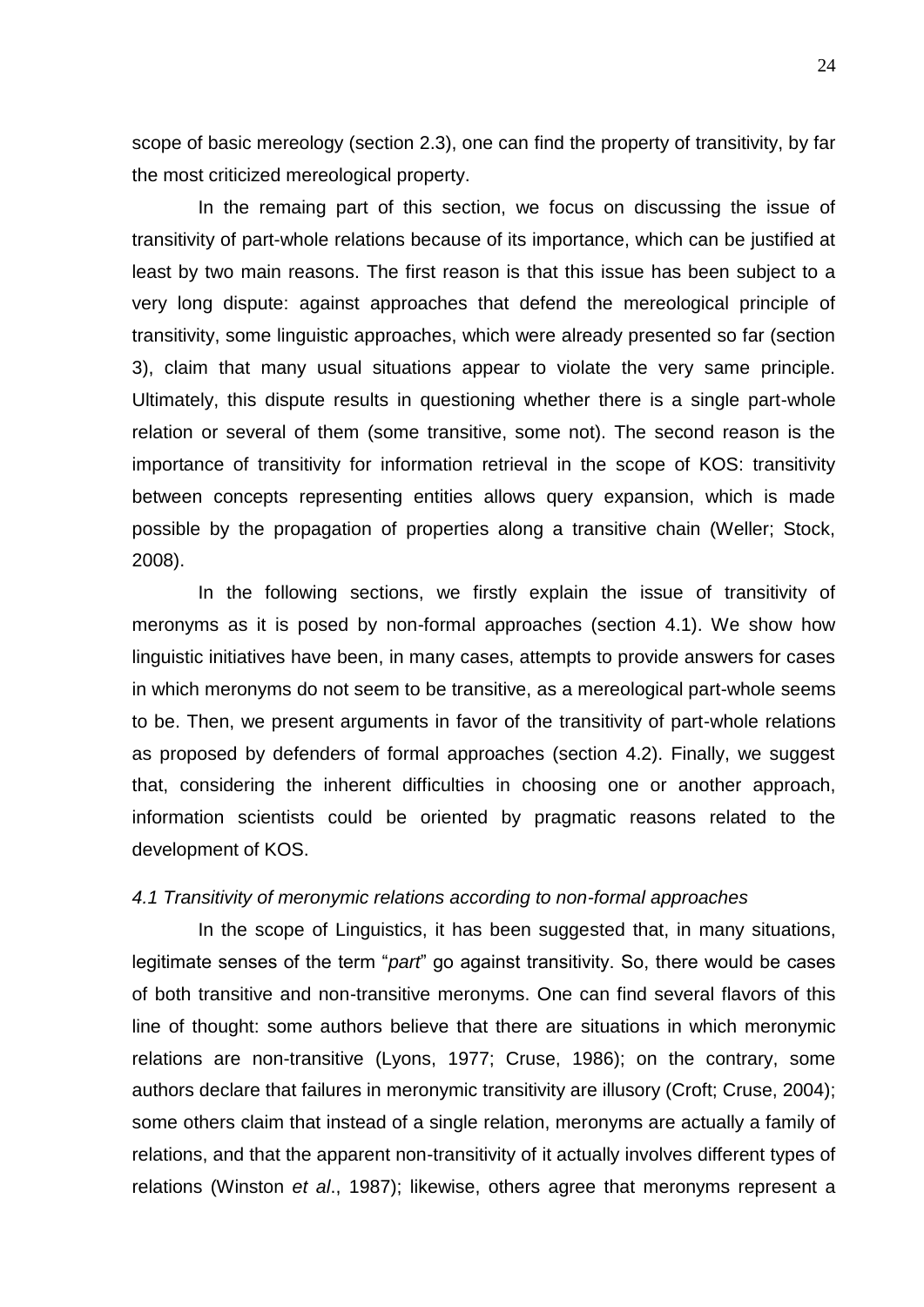group of relations, some of which are transitive, some of which are not (Iris *et al.,* 1988).

Lyons (1977) starts by emphasizing the difference between, on the one hand, entities of the world itself – separable parts of a thing and the whole thing of which they are parts – and, on the other hand, the vocabulary employed to refer to these entities. Thus, the transitivity of part-whole holds between physical entities. However, it does not hold for all lexical relations used to refer to these entities within the vocabularies of languages. For example, an object A may be referred to as *the handle* and be part of another object B, which may be referred to as *the door*. The object B may also be part of a third object C, which may be referred to as *the house*. Arguably, one can conclude that A is part of C. However, sentences like *the house has a handle* or *there is a handle on this house* are odd; phrases as *the househandle* or *the handle of the house* seems unacceptable, casting doubts on the transitivity of the relation; otherwise, phrases like *the door-handle* and *the handle of the door*, as well as sentences like *the door has a handle,* are acceptable.

The possibility of identifying both transitive and non-transitive meronymic relations among sentences may be evidence of the existence of more than one type of meronym. Indeed, it is because of transitivity issues that Lyons (1977) points out the existence of two meronymic relations, which we have already presented in section 3.3 (necessary and optional meronyms). We can therefore extend this explanation to transitivity, which gives rise to more than one type of meronymic relation, to other approaches. As we also showed in section 3.3, the approaches of Lyons (1977), Cruse (1986), and Croft and Cruse (2004) can be explained together, since they may be classified as the same type of meronymic relation, named differently though: Cruse´s canonical meronym corresponds to Lyons´ necessary, and to Croft and Cruse´s intrinsic; Cruse´s facultative meronym corresponds to Lyons´ optional and to Croft and Cruse´s extrinsic. Nevertheless, it's worth evaluating the explanations for transitivity provided by Cruse more closely, as well by Croft and Cruse.

Cruse (1986) assigns failures of transitivity in meronyms to two aspects: the notion of *functional domain*, and the difference between two kinds of parts, namely, *attachments*, and *integral parts*.

In order to explain the first aspect – *functional domain* – two sets of sentences are proposed as examples: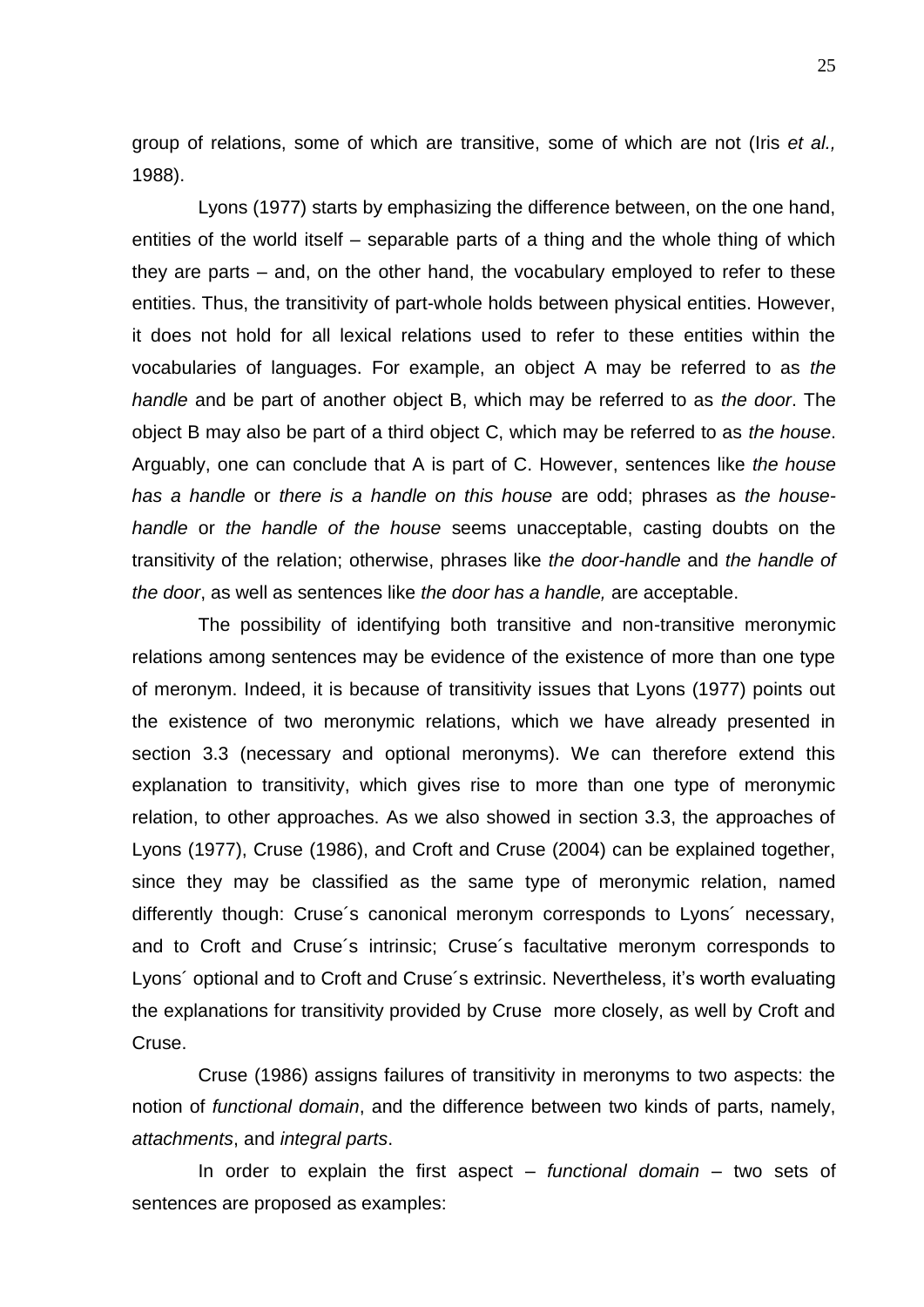- (1a) The jacket has sleeves.
- (1b) The sleeves have cuffs.
- (2a) The house has a door.
- (2b) The door has a handle.
- (1c) The jacket has cuffs.
- (2c) The house has a handle.

In the first set of sentences, (1c) is a valid conclusion from (1a) and (1b). However, considering the second set of sentences, (2c) is not a valid conclusion from (2a) and (2b). This occurs because a part typically has a function with respect to the whole. Thus, in the second example, the functional domain of a *handle* is restricted: a handle serves to open a door, but it does not have any function with respect to something larger (of which the door is part) like a house. On the contrary, in the first example, the functional domain of *cuff* is generalized: the function of a cuff is a decorative one both with respect to sleeves and jackets. If the context is a generalized functional domain, meronyms are transitive; in the case of a restricted functional domain, meronyms are non-transitive.

In order to understand the second aspect – *attachments* vs *integral parts* – one needs to differentiate these two types of parts. One criterion to do this is to consider that the wholeness of an entity is destroyed if an integral part is missing, but this is not true if the missing part is an attachment. So, it is normal to refer to attachments as being connected to a larger entity, as in the sentence *A handle is attached to a door*, because a *door* does not cease to exist if a *handle* is missing; but is odd to refer to integral parts in the same way, as in the sentence *The handle is attached to the spoon*, because there is no *spoon* if a *handle* is missing. Thus, meronyms would be transitive only when the parts in the relation are integral parts.

Croft and Cruse (2004) depart from examples provided by Cruse (1986) to suggest that failures in meronymic transitivity are illusory. In order to understand their proposal, one needs to understand the notion of *construal* in the scope of *frame semantics* (Fillmore, 1976). According to the theory of frame semantics, which is a field of study within Cognitive Linguistics, certain concepts are closely tied to other ones because they are associated in the human experience. These concepts are organized in *frames*, which are collections of facts that specify the features of an entity, as well as its typical interactions with other entities necessarily associated with it. For example, a *business transaction frame* is based on recurring experiences of business transactions. How an experience is enclosed in a frame is a matter of a *construal*: it depends on how a speaker conceptualizes the experience to be communicated, for the understanding of a listener.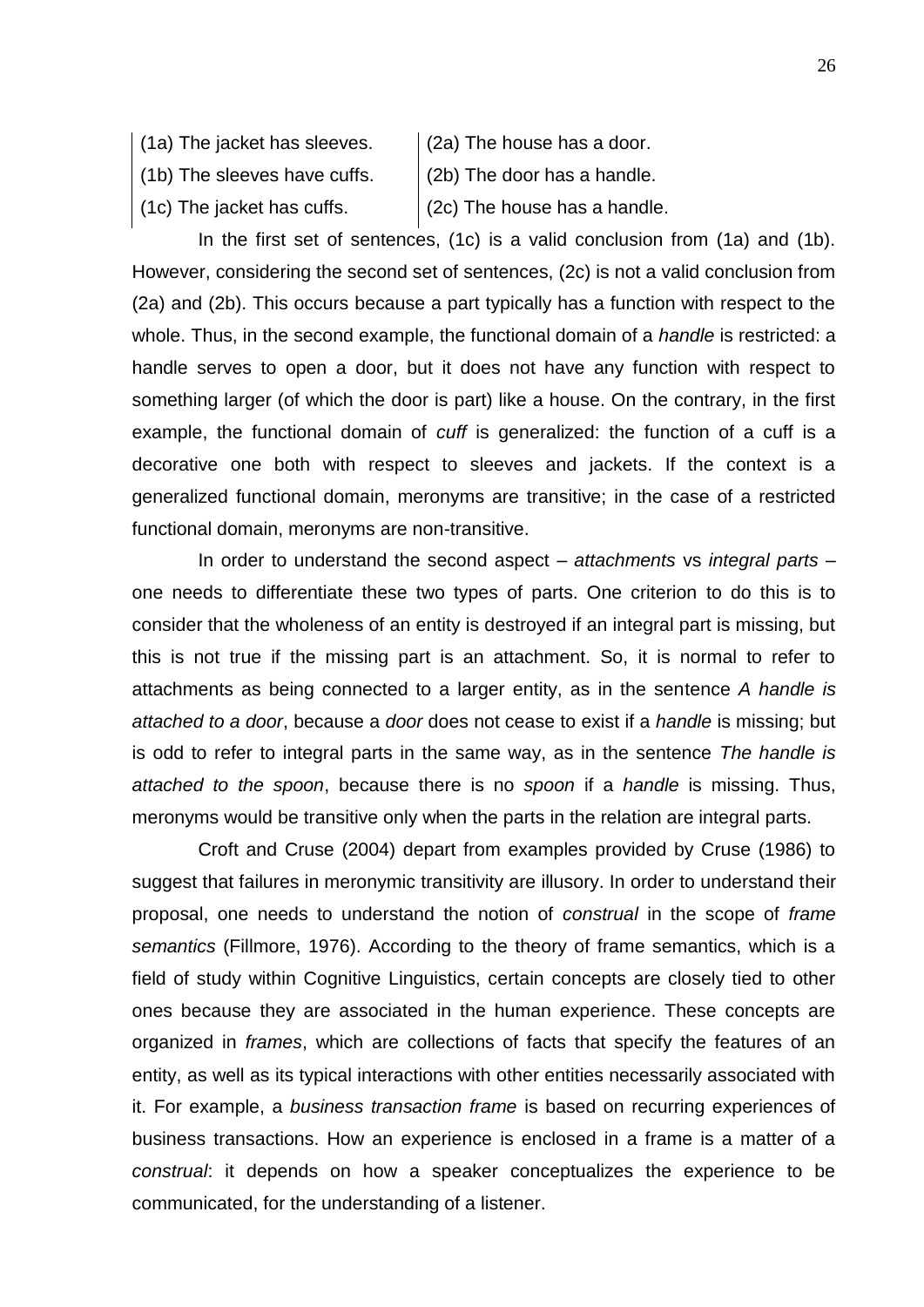Croft and Cruse (2004) use Cruse´s distinction between integral parts and attachments to argue that meronyms are transitive, but they use another criterion to identify if a part is either an attachment or an integral part. If A is part of B and A is attached to B are both normal, then A is an attachment of B. An example involving attachments between *hand* and *arm* can be seen in the pair of sentences *The hand is part of the arm* / *The hand is attached to the arm*, because both of them are normal. In this case, the meronym would be non-transitive, insofar as the part *hand* is an attachment in relation to *arm*, not an integral part. However, Croft and Cruse (2004) declare that this example is not a reason for considering that meronyms are non-transitive, because what actually happens is only a difference between construals. In the first sentence of the pair just mentioned, *arm* receives an inclusive construal with respect to *hand*; on the contrary, in the second sentence, *arm* receives a construal that excludes *hand*.

Winston *et al*. (1987) claim that meronyms are transitive relations. Situations in which meronyms seem to be non-transitive actually involve a mix of more than one type of relation. A first set of sentences can be considered as an example:

- (1a) Simpson's finger is part of Simpson's hand.
- (1b) Simpson's hand is part of Simpson's body.
- (1c) Simpson's finger is part of Simpson's body.

In this case, the inference obtained in (1c) is not valid, as well as there is an evident failure of transitivity in (1c). This failure occurs because there is a mix of different types of meronyms: (1c) is a *component-object relation*, while (1b) is a *member-collection relation*. A second set of sentences can be considered as an another example:

- (2a) The refrigerator is part of the kitchen.
- (2b) The kitchen is part of the house.
- (2c) The refrigerator is part of the house.

Again, in (2c) the inference is not valid, and there is a failure of transitivity. This failure is due to the use of a *component-object relation* in (2a) together with a *place-area relation* in (2b). Winston *et al*. (1987) conclude that as long as one keeps a single sense for the term "*part*" in situations like these, the meronymic relation will be transitive. Otherwise, failures of transitivity will arise.

The same line of thought can be used to understand the types of meronyms proposed by Wanner (1996) and by Iris *et al.* (1988): *whole-segment relation* is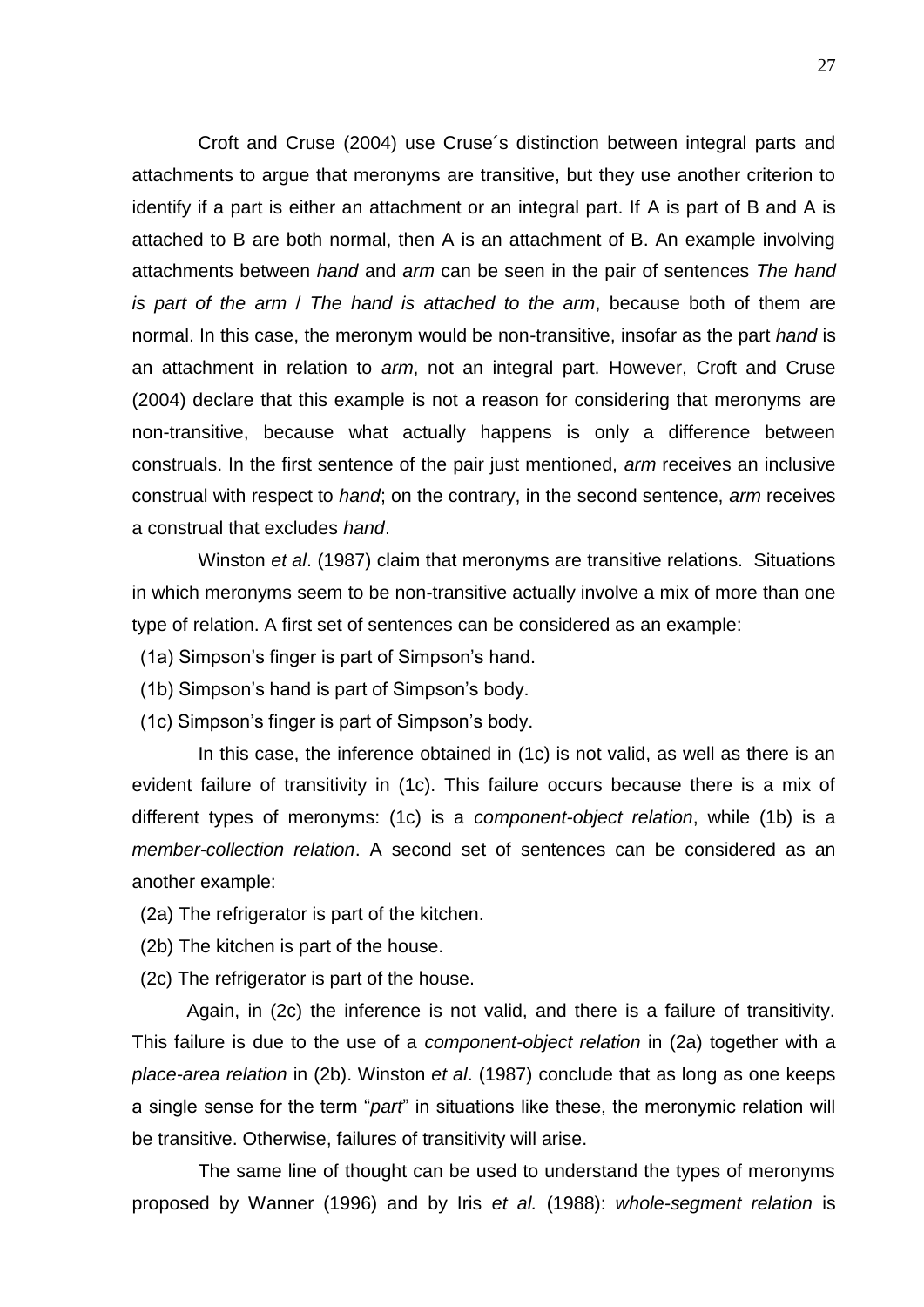transitive (for example, the pairs: *month-day*, and *bread-slice*); the *whole-functional component relations* (for example: *car-engine*, and *door-handle*) and *collectionmember relations* (for example: *pride-lion*, and *crew-captain*) are not necessarily transitive.

Finally, it is worth emphasizing that the types of meronyms presented before (section 3.3) are in many cases, as we show so far in this section, originated from the belief that there are both transitive and non-transitive meronyms, and that we should label them differently.

## *4.2 Transitivity of part-whole relations according to formal approaches*

As we have already seen in the last section (section 4.1), there are several proposals that claim the non-transitivity of meronyms, which we could call the linguistic correspondent to the mereological part-whole relation. However, some authors believe that this issue of non-transitivity is not legitimate. In this section, some proposals of this sort are presented (Simons, 1997; Varzi, 2006; Johansson, 2004; Keet; Artale, 2008).

Simons (1987) argues against cases of non-transitivity of part-whole relations provided by linguists, like Cruse (1979); and provided by philosophers, like Rescher (1955). The main example due to Cruse is the one we already cited more than once throughout this paper: *a handle is part of a door, and the door is part of a house, but the handle is not part of the house*. The examples due to Rescher are related to biological units, such as *a nucleus is part of a cell and the cell is part of an organ, but the nucleus is not part of the organ*; and related to institutions, such as *a platoon is*  part of a company, a company is part of a battalion, but a platoon is not part of a *battalion*. These examples are contested firstly through an appeal to our intuition: "if the cell is not part of an organ, is it somewhere outside the organ? [...] Again, if the handle is not part of house, is it lying somewhere detached from the house?" (Simons, 1987, p.107). Simons does not explicitly mention differences in relations between things and relations between lexical items, but he explains what actually happens in these and in other examples: non-transitivity arises when one considers senses that are extrinsic to the part-whole theory, such as a function in both cases of the pairs *handle-house* and *nucleus-cell*. In the case of the pair *platoon-battalion*, the sense which is not transitive is another one and has to do with lines of command in the scope of an institution (the army). Considering only intrinsic aspects of the part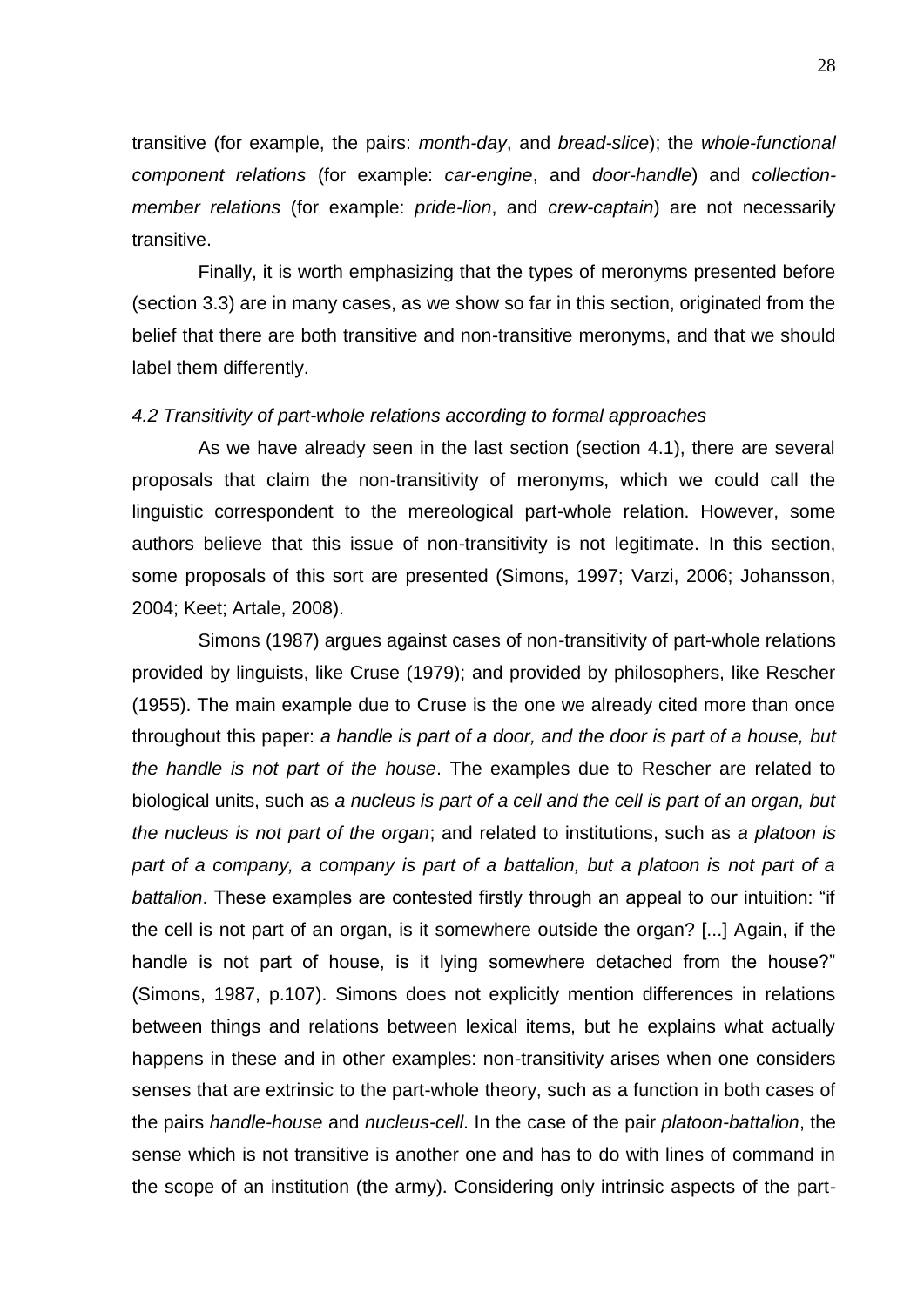whole relation, one could comply with the broader sense of the relation, in which the part-whole relation is always transitive.

With respect to the classical example of non-transitivity, the aforementioned case of the *handle-house* pair, Varzi (2006) claims that, on the contrary, a handle has all characteristics of a legitimate part such as: a handle contributes to the mass and to the shape of a house, it occupies part of the whole space occupied by a house, it is destroyed in case the house of which it is part is destroyed, and the destruction of the handle causes changes in the whole house. Thus, the apparent non-transitivity of part-whole would have to do with the existence and application of an invisible predicate modifier, which we represent here by  $\phi$ , to the original part. So, the partwhole relation is transitive, but relations identified by "*<sub>d</sub>-part-whole*" would not necessarily be, exactly because they do not represent the genuine part-whole relation, but another one with a narrowed sense. For example, consider the apparent case of non-transitivity such as: *the arm is part of the musician, the musician is part of the orchestra, but the arm is not part of the orchestra*. Actually, the arm is not *directly* part of the orchestra, but it is directly part of the body and the body is directly part of an orchestra. Also, consider another aforementioned example: *a nucleus is part of a cell and the cell is part of an organ, but the nucleus is not part of the organ.* Again, what happens is that the nucleus is not a *distinguished* part of the organ. However, the nucleus is a distinguished part of the cell, as well as the cell is a distinguished part of the organ.

Johansson (2004) explains that part-whole relations are said to be transitive within mereology because, in this context, parts are only considered to be spatial or temporal. Then, one can argue with justice whether the mereological part-whole relation may be just a special case of some broader sort of general part-whole relation. In order to solve this puzzle, one first has to consider, as suggested by Varzi (2006), a predicate modifier  $\phi$  that changes the original meaning of the part-whole relation. In addition to agreeing with the presence of such a predicate modifier, Johansson also reveals the nature of this predicate: it has to do with the the *arity* of the relations under observation. The arity of a relation is the number of elements involved in any instance of that relation: if there are two elements involved, such as *x* and *y*, so a relation *R* is *binary* (*Rxy*); if there are three elements involved, such as *x*, *y* and *z*, so the relation *R* is *ternary* (*Rxyz*); and so forth. Mereological part-whole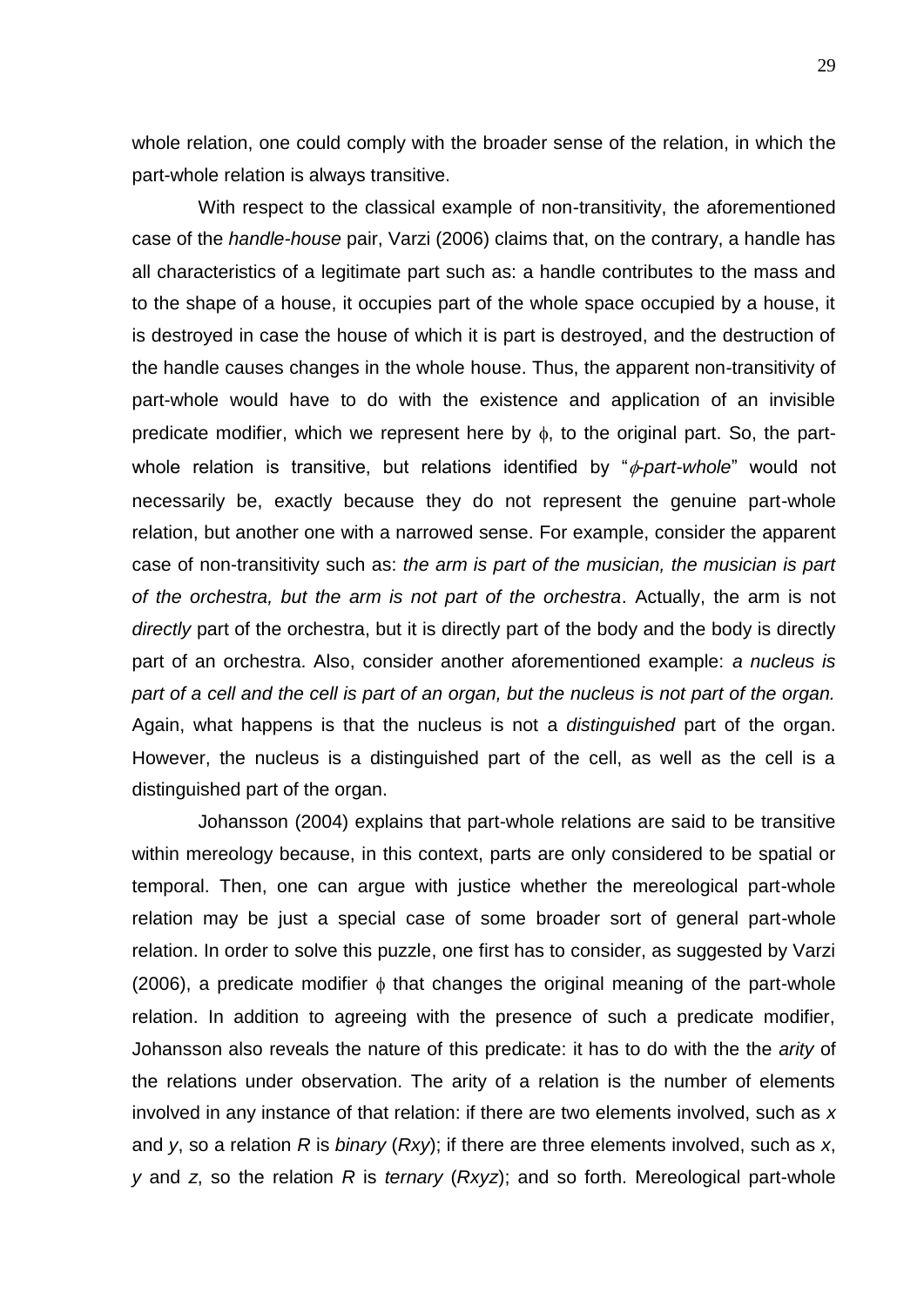relations are both binary and transitive relations; meronyms and other similar relations – mereological part-whole relation plus a predicate modifier  $\phi$  – may be neither binary nor transitive.

In order to understand this, one can consider this example: *x can be a large spatial part of y* and *y can be a large spatial part of z,* but yet *x need not necessarily be a large spatial part of z*. The non-transitivity of this example lies in the fact that the relation *is large spatial part of* involves three individual elements, not only two as it may seem. What one needs to realize is that the notion of size embedded in the relation *is spatially large* does not represent a unary predicate, as it seems to be. For example, a real case of a unary predicate, which is related to the notion of roundness of something, is embedded in the relation *is round*. Indeed, both roundness and size inhere in things, but on the contrary of the predicate *round*, the predicate *large* is not unary and does not represent only a size: in addition, it also denotes a relation between a thing to which it is originally attributed and another one, namely a smaller thing. Another example is the relation *is an aunt of*: *if x is aunt of y*, then there exists another entity *z* such that both *x is sibling of z* and *z is parent of y*. Indeed, in situations like these and for many other values of a predicate modifier  $\phi$ , the composition  $\phi$ -part is not a binary relation, but a relation in which at least three relata are involved. In these cases, the mereological properties, like transitivity, cannot be properly considered.

Keet and Artale (2008) propose a taxonomy that encompasses meronym and mereological part-whole relations within a single scheme. The potential differences among part-whole relations and parthood-like relations in the taxonomy are assigned to different sorts of entities used as relatas of the relations. However, the branch of the taxonomy named "meronymic part-whole relation" is symbolized by "*mpart-of*" (see FIGURE 6), in which the letter "*m*" seems to refer to some variation of the predicate modifiers suggested by Varzi (2006), and Johansson (2004). So, also in this proposal, there is no direct comparison involving mereological and meronymic relations.

Figure 6: Taxonomy of part-whole relations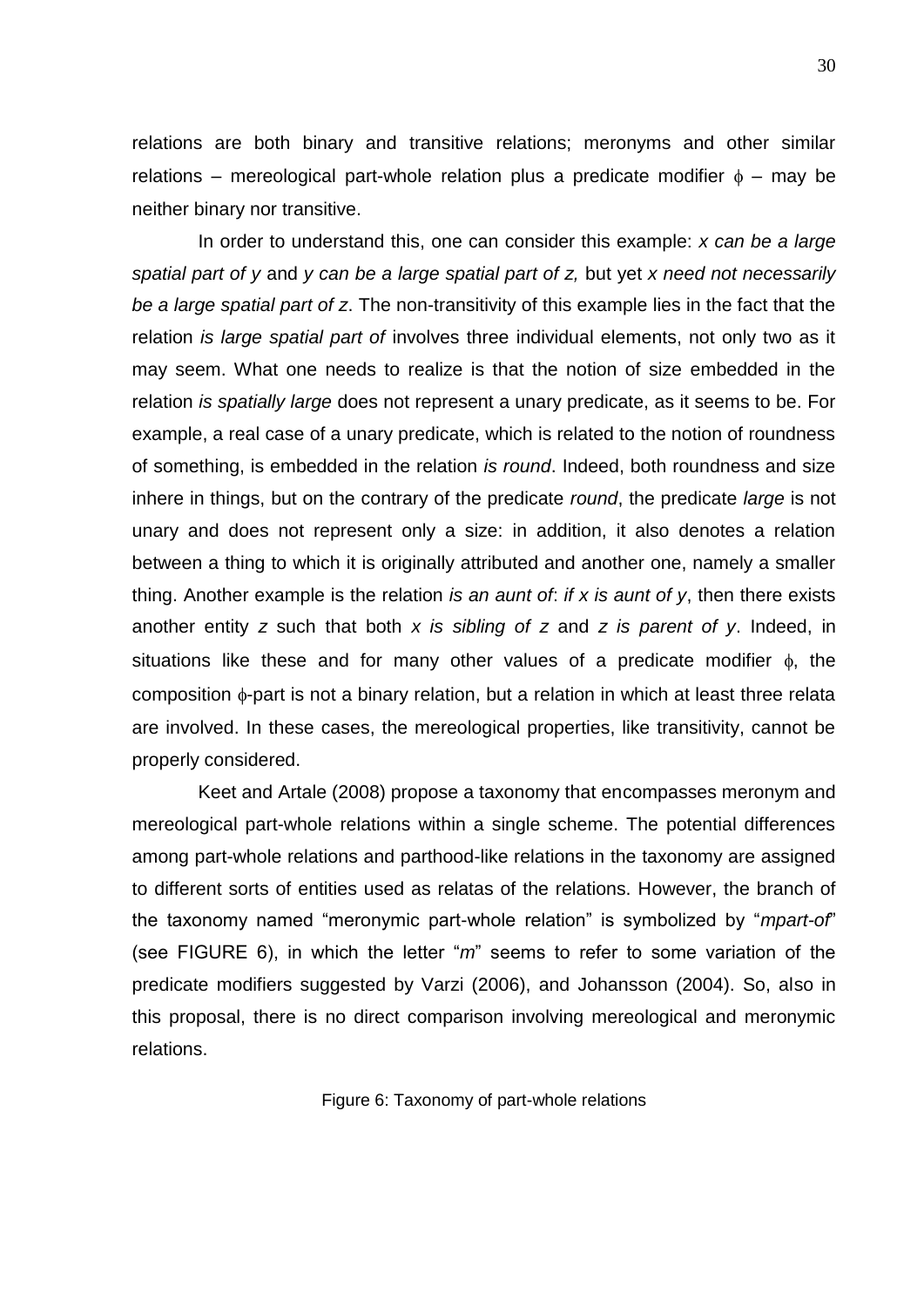

Source: Keet and Artale (2008, p.95)

# *4.3 Transitivity or non-transitivity in part-whole relations?*

The two prior sections (sections 4.1 and 4.2) presented arguments for and against the transitivity of part-whole relations. There are different positions, as one can notice reviewing these two sections. On the one hand, among philosophers interested in mereology there is an almost complete consensus that part-whole relations, that is to say mereological relations, are transitive insofar as the term "*partwhole*" maintains its original sense: they are transitive when the relata are both substantial entities and processual entities (Smith; Munn, 2008); they are transitive if the parts and wholes involved are either spatial or temporal (Johansson, 2004); they are domain-independent as well as isomorphic to the relation of set-inclusion, which is arguably transitive (Varzi, 2006). On the other hand, linguists and other researchers reveal situations in which part-whole relations, that is to say meronymic relations, do not maintain transitivity: transitivity does not hold for all lexical relations used to refer to things (Lyons, 1977); transitivity depends on the context (Croft; Cruse, 2004); meronyms are not always transitive, and the presence of this property depends on the sense assigned to the term part (Winston *et al.,* 1987).

All these arguments sound reasonable and in analyzing them, one still cannot see clearly whether part-whole relations should be considered transitive. We believe that there is no single correct answer for this puzzle, but some considerations are in order.

Firstly, there is some conflict between the needs of a philosopher and the needs of a linguist. The former is concerned with the construction of a logical theory, which demands non-ambiguity, simplicity and logical consistency; the latter deals with the inherent richness of natural languages, which takes into account the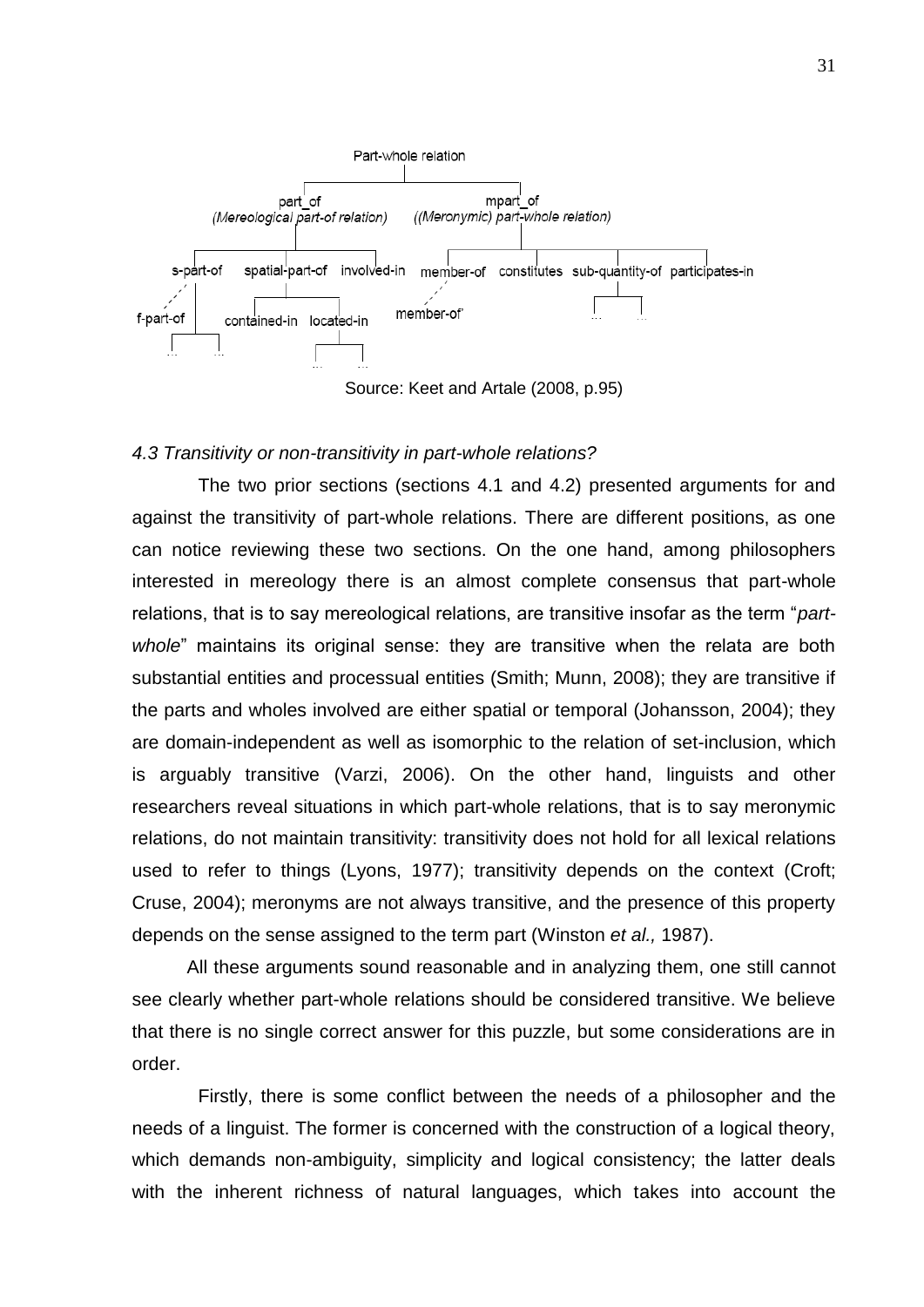complex features of linguistic usages employed to characterize things. This conflict results ultimately in two interpretations of part-whole relations, which have been extensively mentioned so far in this paper (mereological part-wholes and meronyms). We believe that a researcher should acknowledge these two possibilities, while, at the same time, be attentive to the differences between them. These differences, as we have already seen, are extended to the properties of relations, as illustrated in the case of transitivity.

Secondly, it is noteworthy that authors holding these divergent positions agree at least on one point, which actually rests on the center of the dispute: it is not a trivial task to reach a unique sense for a relation and its properties when, on the one hand, the relata involved are things of the world; and, on the other hand, the relata involved are linguistic units used to refer to these things (Varzi, 2009; Lyons, 1977). So, generally speaking, one could pose the question whether relations would be considered to hold among things or to hold among the means we use to refer to these very same things. Within the realm of Information Science, where information retrieval from documents is a seminal issue, this question could be rephrased as: when establishing relations, should one be concerned directly with the things of reality or should one be concerned with the representation of these things in the content of documents? Indeed, the content of a document is *about* the reality. This question can lead one to investigate the concept of *aboutness*, which is a very dear concept within Information Science. A detailed explanation of this topic is beyond the goals of this paper and one interested can find several sound references, like Hutchings (1978), Beghtol (1986), and Hjørland (2001), to mention but a few.

So, we limit ourselves here to suggest what seems to be clear: in order to establish relations for the purposes of information retrieval, one should consider the richness of natural languages because documents are written using such languages. Nevertheless, it would be useful to take into consideration, as a first step, the support of more controlled frameworks. What we are saying is that in reasoning about relations among plain entities (spatial and temporal), and understanding as relations hold among these entities, one can obtain the support to face more intricate situations posed by the complexities of natural languages. Actually, this sort of idea is not a novelty: in the scope of Linguistics, it is usual that developments made firstly in Formal Semantics, which succeed in a controlled scenario, can be then tried in natural language, in a real-world scenario.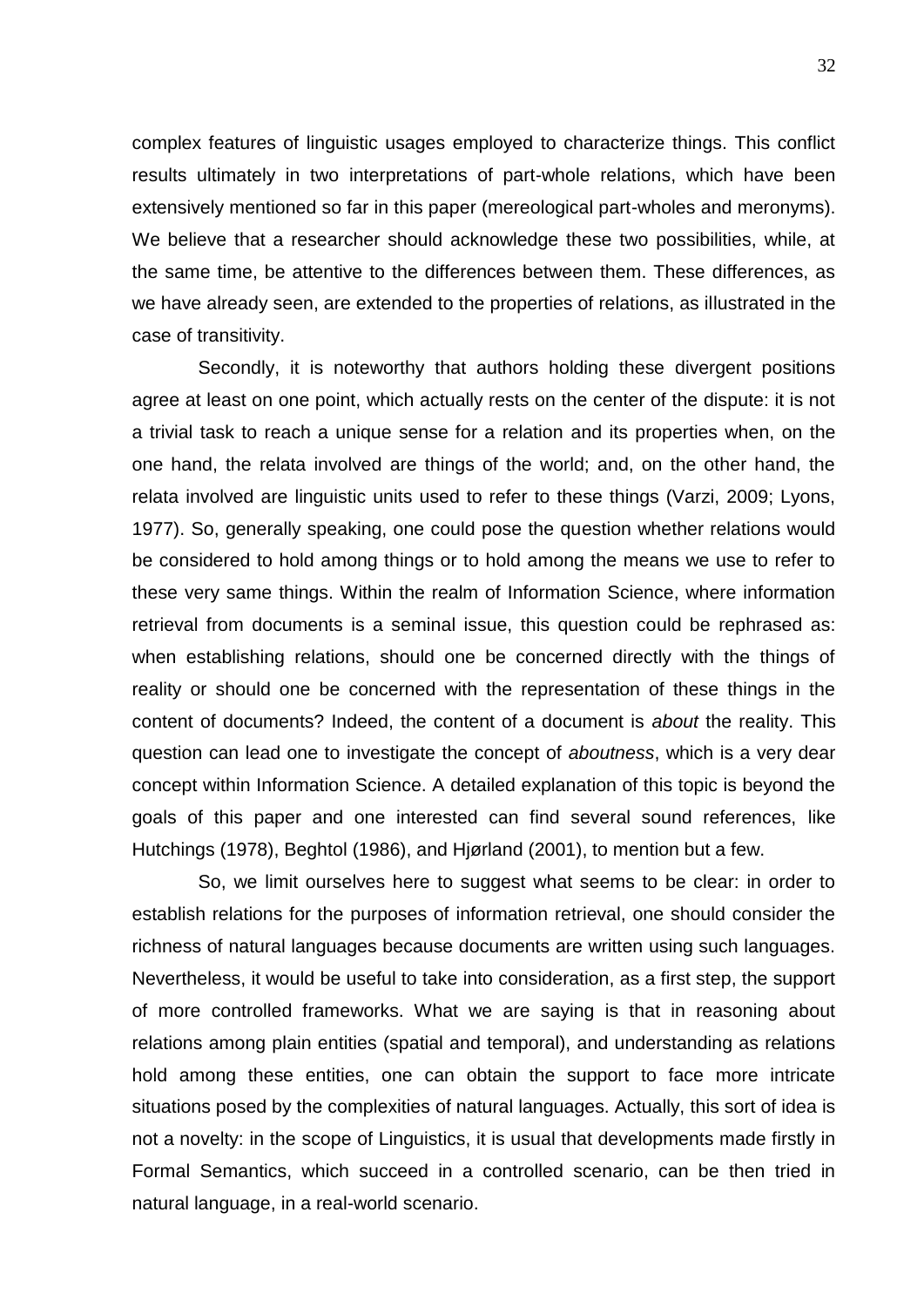Finally, we propose that in adopting a pragmatic-oriented approach, which focuses ultimately on the development of KOS, one can reach a sort of criterion to choose whether a specific part-whole relation would be considered transitive. In order to better understand this, we briefly examine some typical characteristics of both thesauri and ontologies, two kinds of KOS currently widely used for information retrieval.

In the development of thesauri, there is no mandatory need to be so accurate in the definition of relations. A developer can employ the *broader-than* relation and the *narrower-than* relation*,* which are used to define the taxonomy backbone of the vocabulary. In addition, there is the *related-term* relation, in which more than one type of relation is gathered together. These relations are usually found in a typical thesaurus like, for example, the *Medical Subject Headings* (MeSH). MeSH is a controlled vocabulary created by the *National Library of Medicine of the U.S.A.*, which is used to index, catalogue and search for biomedical information. Examples of real relationships one can find in MeSH are: *Fetal\_Blood narrower-than Blood*, and *Plasma narrower-than Blood* (Schulz *et al*., 2009).

From the point of view of information retrieval, these relations meet the needs of indexing and retrieving documents, insofar as scientific papers on *blood\_ plasma* are pertinent to a query on "*blood*" as are papers on *fetal\_blood*. However, from an ontological point of view, this example actually contains two distinguished relations: *plasma part-of blood* denotes a part-whole relation, and *fetal\_blood is-a blood* denotes a type-subtype relation. So, if the KOS under construction is an ontology, there is a need for more precision in defining relations, to the extent that ontologies are instruments created to be manipulated by computers. Ultimately, the definition of a well-understood interpretation for relations is particularly important if query expasion to be automated.

Thus, as one can notice, the kind of KOS under construction provides an indicative of the kind of relation, more or less formal, that would be adopted. Likewise, it provides our aforementioned criterion to determine whether the partwhole relation under observation should be considered transitive. So, in the development of an ontology, in which it is possible to put axioms of mereology to restrain the meaning of the term "*part*", transitivity can be considered. In the development of a thesaurus, the transitivity of part-whole relations cannot be considered *a priori*. However, in practical terms, it is not clear if one approach would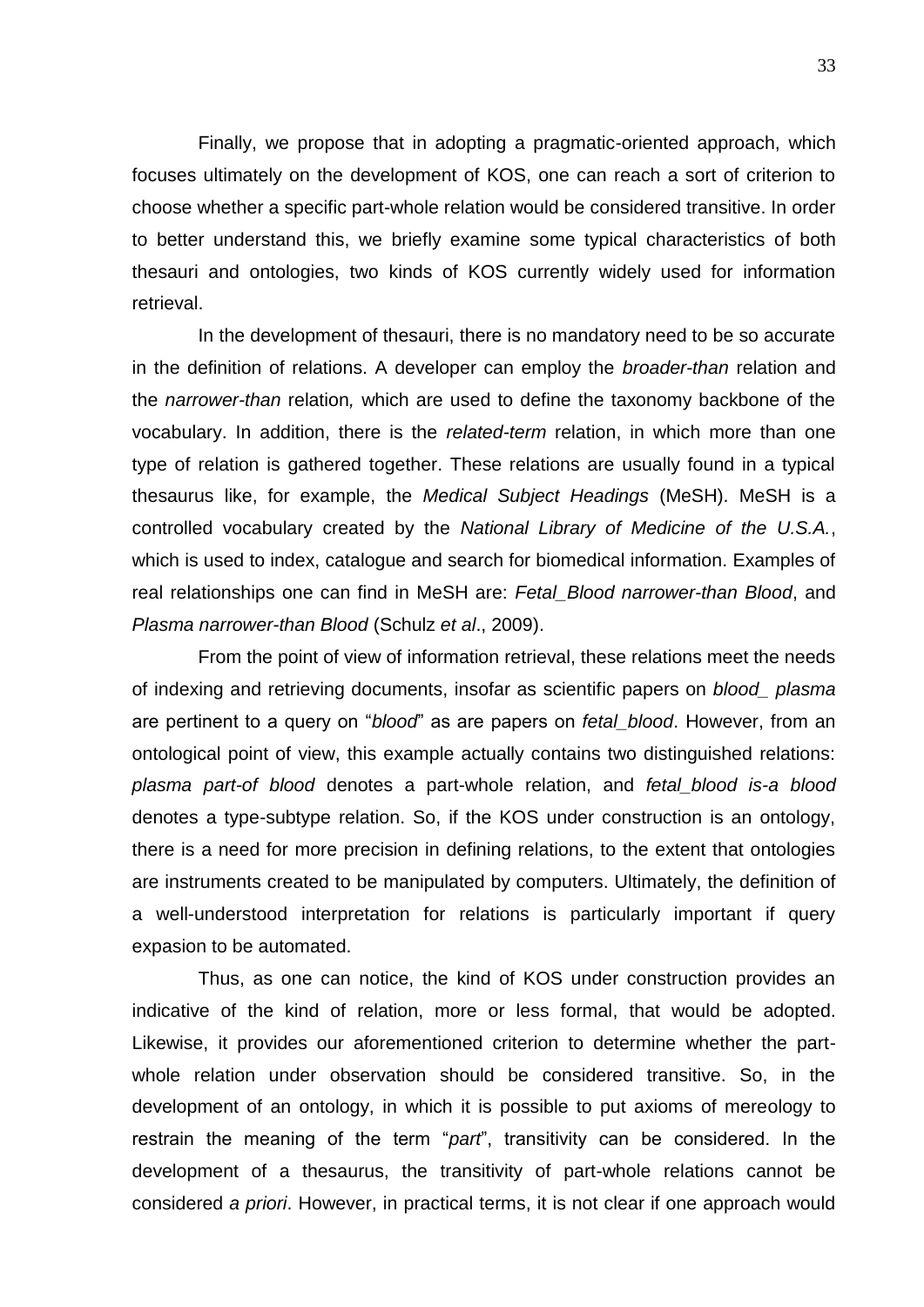be better than another. On the one hand, one could claim that, if an instrument can always rely on transitivity, there is a real advantage because it can reach better results with the query expansion through the transitive chain. On the other hand, one could claim that the effort consumed to formalize relations in an ontology cannot provide valuable improvements for information retrieval, or it can even make such retrieval more difficult.

Even considering differences in properties like transitivity, formal and nonformal approaches do not necessarily exclude each other. Both instruments, thesauri and ontologies, have been employed for information retrieval. The construction of thesauri, which is a traditional instrument for information retrieval, is a highly surveyed topic in the scope of Information Science (ANSI, 2005). With respect to ontologies, there are a growing number of proposals suggesting that their use would be a still more efficient and advantageous method for information retrieval. Some claims in favor of ontologies are generic, only focusing on the increasing importance of computers. But, there are also real examples of applications of ontologies, along with thesauri or not, in information retrieval. We can briefly describe only a few, as illustrative examples.

Bechhofer and Goble (2001) have proposed, since some years ago, to integrate thesauri and description logics – the latter, a currently very popular scheme to build ontologies (Baader *et al*., 2010) – with the aim to support navigation, query expansion, and similarity-based searching capabilities. Furthermore, this scheme allows automatic classification, then assisting the construction and maintenance of large thesauri. Müller *et al.* (2004), for example, propose the use of ontologies for information retrieval from documents, while focusing on knowledge classification techniques. Giunchiglia *et al.* (2013), in the scope of a traditional Information Science event, present a proposal inspired in the faceted approach (Broughton, 2006), in which the properties of entities described in documents are formally defined using ontologies, as a way to better retrieve them. This latter is an example of an approach in which the queries are directed to the properties of the entities described in a document.

Still, noteworthy is the emergence of events, which are sponsored by traditional organizations in the field of Information Science, emphasizing aspects of ontological analysis or formal ontology modeling in the realm of knowledge classifications (Slavic; Civallero, 2011). Indeed, this sort of interplay between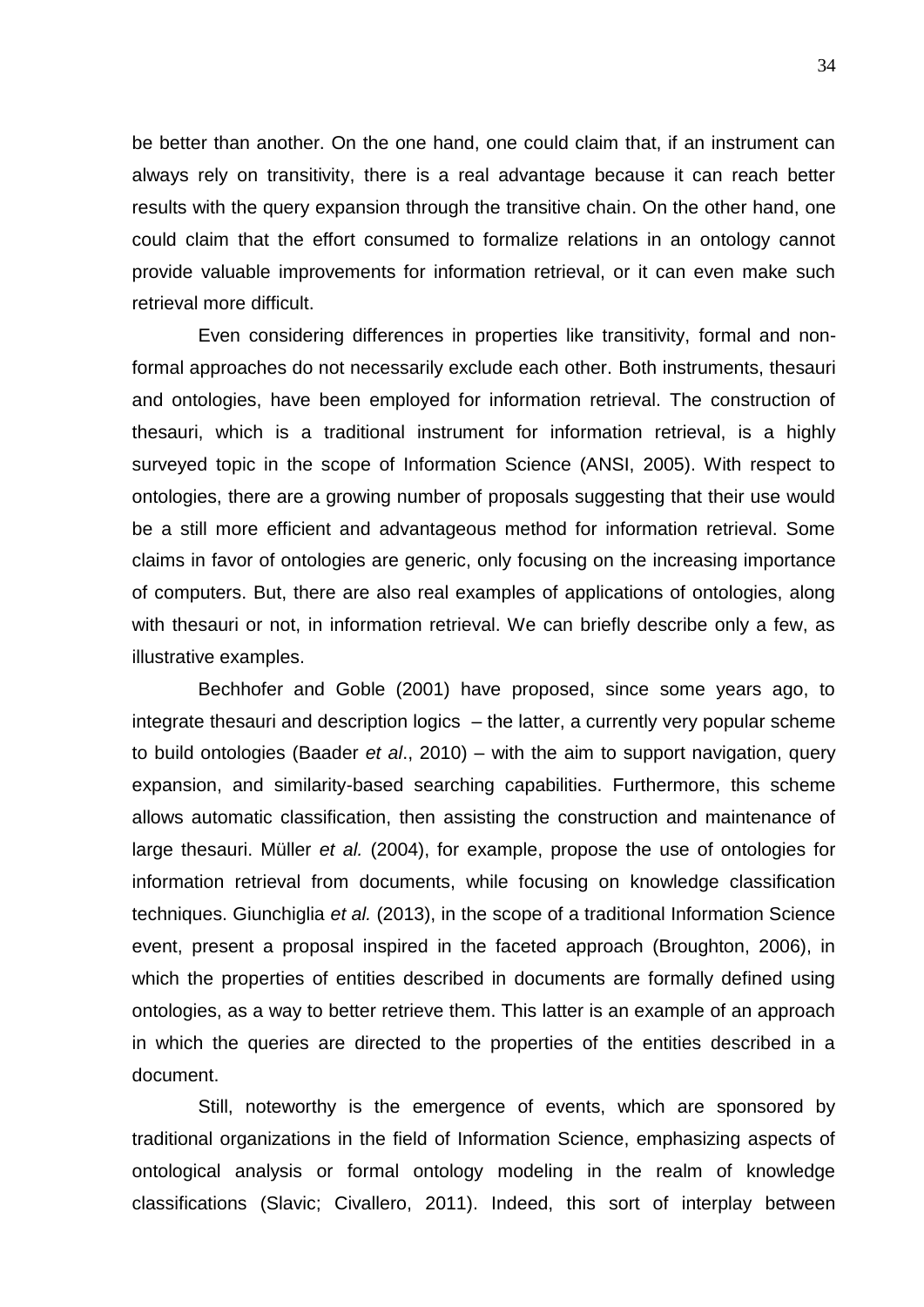research fields is not so different from the interdisciplinary studies foreseen by Vickery still in the 1990s, for whom "the problems with which information scientists have for so long been struggling, are now faced by a wider community of knowledge engineers" (Vickery, 1997, p. 285).

# **5.0 Final remarks and conclusion**

In this paper, we investigated two perspectives used to explain the notion of parts and wholes. The first, we called formal, is mainly based on the philosophical studies of mereology; the second, we called non-formal, is mainly based on linguistic studies and related fields like cognitive linguistics. We studied the main characteristics of two types of relations that represent the notion of parts and wholes, namely, the mereological part-whole relation and the meronymic relation. In order to provide a discussion involving both approaches, we elect to elaborate on transitivity, which is an important property of the part-whole relation for purposes of information retrieval. In the final part of our discussion, we proposed that one should adopt a pragmatic criterion in order to choose the better approach.

This criterion seems merely to indicate that one should adopt a formal approach when constructing ontologies, and a non-formal approach when constructing thesauri. However, one can notice that neither the relation between mereology and meronym nor the relation between thesauri and ontologies are so straightforward.

Firstly, with respect to relation between mereology and meronym, the characterization of transitivity shows that formal and non-formal approaches are distinguished, but somehow complementary. Indeed, transitivity is the property that most clearly reveals such complementarity, since some non-formal approaches are attempts to find answers to criticisms aimed at formal approaches, which do not fit totally with the rich realm of natural languages. As we showed before (section 4), these criticisms generate replies from philosophers and mereologists with interesting results. Some authors could prove that two potential part-whole relations under observation actually are not even the same relation. In this context, one may be comparing a part-whole to a part-whole plus a modifier (Varzi, 2006). Also, different arities of relations, at first glance considered as part-whole relations, show the variations concealed in the richness of the linguistic usages (Johansson, 2004). Finally, what seems to be the most concrete result of this controversy is to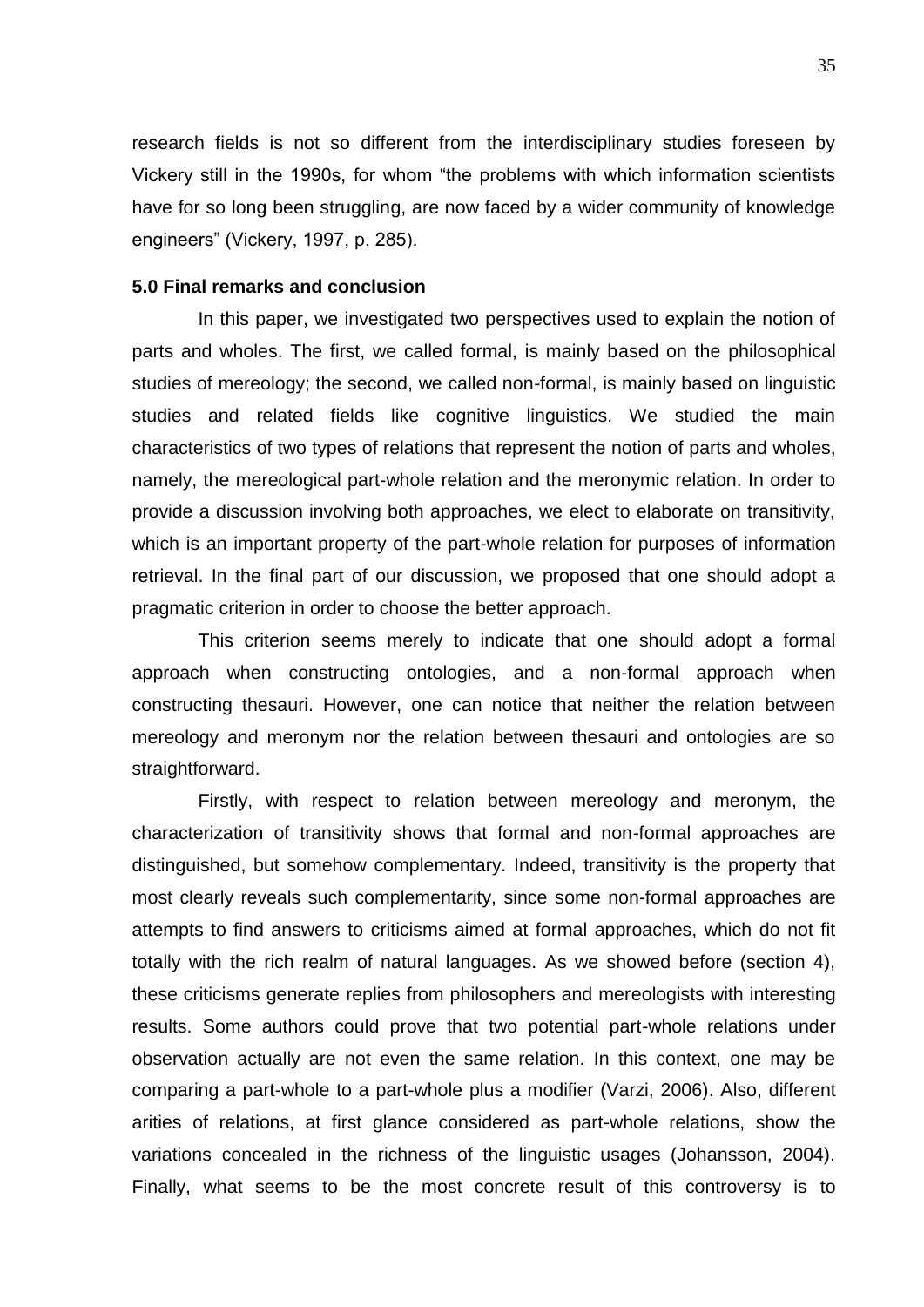acknowledge that there is no good answer for the dispute. It is a very demanding task to find a single, uniform sense of the term "*part*".

Secondly, with respect to relation between thesauri and ontologies, there are differences between the purposes of each of these structures, but also similarities: both of them provide the possibility of constraining natural languages (Gilchrist, 2003), even though these constraints occur in different levels of formality. In favor of ontologies, there are growing claims suggesting the need for new requirements for the standardization of terminology, which must go beyond the needs of humans in order to better serve the very same humans through automatic systems. The need of computer-processable representations would become urgent with the enormous increase in the amounts and varieties of data with which researchers are usually faced, data which can no longer be surveyed without the aid of computers and systems. In this context, formal approaches would be preferred (Rector, 1999; Smith, 2008). We believe that a proper answer for this question about the usage of ontologies or thesauri will only be provided by empirical research.

Ontologies are most of the time associated only with computational approaches. Indeed, when the term "ontology" became popular in the 1990s, it was interpreted at first as a new catchword for knowledge representation artifacts in the scope of expert systems. However, two related branches have evolved since then: on the one hand, there is the vision of the Semantic Web initiative, which really focuses on computational systems based on a decidable fragment of the first-order logic that makes possible automatic inferences in the web (Berners-Lee *et al*., 2001); on the other hand, the discipline of philosophical ontology was combined with requirements of modern information society, creating a discipline so-called applied ontology (Guarino, 1998; Smith, 2004). We believe this discipline has much to do with Information Science theories, when dealing for example with classifications, thus becoming a genuine and fruitful subject of research in Information Science (Almeida, 2013). We intend to continue exploring this subject in future papers.

### **References**

Almeida, Mauricio B. 2013. "Revisiting Ontologies: a necessary clarification." *Journal of The American Society For Information Science And Technology* 64, n. 8: 1682-93.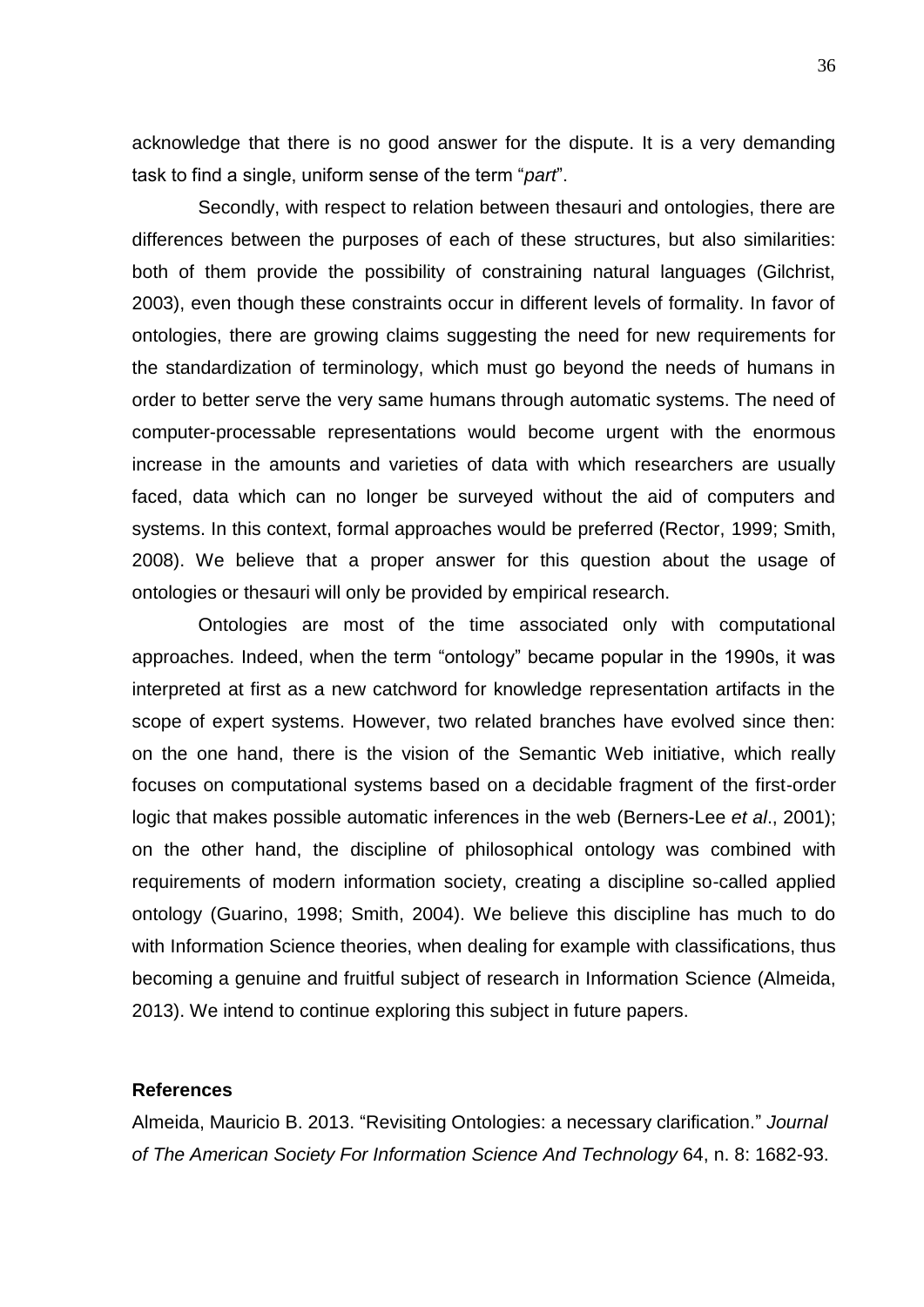ANSI/NISO. 2005. *Z39.19-2005.* 2005*. Guidelines for the construction, format, and management of monolingual controlled vocabularies*. Bethesda: National Information Standards Organization Press.

Artale, Alessandro et al. 1996. "Part-whole relations in object-centered systems: an overview." *Data and Knowledge Engineering* 20: 347-84.

Baader, Franz et al. 2010. *The Description Logic Handbook: Theory, implementation, and applications*. Cambridge: Cambridge University Press.

Barbier, Franck et al. 2003. "Formalization of the whole-part relationship in the unified modeling language." *IEEE Transactions on Software Engineering* 29, n. 5: 459-70.

Bechhofer, Sean, and Carole Globe. 2001. "Thesaurus construction through knowledge representation." *Data & Knowledge Engineering* 37: 25-45.

Bell, John L. 2012. *Infinitary Logic*. http://plato.stanford.edu/entries/logic-infinitary/.

Beghtol, Clare. 1986. "Bibliographic classification theory and text linguistics: aboutness analysis, intertextuality and the cognitive act of classifying documents." *Journal of Documentation* 42: 84-113.

Berners-lee, Tim et al. 2001. "The semantic web: a new form of web content that is meaningful to computers will unleash a revolution of new possibilities*." Scientific American* http://www.scientificamerican.com/article.cfm?id=the-semantic-web.

Bittner, Thomas. 2011. *Mereology 2*. 2011.

http://ontology.buffalo.edu/smith/courses03/tb/Mereology2.pdf.

Biederman, Irving. 1987. "Recognition-by-Components: a theory of human image understanding." *Psychological Review* 94: 115-147.

Bierwisch, Manfred and Karl E. Heidolph. 1970. *Progress in linguistics*. The Hague: Mouton.

Broughton, Vanda. 2006. "The need for faceted classification as the basis of all information retrieval." *Aslib Proceedings: New Information Perspectives* 58, n. 2: 49- 72.

Casati, Roberto, and Achille Varzi. 1999. *Parts and places:* the strutures of spatial representation. Boston: MIT Press.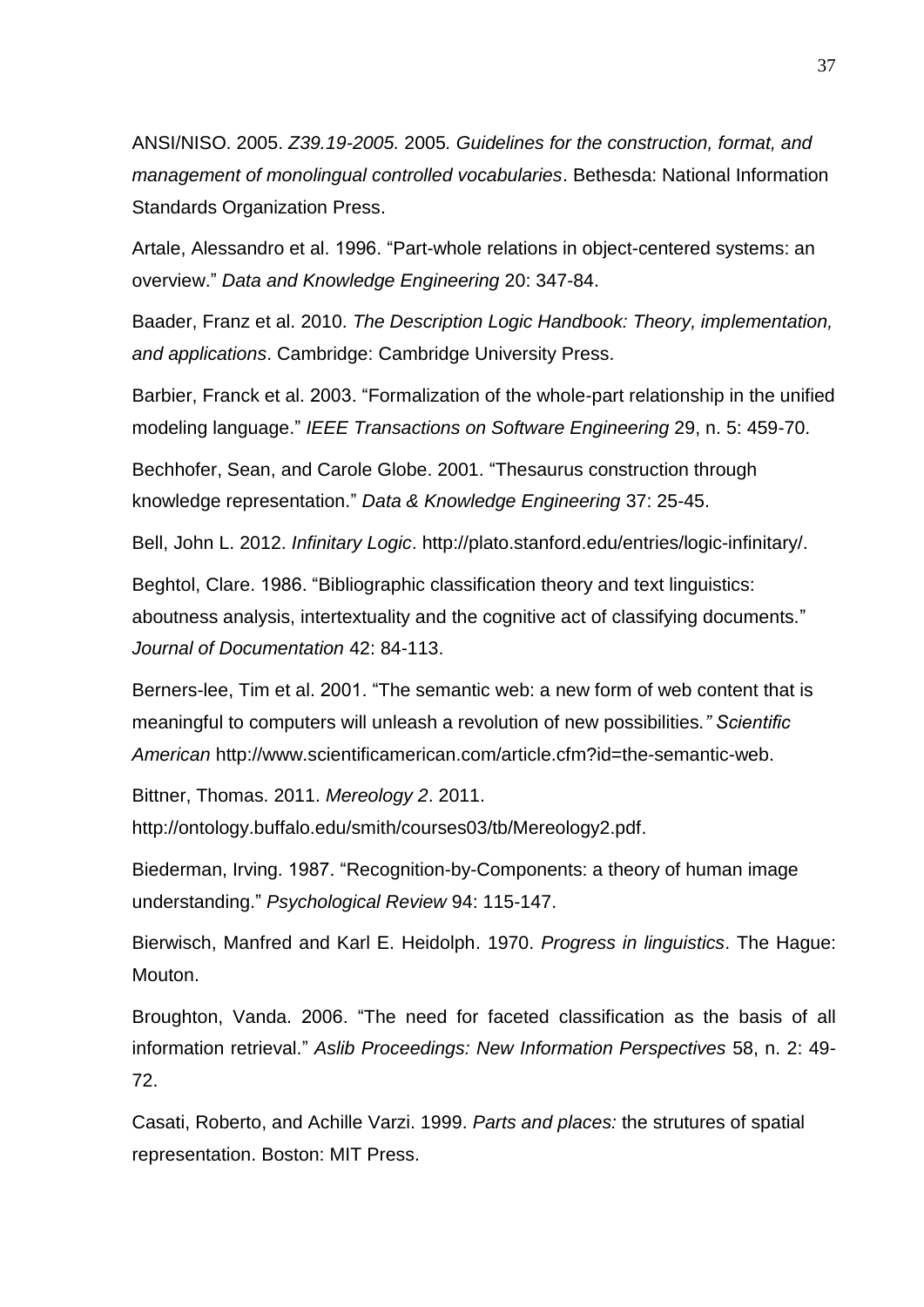Chaffin, Roger et al.1988. "An empirical taxonomy of part-whole relations: effects of part-whole type on relation identification." *Language and Cognitive Processes* 3, n.1: 17-48.

Croft, William, and Alan D. Cruse. 2004. *Cognitive Linguistics*. Cambridge: Cambridge Press.

Cruse, Alan D. 1996. *Lexical semantics*. Cambridge: Cambridge Press.

Cruse, Alan D. 1979 "On the transitivity of the part-whole relation." *Journal of Linguistics* 15: 29–38.

Fillmore, Charles J. 1976. *Frame semantics and the nature of language*. http://www.icsi.berkeley.edu/pubs/ai/framesemantics76.pdf.

Flavell, John H., and Ellen M. Markman. 1983. *Cognitive development*. New York: Wiley.

Gensler, Harry J. 2001. *Introduction to Logic*. New York: Routledge.

Gerslt, Peter and Simone Pribbenow. 1995. *Midwinters, end games and body parts: a classification of part-whole relations*.

http://www.ontology.buffalo.edu/smith/courses03/tb/PribbenowMidwinters.pdf.

Giunchiglia, Fausto et al. 2013. *From knowledge organization to knowledge representation*. http://www.iskouk.org/conf2013/abstracts.htm.

Gotts, Nicholas M. and Anthony G. Cohn. 1995. *A Mereological Approach to representing spatial vagueness*. http://www.qrg.northwestern.edu/papers/Files/qrworkshops/QR95/Gotts\_poster\_1995\_Mereological\_Approach\_Spatial\_Vagueness.p df.

Guizzardi, Giancarlo. 2009. *The problem of transitivity of part-whole relations in conceptual modeling revisited*. http://www.inf.ufes.br/~gguizzardi/CAISE2009CR.pdf.

Guarino, Nicola. 1998. *Formal ontology in information systems*. Amsterdam: IOS Press.

Jansen, Ludger. 2008. "Categories: the top-level ontology." In: B. Smith and K. Munn, eds. *Applied ontology: an introduction*. Frankfurt: Ontos Verlag, p. 173-196.

Hjørland, Birger. 2007. "Semantics and knowledge organization." *Annual Review of Information Science and Technology* 41, n.1: 367-405.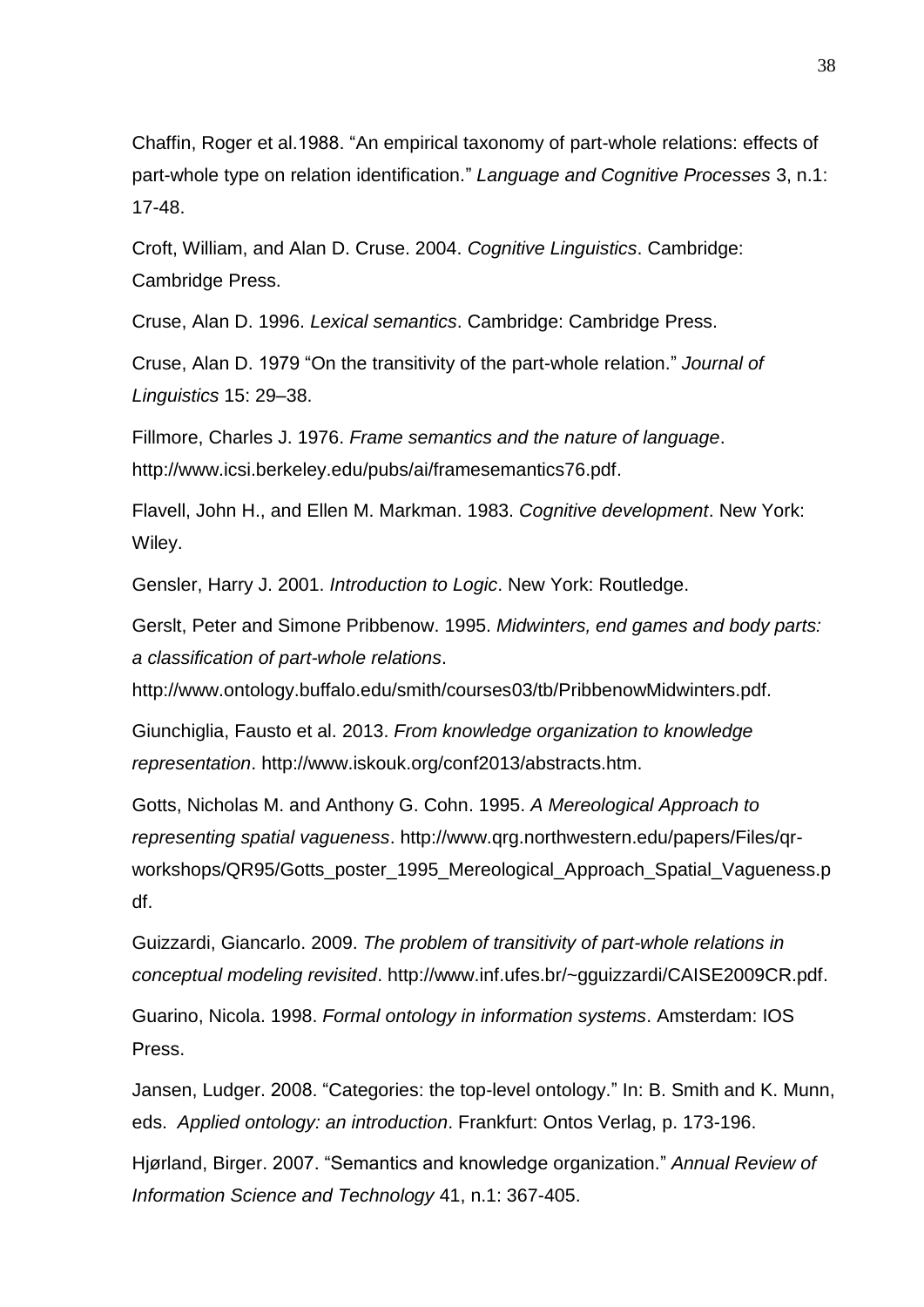Hjørland, Birger. 2001. "Towards a theory of aboutness, subject, topicality, theme, domain, field, content and relevance." *Journal of the American Society for Information Science and Technology* 52, n. 9: 774-8.

Hutchings, Willian J. 1978. "The concept of "aboutness" in subject indexing." *Aslib Proceedings* 30, n. 5: 172-181.

Johansson, Ingvar. 2004. *On the transitivity of the parthood relations*. http://hem.passagen.se/ijohansson/function2.PDF

Keet, C. Maria and Alessandro Artale. 2008. "Representing and reasoning over a taxonomy of part-whole relations." *Applied Ontology* 3, n. 1-2: 91-110.

Khoo, Christopher S.G., and Jin-Cheon Na. 2006. "Semantic relations in information science." *Annual Review of Information Science and Technology* 40, n.1: 157-228.

Leonard, Henry S., and Nelson Goodman. 1940. "The calculus of individuals and Its uses." *Journal of Symbolic Logic* 5: 45-55.

Leśniewski, Stanisław. 1992. Foundations Of The General Theory Of Sets I. In: Collected Works, eds, S.J. Surma, J. Srzednicki, D.I. Barnett, D., F.V. Rickey. Dordrecht: Kluwer, p. 129-173.

Lyons, Jonh. 1977. *Semantics: 1*. Cambridge: Cambridge Press.

Lyons, John. 1968. *Introduction to theoretical linguistics*. Cambridge: Cambridge Press.

Markowitz, Judith A. et al. 1992 "Beyond is-a and part-whole: more semantic network links." *Computers & mathematics with applications* 23, n. 6-9: 377-390.

Miller, George A., and Philip N. Johnson-Laird. 1976. *Language and perception*. Cambridge: The Belknap Press.

Müller, Hans-Michael et al. 2004. "Textpresso: an ontology-based information retrieval and extraction system for biological literature." *Plos Biology* 2, n.11: 1984- 1998.

Murphy, M. Lynne. 2003. *Semantic relations and the lexicon:* antonymy, synonymy, and other paradigms. Cambridge: Cambridge Press.

Palmer, Frank R. 1976. *Semantics: a new outline*. Cambridge: Cambridge Press.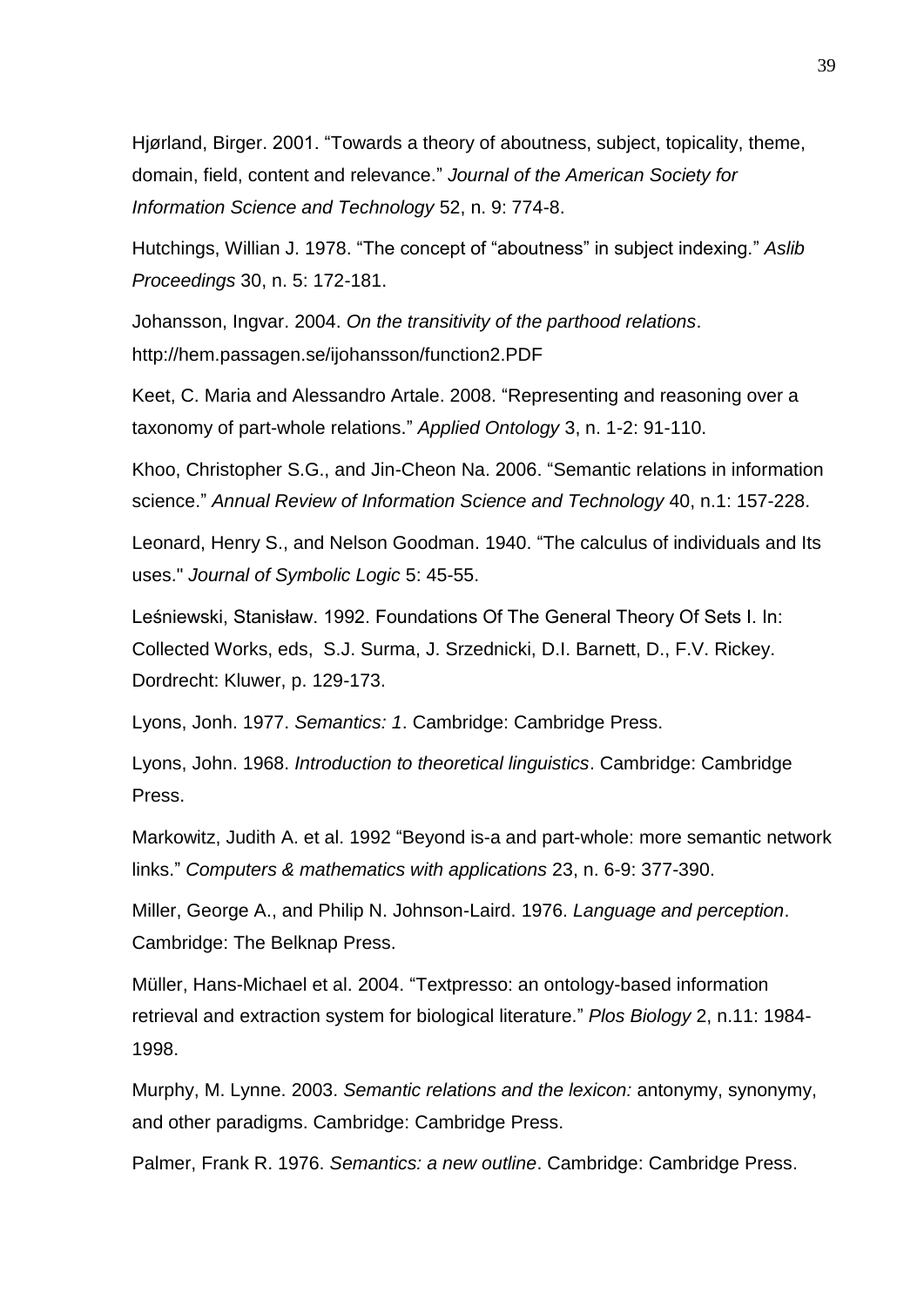Pribbenow, Simone. 2002. Meronymic relationships: from classical mereology to complex part-whole relations. In: *The semantic of the relationships: an interdisciplinary perspective*, eds. R. Green, C.A. Bean and S.H. Myaeng. Dordrecht: Kluwer Academic Publishers, p. 35-50.

Rector, Alan L. 1999. "Clinical terminology: why is it so hard?" *Methods Inf. Med.* 38, n. 4-5: 239-52.

Rescher, Nicholas. 1955. Axioms for the part-whole relation. *Philosophical Studies* 6: 8-11.

Schulz, Stefan et al. 2006. "Biomedical ontologies: what part-of is and isn´t." *Journal of Biomedical Informatics* 39: 350-61.

Schulz, Stefan, et al. 2009. "Strenghts and limitations of formal ontologies in the biomedical domain." *Reciis-Electronic Journal of Communication, Information and Innovation in Health* 3, n. 1: 31-45.

Simons, Peter. 1987. *Parts*: a study in ontology. Oxford: Oxford University Press.

Slavic, Aida and Edgardo Civallero. 2011. "Classification and ontology: formal approaches and access to knowledge." In: *Proceedings of the International Universal Decimal Classification (UDC) Seminar*. Würzburg: Ergon Verlag, p. 19-20.

Smith, Barry. [2002]. Ontology and information systems. http://ontology.buffalo.edu/ontology%28PIC%29.pdf

Smith, Barry, and Wolfgang Kunne. 2004. *Parts and moments: studies in logic and formal ontology*. Munich: Philosophia Verlag.

Smith, Barry. 2008. "New desiderata for biomedical terminologies." In: *Applied Ontology: an introduction*, eds., B Smith, and K. Munn, Frankfurt: Ontos Verlag, p. 83- 107.

Smith, Barry, and Katherine Munn. 2008. *Applied ontology: an introduction*. Frankfurt: Ontos Verlag.

Smith, Barry. 1993. *Ontology and Logistic analysis of reality*. http://ontology.buffalo.edu/smith/articles/Olar.pdf.